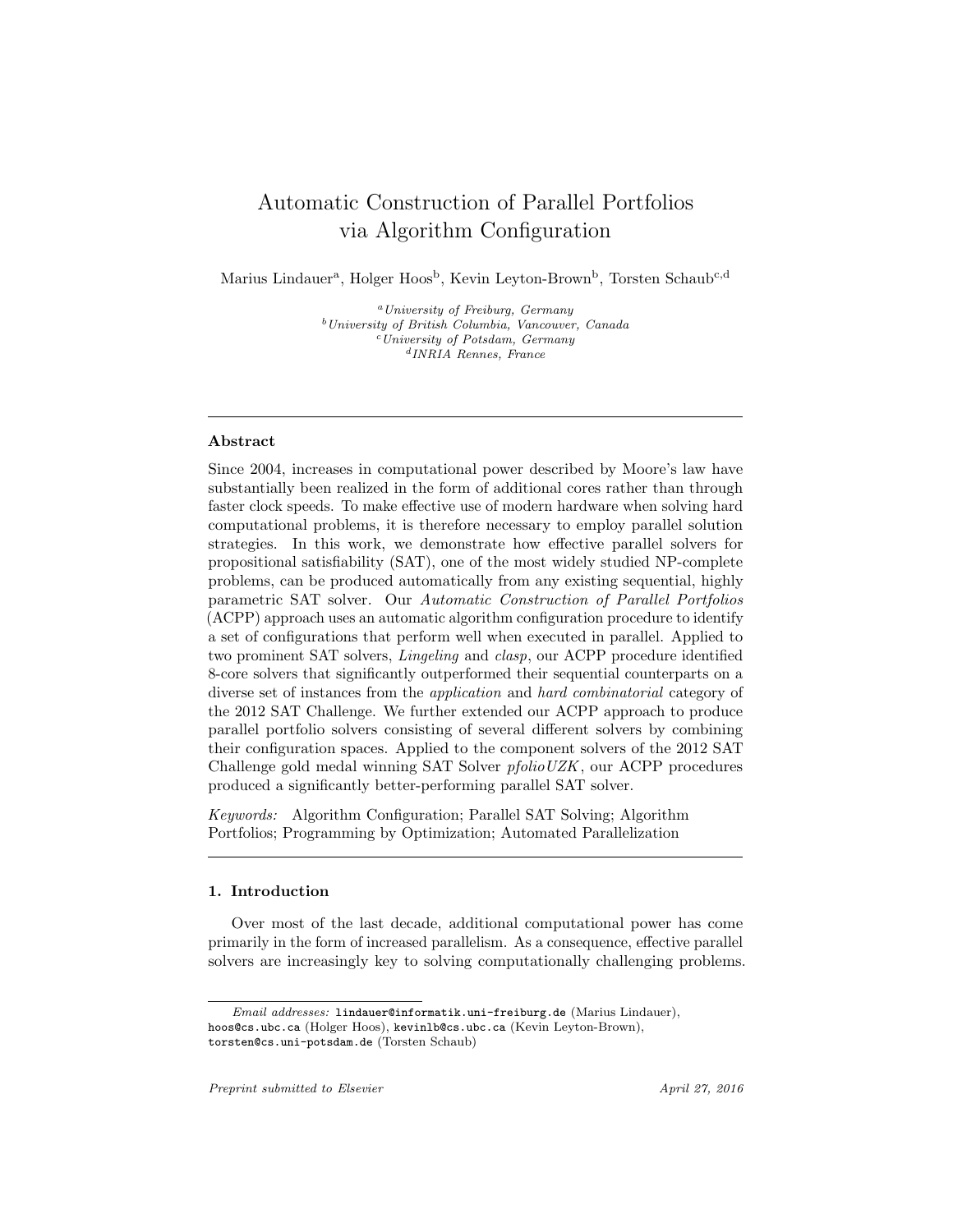Unfortunately, the manual construction of parallel solvers is non-trivial, often requiring fundamental redesign of existing, sequential approaches, as identified by Hamadi and Wintersteiger [33] as the challenge of Starting from Scratch. It is thus very appealing to employ generic methods for the construction of parallel solvers from inherently sequential sources as a first step. Indeed, the prospect of a substantial reduction in human development cost means that such approaches can have a significant impact, even if their performance does not reach that of special-purpose parallel designs—just as high-level programming languages are useful, even though compiled software tends to fall short of the performance that can be obtained from expert-level programming in assembly language. One promising approach for parallelizing sequential algorithms is the design of parallel algorithm portfolios – sets of solvers that are run in parallel on a given instance of a decision problem, such as SAT, until the first of them finds a solution [40, 27].

In this work,<sup>1</sup> we study generic methods for solving a problem we call Automatic Construction of Parallel Portfolios (ACPP): automatically constructing a static<sup>2</sup> parallel solver from a sequential solver or a set of sequential solvers. This task can be understood as falling within the programming by optimization paradigm [35] in that it involves the design of software in which many design decisions have been deliberately left open during the development process (here exposed as parameters of SAT solvers) to be made automatically later (here by means of an automated algorithm configurator) in order to obtain optimized performance for specific use cases. Hence, all that is required by our ACPP methods is a sequential solver whose configuration space contains complementary configurations.

We study three variants of the ACPP problem. First, we consider building parallel portfolios starting from a single, highly parametric sequential solver design. However, for well-studied problems (e.g., SAT), there often exist a wide range of different solvers that contribute to the state of the art (see, e.g., [74]). Complementarities among such solvers can be exploited by algorithm portfolios, whether driven by algorithm selection (like SATzilla [73]) or by parallel execution (such as *ppfolio* [64] or *pfolioUZK* [71]). Thus, the second problem we consider is leveraging such complementarities within the context of the ACPP problem, generating a parallel portfolio based on a design space induced from a set of multiple (possibly parametrized) solvers. Finally, some parallel solvers already exist; these have the advantage that they can increase performance by communicating intermediate results—notably, learned clauses—between different processes. The third problem we study is constructing parallel portfolios from a set containing both sequential and parallel solvers.

We investigate three methods for solving the ACPP problem.

1. GLOBAL simultaneously configures all solvers in a  $k$ -solver parallel portfo-

<sup>&</sup>lt;sup>1</sup>This paper extends a 2012 workshop publication [38].

 ${}^{2}$ In contrast to parallel algorithm selection systems [54, 55, 56], we do not dynamically select solvers on a per-instance base but automatically construct a static portfolio.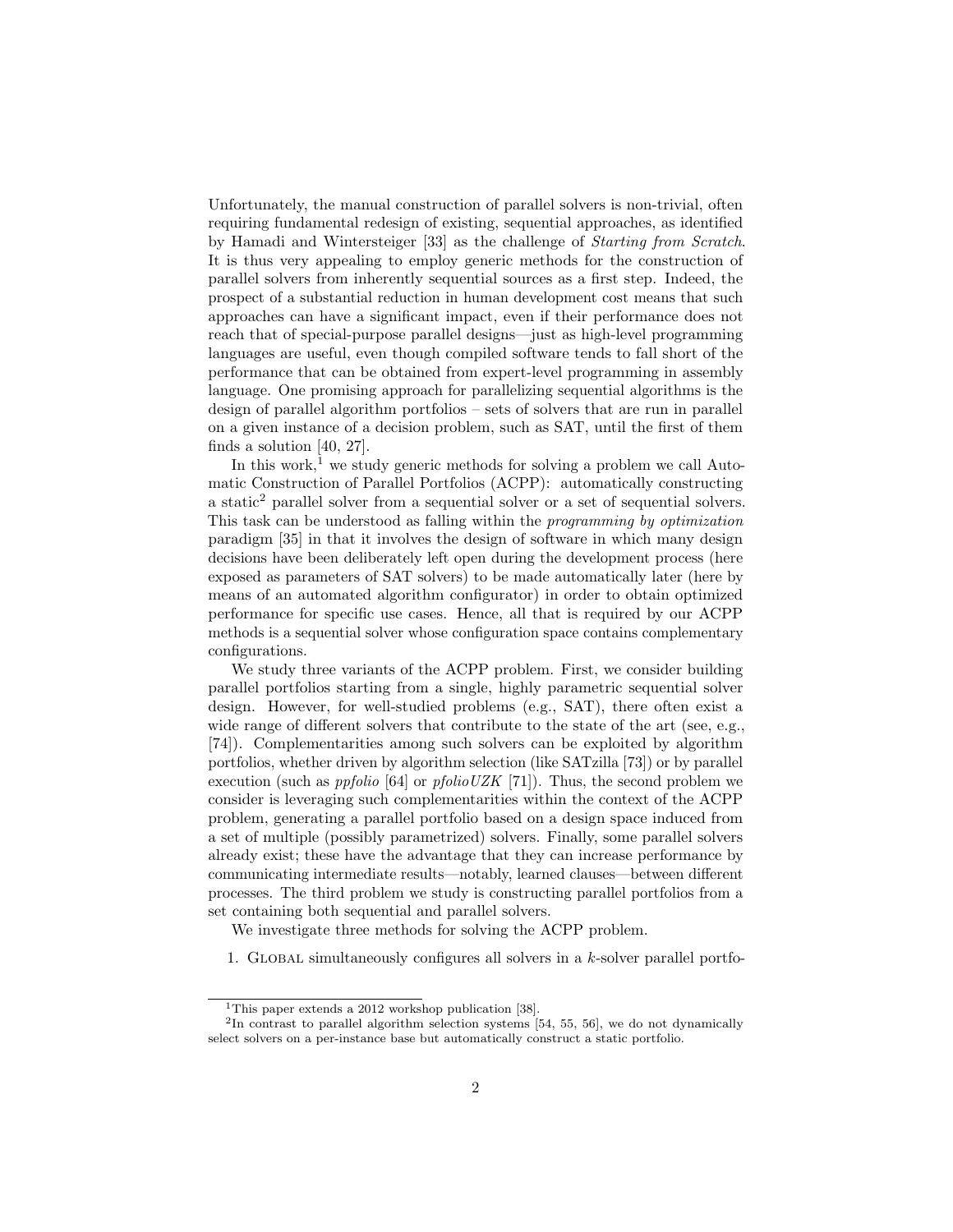lio, representing this ACPP problem as a single-algorithm configuration problem with a design space corresponding to the kth Cartesian power of the design space of the given sequential solver. This has the advantages of simplicity and comprehensiveness (no candidate portfolios are omitted from the design space) but the disadvantage that the size of the design space increases exponentially with  $k$ , which quickly produces extremely difficult configuration problems.

- 2. Hydra is a method for building portfolio-based algorithm selectors from a single, highly parameterized solver [72]. It proceeds iteratively. In the first round, it aims to find a configuration that maximizes overall performance on the given dataset. In the  $i + 1$ st round, it aims to find a configuration that maximizes marginal contribution across the configurations identified in the previous i rounds. In the original version of  $Hydra$ , these marginal contributions were calculated relative to the current selector; in the latest version of Hydra, they are determined relative to an idealized, perfect selector  $[42]$ . The wall-clock performance of a perfect selector across i solvers (also known as *virtual best solver*) is the same as the wall-clock performance of the same  $i$  solvers running in parallel; thus, the same general idea can be used to build parallel portfolios. (Building a parallel portfolio in this way has the added advantage that no instance features are required, since there is no need to select among algorithms.) We introduce some enhancements to this approach for the parallel portfolio setting (discussed in Section  $3.1.2$ ), and refer to our method as PARHYDRA.
- 3. Some parallel solvers only achieve strong performance when running on more than one core; such solvers will not be found by a greedy approach like PARHYDRA, which only adds one configuration at a time and does not recognize interaction effects that arise between different threads of a parallel solver. To overcome this problem, we introduce a new method called  $PARHYDRA<sub>b</sub>$ , which augments PARHYDRA to train b solvers per iteration. This method trades off the computational benefit of PARHYDRA's greedy approach with the greater coverage of Global.

We evaluated our ACPP methods on SAT. We chose this domain because it is highly relevant to academia and industry and has been widely studied. We thus had access to a wide range of strong, highly parametric solvers and were assured that the bar for demonstrating efficacy of parallelization strategies was appropriately high. We note that our approach is not limited to SAT solvers and can be directly applied to other domains. To evaluate our methods in the single-solver setting, we studied both *Lingeling* and *clasp*: prominent, highly parametric state-of-the-art solvers for SAT. Lingeling won a gold medal in the application (wall-clock) track of the 2011 SAT Competition and clasp placed first in the hard combinatorial track of the 2012 SAT Challenge. To evaluate our methods for generating parallel portfolios involving multiple solvers, we started with the set of solvers included by  $pfolio UZK$ , a parallel portfolio solver based on several solvers in their default configurations that won the gold medal in the parallel track of the 2012 SAT Challenge. This set includes Plingeling, a parallel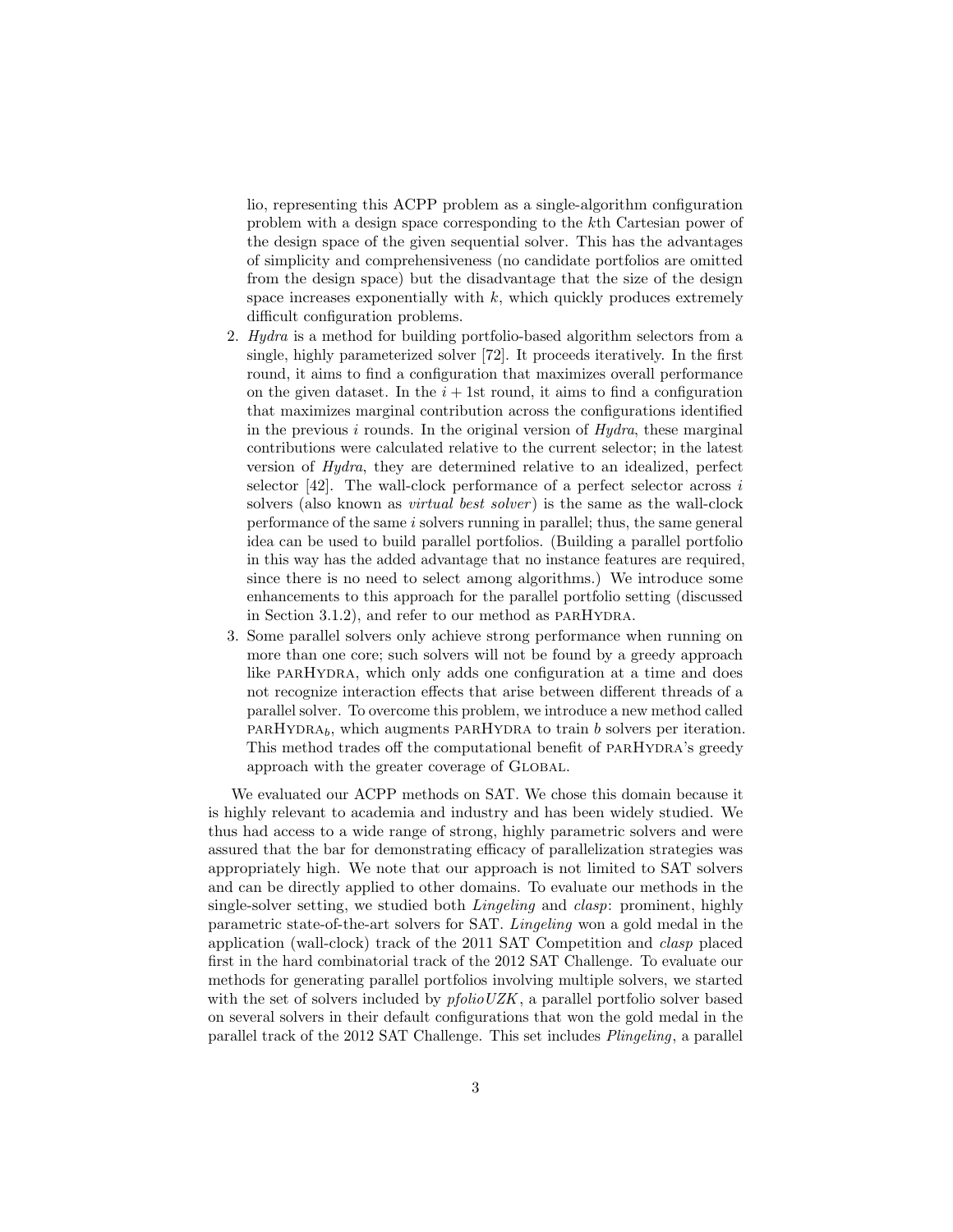solver.

Our results demonstrate that parHydra transforms single solvers into parallel portfolios both well and robustly. Its performance on standard 8-core CPUs compared favourably with that of hand-crafted parallel SAT solvers. For the generation of parallel algorithm portfolios based on a set of both parallel and sequential solvers, we found that  $PARHYDRA<sub>b</sub>$  was best among the alternatives we considered, notably outperforming *pfolioUZK*. More detailed experimental results and open-source code are available at http://www.cs.uni-potsdam.de/acpp.

#### 2. Background and Related Work

We now survey related work on parallel SAT solving and algorithm portfolios.

## 2.1. Background: SAT Solving

The Boolean satisfiability problem (SAT) is to decide whether it is possible to assign truth values (true, false) to the variables in a given propositional formula  $F$  such that  $F$  becomes true. If such an assignment exists,  $F$  is called satisfiable, otherwise  $F$  is called unsatisfiable. A complete SAT solver takes as an input a formula  $F$ , typically in conjunctive normal form (a conjunction of disjunctions of variables and their negations) and determine a satisfiable assignment or prove that none exists. An incomplete SAT solver can find satisfying assignments, but not prove unsatisfiability.

Most state-of-the-art complete SAT solvers are based on conflict-driven clause learning (CDCL; [58]). Their parameters control variable selection for branching decisions, clause learning and restart techniques. State-of-the-art incomplete SAT solvers use stochastic local search (SLS; [39]), and their parameters control the selection of the variable whose value is modified in each local search step as well as the diversification and additional intensification strategies. Furthermore, there exist several preprocessing techniques (e.g., [21]) to simplify formulas and their parameters control how long and how aggressive preprocessing will be used – too much preprocessing can remove important structural information and hence, it can increase the hardness of formulas. The efficacy of SAT solvers depends on multiple heuristic components whose basic functions and the interplay between them are controlled by parameters. Some parameters are categorical (e.g., choice between different search strategies in SLS), while many others are integer- or real-valued (e.g., the damping factor used in computing heuristic variable scores in CDCL).

Parallel SAT solvers have received increasing attention in recent years. *ManySAT* [30, 31, 29] was one of the first parallel SAT solvers. It is a static portfolio solver that uses clause sharing between its components, each of which is a manually configured, CDCL-type SAT solver based on MiniSat [22]. Pene- $LoPe$  [5, 23] is based on *ManySAT* and adds several policies for importing and exporting clauses between the threads. Plingeling [12, 13, 14, 15, 16] is based on a similar design; its version 587, which won a gold medal in the application track of the 2011 SAT Competition (with respect to wall clock time on SAT+UNSAT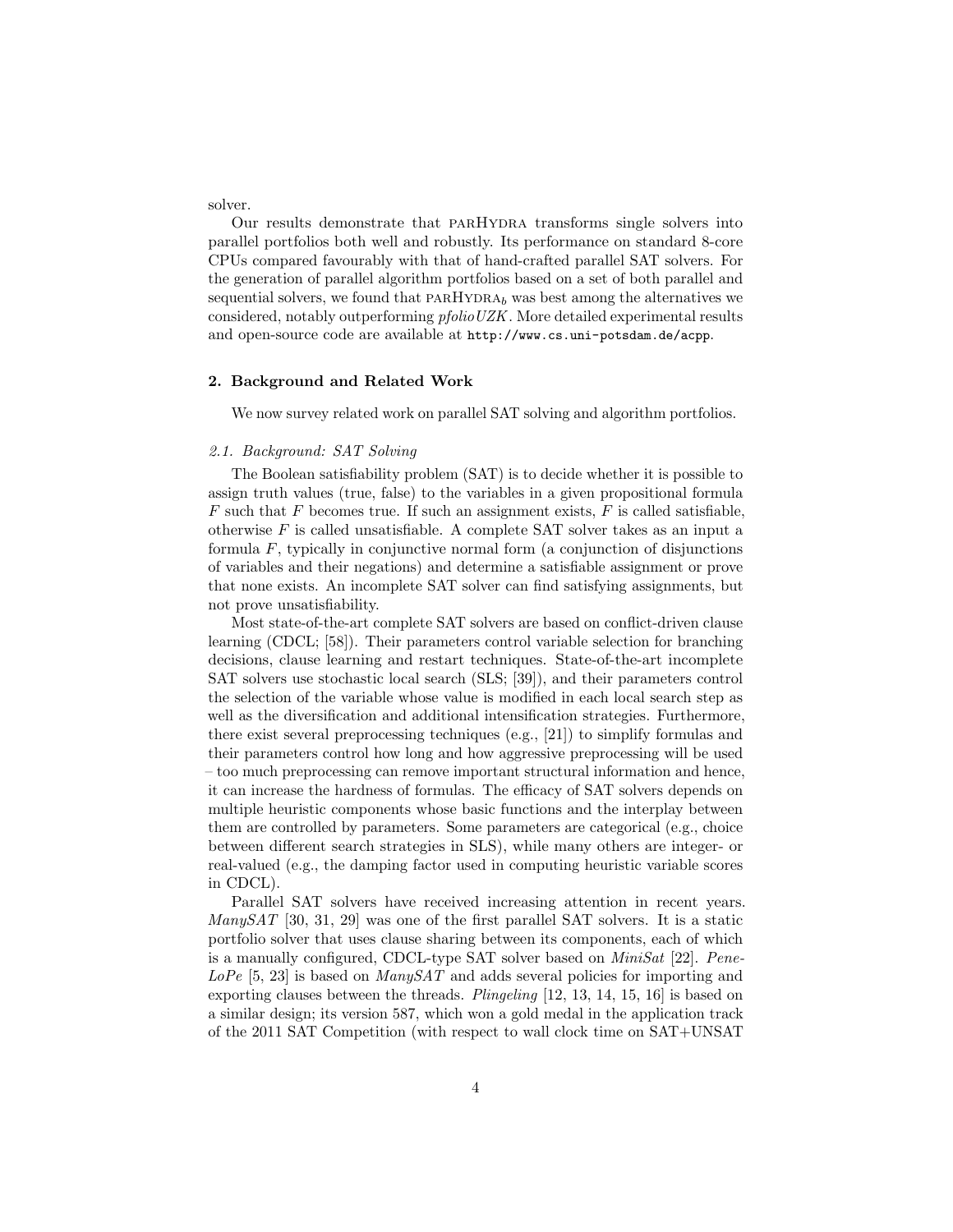instances), and the 2012 version ala, share unit clauses as well as equivalences between their component solvers. Similarly, CryptoMiniSat [66], which won silver in the application track of the 2011 SAT Competition, shares unit and binary clauses. clasp [26] is a state-of-the-art solver for SAT, ASP and PB that supports parallel multithreading (since version 2.0.0) for search space splitting and/or competing strategies, both combinable with a portfolio approach. *clasp* shares unary, binary and ternary clauses, and (optionally) offers a parameterized mechanism for distributing and integrating (longer) clauses. Finally, ppfolio [64] is a simple, static parallel portfolio solver for SAT without clause sharing that uses CryptoMiniSat, Lingeling, clasp, TNM [70] and march\_hi [34] in their default configurations as component solvers, and that won numerous medals at the 2011 SAT Competition. Like the previously mentioned portfolio solvers for SAT, ppfolio was constructed manually, but uses a very diverse set of highperformance solvers as its components. *pfolioUZK* [71] follows the same idea as used for *ppfolio* but uses other component solvers; it won the parallel track of the 2012 SAT Challenge. On one hand, ACPP can be understood as automatically replicating the (hand-tuned) success of solvers like ManySAT, Plingeling, CryptoMiniSat or clasp, which are inherently based on different configurations of a single parametric solver; on the other, it is also concerned with automatically producing effective parallel portfolios from multiple solvers, such as ppfolio and pfolioUZK, while exploiting the rich design spaces of these component solvers.

Katsirelos et al. [47] showed that an effective parallelisation of a CDCL SAT solver does not merely hinge on picking a good clause sharing strategy, since it is not straightforward to obtain shorter resolution proofs by parallelisation without essential changes of the underlying sequential reasoning mechanism. Our ACPP does not aim at parallelising the resolution proof, but rather runs multiple algorithms and algorithm configurations in parallel, in order to maximise the probability that at least one of them finds a short proof quickly.

#### 2.2. Related Work

Well before there was widespread interest in multi-core computing, the potential benefits offered by parallel algorithm portfolios were identified in seminal work by Huberman et al. [40]. Their notion of an algorithm portfolio is inspired by the use of portfolios of assets for risk management in finance and amounts to running multiple algorithms concurrently and independently on the same instance of a given problem, until one of them produces a solution. Gomes et al. [27] further investigated conditions under which such portfolios outperform their component solvers. Both lines of work considered prominent constraint programming problems (graph colouring and quasigroup completion), but neither presented methods for automatically constructing portfolio solvers. Parallel portfolios have since made practical impact, both in cases where the allocation of computational resources to algorithms in the portfolio is static [63, 77] and where the component solvers contained in a portfolio or the resources assigned to them can change over time [24].

A closely related notion of algorithm portfolios first saw practical application in this domain as the basis for algorithm selectors such as SATzilla [59, 73] and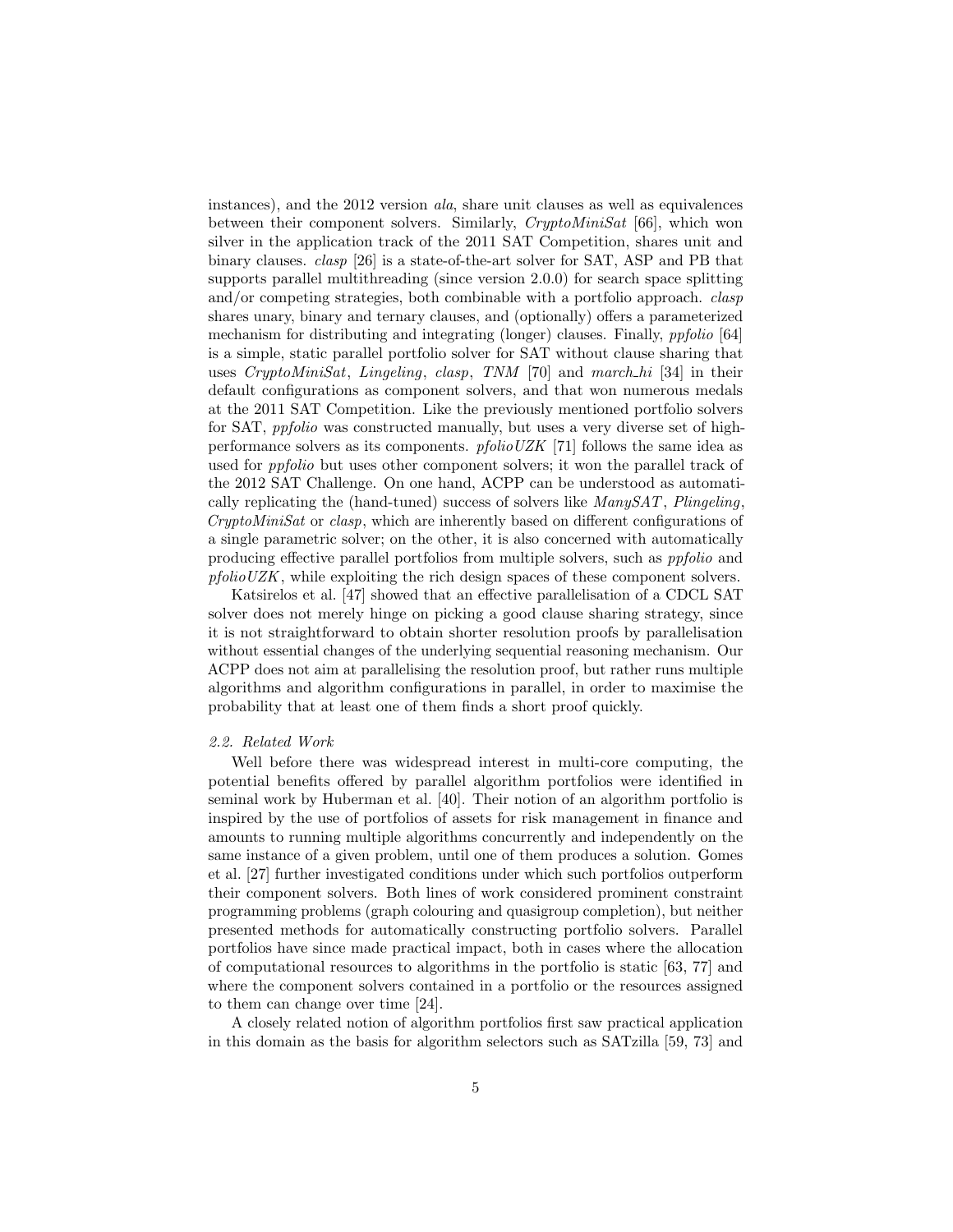many conceptually related methods (see, e.g., [49]). In this context, a portfolio is a set of candidate algorithms for a given problem from which one or more solvers are selected to be run, based on characteristics of the problem instance to be solved.

 $p3S$  [45, 54] and parCSHC [55, 56] were the first methods to automatically select a parallel portfolio (in the case of  $p3S$ , actually, a parallel algorithm schedule) from a given set of SAT solvers on a per-instance basis.  $p3S$  [54] is a parallel extension of the sequential algorithm selector  $3S$  [45]. Similar to the sequential version,  $p3S$  uses k-nearest neighbour clustering to determine the k training instances closest in the feature space to a new instance to be solved, and computes a per-instance parallel algorithm schedule based on the runtime data of these instances using Integer Linear Programming (ILP; [62, 65]). In contrast to our ACPP method, which trains the portfolio offline, the ILP problem within  $p3S$  has to be solved online for each new instance to determine a well-performing parallel portfolio. This quickly becomes very time-consuming as the number of available solvers grows and as more CPU cores are considered. parCSHC was specially designed for the SAT Competition. It always statically and independently runs 4 threads of the parallel SAT solver Plingeling, 1 thread of the sequential SAT solver CCASat, and three solvers selected on a perinstance basis. These latter solvers are selected by models that are trained on application, hard-combinatorial and random SAT instances, respectively. Other approaches to the per-instance selection of parallel portfolios that have emerged since our own are sunny-cp2 [2], which selects a parallel algorithm schedule, and claspfolio 2 [52], which implements several extensions of sequential algorithm selectors to select a parallel portfolio.

One thing that all of these methods have in common—whether parallel, selection-based or both—is that they build a portfolio from a relatively small candidate set of distinct algorithms. While, in principle, these methods could also be applied given a set of algorithms expressed implicitly as the configurations of one parametric solver, in practice, they are useful only when the set of candidates is relatively small. The same limitation applies to existing approaches that combine algorithm selection and scheduling, notably CPHydra [61], which also relies on cheaply computable features of the problem instances to be solved and selects multiple solvers to be run in parallel. Two further, conceptually related approaches are aspeed [36] and MIPSAT [60], which compute (parallel) algorithm schedules by taking advantage of the modelling and solving capacities of Answer Set Programming (ASP [10, 25]) and Mixed Integer Programming (MIP; [62, 65]), respectively.

Recently, automatic algorithm configuration has become increasingly effective, with the advent of high-performance methods such as ParamILS [43], GGA [3], *irace* [53] and *SMAC* [41]. As a result, there has been recent interest in automatically identifying useful portfolios of configurations from large algorithm design spaces. As before, such portfolio-construction techniques were first demonstrated to be practical in the case of portfolio-based algorithm selectors. We have already discussed one key method for solving this problem: *Hydra* [72], which greedily constructs a portfolio by configuring solvers iteratively, changing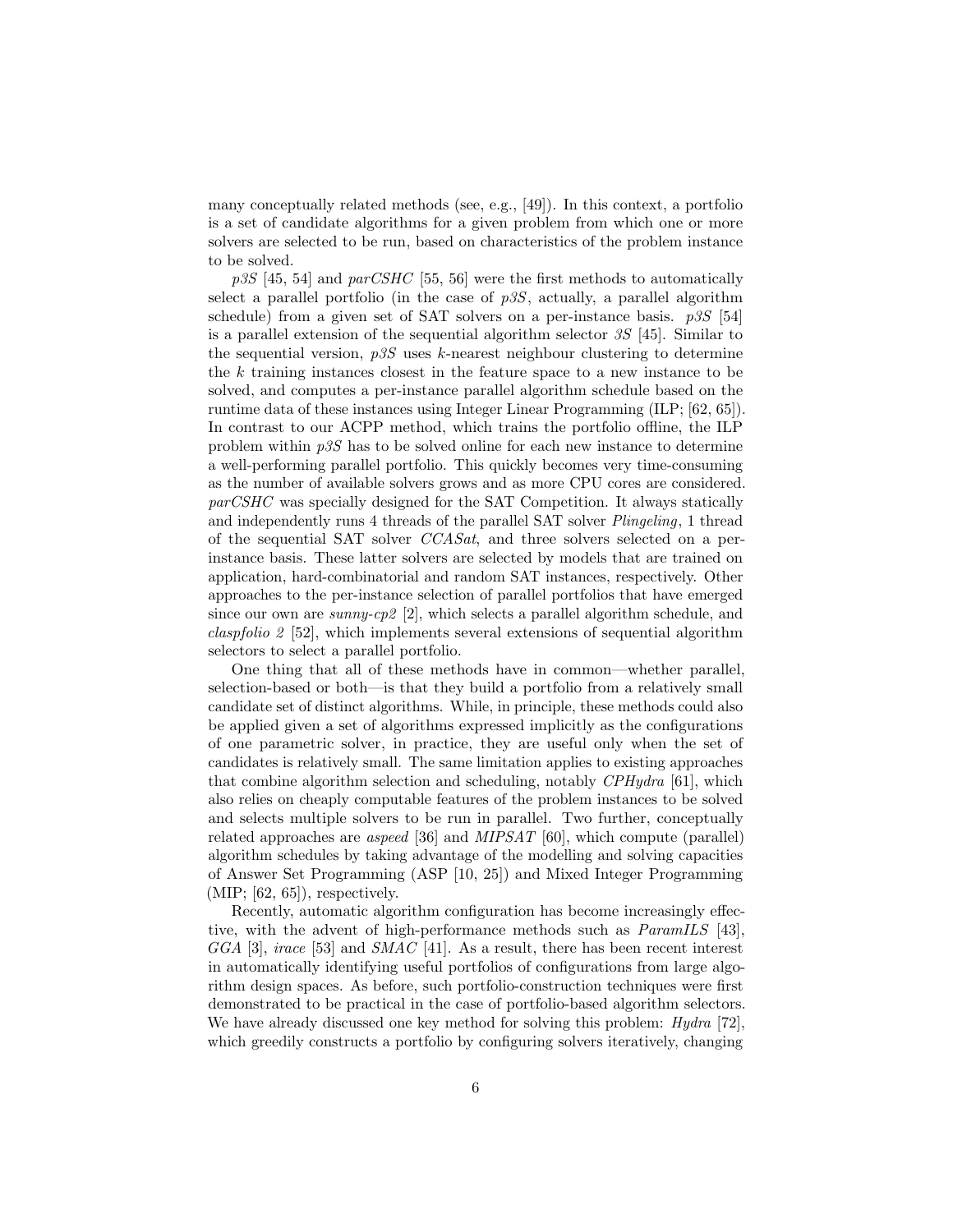the configurator's objective function at each iteration to direct it to maximize marginal contribution to the portfolio. Another key method is ISAC [46], which clusters instances based on features and runs the configurator separately for each cluster. Malitsky et al. [57] extended ISAC 's scope to the construction of portfolios from a set of different solvers. However, there are three differences between the construction of sequential portfolios and of static parallel portfolios.

- 1. Whereas we know how many algorithms we need for a parallel portfolio when running exactly one solver per processor core (i.e., the size of the portfolio is limited to the number of processor cores available), the potential size of the portfolio is unlimited in the sequential case, since we may not select all solvers to run.
- 2. A sequential portfolio solver must somehow select component solvers (which can result in making the wrong decision), while static parallel solvers run the entire portfolio in parallel and thus achieve nearly the same performance as the portfolio's virtual best solver. We note that both approaches are bounded by the performance of the virtual best solver.
- 3. Using several cores in parallel introduces overhead which should be considered in the configuration process.

#### 3. Parallel Portfolio Configuration from a Single Sequential Solver

We begin by considering the problem of automatically producing a parallel portfolio solver from a single, highly-parametric sequential solver; this closely resembles the problem (manually) addressed by the developers of solvers like ManySAT, Plingeling, CryptoMiniSat and clasp. First, we define our three ACPP methods. Next, we illustrate the performance of our ACPP portfolio solvers based on *Lingeling* and *clasp* and analyze the empirical scalability of our trained ACPP solvers. Finally, in the case where clause sharing is in the design space of the component solvers, we extend our ACPP solvers with clause sharing and investigate how much further performance can be achieved by this extension.

#### 3.1. Approach

We now describe three methods for automatically constructing parallel portfolios from a single parametric solver. We use  $C$  to denote the configuration space of our parametric solver,  $c \in C$  to represent individual configurations, and I to refer to the given set of problem instances. Our goal is to optimize (without loss of generality, to minimize) performance according to a given metric  $m$ . (In our experiments, we minimize penalized average runtime,  $PAR10<sup>3</sup>$ ) We use a k-tuple  $c_{1:k} = (c_1, \ldots, c_k)$  to denote a parallel portfolio with k component solvers. The parallel portfolio's full configuration space is  $C^k = \prod_{l=1}^k \{ (c) \mid c \in C \}$ , where the product of two configuration spaces X and Y is defined as  $\{x \mid |y| \ x \in X, y \in Y\}$ ,

 ${}^{3}$ PARX penalizes each timeout with X times the given cutoff time [43].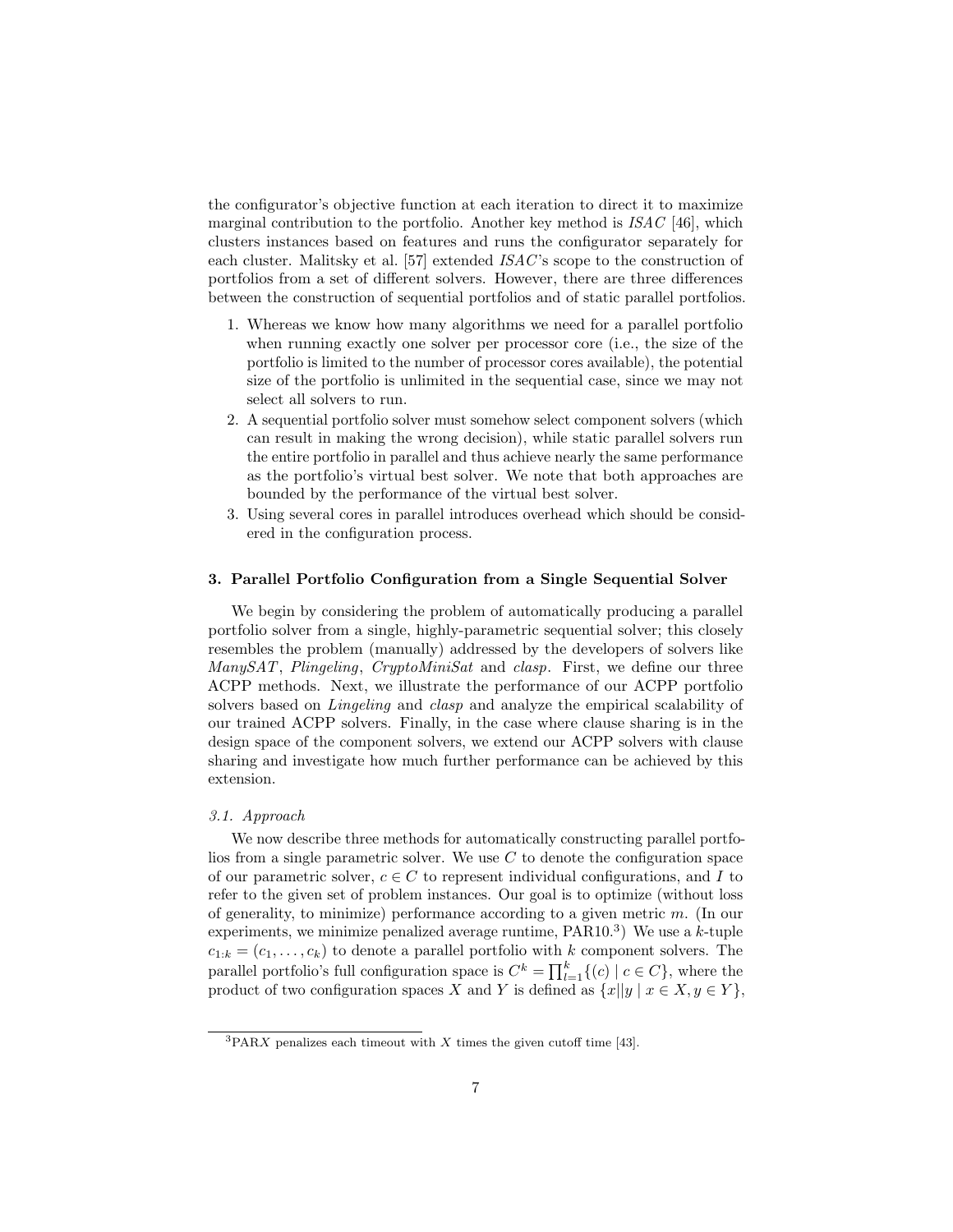Algorithm 1: Portfolio Configuration Procedure GLOBAL

**Input**: parametric solver with configuration space  $C$ ; desired number  $k$ of component solvers; instance set  $I$ ; performance metric  $m$ ; configurator  $AC$ ; number *n* of independent configurator runs; total configuration time t

**Output**: parallel portfolio solver with portfolio  $\hat{c}_{1:k}$ 

- 1 for  $j := 1 \dots n$  do
- 2 | obtain portfolio  $c_{1:k}^{(j)}$  $_{1:k}^{(j)}$  by running AC on configuration space  $\prod_{l=1}^{k} \{(c) | c \in C\}$  on I using m for time  $t/n$
- 3 choose  $\hat{c}_{1:k} \in \arg \min_{c_{1:k}^{(j)} | j \in \{1...n\}} m(c_{1:k}^{(j)})$  $\binom{[j]}{1:k}$ , I) that achieved best performance on  $I$  according to  $m$
- 4 return  $\hat{c}_{1:k}$

with  $x||y$  denoting the concatenation (rather than nesting) of tuples. Let  $AC$ denote a generic algorithm configuration procedure; in our experiments, we used  $SMAC$  [41]. Following established best practices (see [41]), we performed n independent runs of AC, obtained configured solvers  $c^{(j)}$  with  $j \in \{1 \dots n\}$  and retained the configured solver  $\hat{c}$  which achieved the best performance on instance set I according to metric m. By t we denote the overall time budget available for producing a parallel portfolio solver.

## 3.1.1. Simultaneous configuration of all component solvers (Global)

Our first portfolio configuration method is the straightforward extension of standard algorithm configuration to the construction of a parallel portfolio (see Algorithm 1). Specifically, if the given solver has  $\ell$  parameters, we treat the portfolio $c_{1:k}$  as a single algorithm with  $\ell \cdot k$  parameters inducing a configuration space of size  $|C|^k$ , and configure it directly. As noted above, we identify a single configuration as the best of  $n$  independent runs of  $AC$ . These runs can be performed in parallel, meaning that this procedure requires wall clock time  $t/n$ if n machines – one for each  $AC$  run – with k cores are available. The used CPU time will be the given time budget  $t$  for Lines 1 and 2 in Algorithm 1 and some small overhead  $\epsilon$  to choose the best portfolio in Line 3. The scalability of this approach is limited by the fact that the global configuration space  $C<sup>k</sup>$ to which  $AC$  is applied grows exponentially with  $k$ . However, given a powerful configurator, a moderate value of  $k$  and a reasonably sized  $C$ , this simple approach can be effective, especially when compared to manual parallel portfolio construction.

# 3.1.2. Iterative configuration of component solvers (PARHYDRA)

The key problem with GLOBAL is that  $C<sup>k</sup>$  may be so large that AC cannot effectively search it. We thus consider an extension of the Hydra methodology to the ACPP problem, which we dub PARHYDRA (see Algorithm 2). This method has the advantage that it adds and configures component solvers one at a time.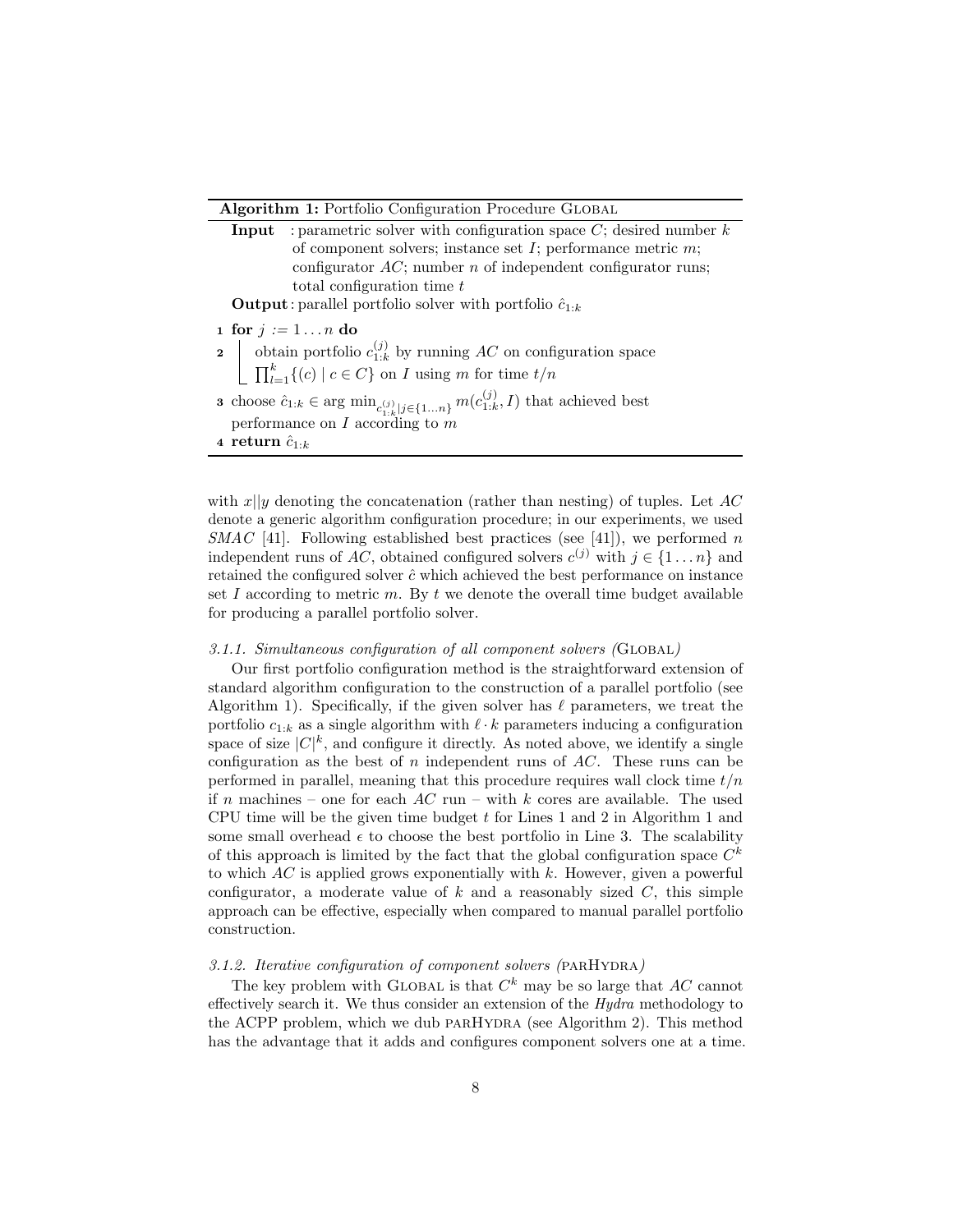Algorithm 2: Portfolio Configuration Procedure PARHYDRA

| Input                    | : parametric solver with configuration space $C$ ; desired number $k$                                                                         |
|--------------------------|-----------------------------------------------------------------------------------------------------------------------------------------------|
|                          | of component solvers; instance set $I$ ; performance metric $m$ ;                                                                             |
|                          | configurator $AC$ ; number <i>n</i> of independent configurator runs;                                                                         |
|                          | total configuration time t                                                                                                                    |
|                          | <b>Output</b> : parallel portfolio solver with portfolio $\hat{c}_{1:k}$                                                                      |
|                          | 1 for $i := 1 \dots k$ do                                                                                                                     |
|                          |                                                                                                                                               |
|                          | <b>a for</b> $j := 1n$ <b>do</b><br><b>a dotain</b> portfolio $c_{1:i}^{(j)} := \hat{c}_{1:i-1}    c^{(j)}$ by running AC on configuration    |
|                          |                                                                                                                                               |
|                          | space $\{\hat{c}_{1:i-1}\}\times\{(c)   c \in C\}$ and initial incumbent $\hat{c}_{1:i-1}  c_{init}$ on<br>I using m for time $t/(k \cdot n)$ |
|                          | 4   let $\hat{c}_{1:i} \in \arg \min_{c_{1:i}^{(j)}   j \in \{1n\}} m(c_{1:i}^{(j)}, I)$ be the configuration which                           |
|                          | achieved best performance on $I$ according to $m$                                                                                             |
|                          | 5   let $c_{init} \in \arg \min_{c^{(j)}   j \in \{1n\}} m(\hat{c}_{1:i}    c^{(j)}, I)$ be the configuration that                            |
|                          | has the largest marginal contribution to $\hat{c}_{1:i}$                                                                                      |
| 6 return $\hat{c}_{1:k}$ |                                                                                                                                               |

The key idea is to use  $AC$  only to configure the component solver added in the given iteration, leaving all other components clamped to the configurations that were determined for them in previous iterations. The procedure is greedy in the sense that in each iteration  $i$ , it attempts to add a component solver to the given portfolio  $\hat{c}_{1:i-1}$  in a way that myopically optimizes the performance of the new portfolio  $\hat{c}_{1:i}$  (Line 4). While the sets of n independent configurator runs in Line 2 can be performed in parallel (as in GLOBAL), the choice of the best-performing configuration  $\hat{c}_{1:i}$  must be made after each iteration i, introducing a modest overhead compared to the cost of the actual configuration runs.

A disadvantage of the original Hydra approach is that it discards any intermediate results learned during configuration when it proceeds to the next iteration. In particular, configurations that were examined but not selected may turn out to be useful later on. We thus introduce a new idea here—which, indeed, can also be applied to the construction of portfolio-based algorithm selectors—as follows. We identify the unselected configuration  $c^{(j)} \neq \hat{c}_{i:i}$  with the best marginal contribution to the current portfolio  $\hat{c}_{1:i}$  (Line 5), and use it to initialize the configuration procedure in the next iteration (Line 3). This idea helps when using different initial configurations in each iteration more quickly guides the configuration procedure to complementary parts of the configuration space.

Another way that PARHYDRA differs from the original Hydra methodology is that it runs entire portfolios on each instance considered during configuration. Because we target multicore machines, we consider these computational resources to be available without cost. While Hydra explicitly modifies the performance metric in each round, PARHYDRA thus achieves the same modification implicitly, optimizing marginal contribution to the existing portfolio because only the ith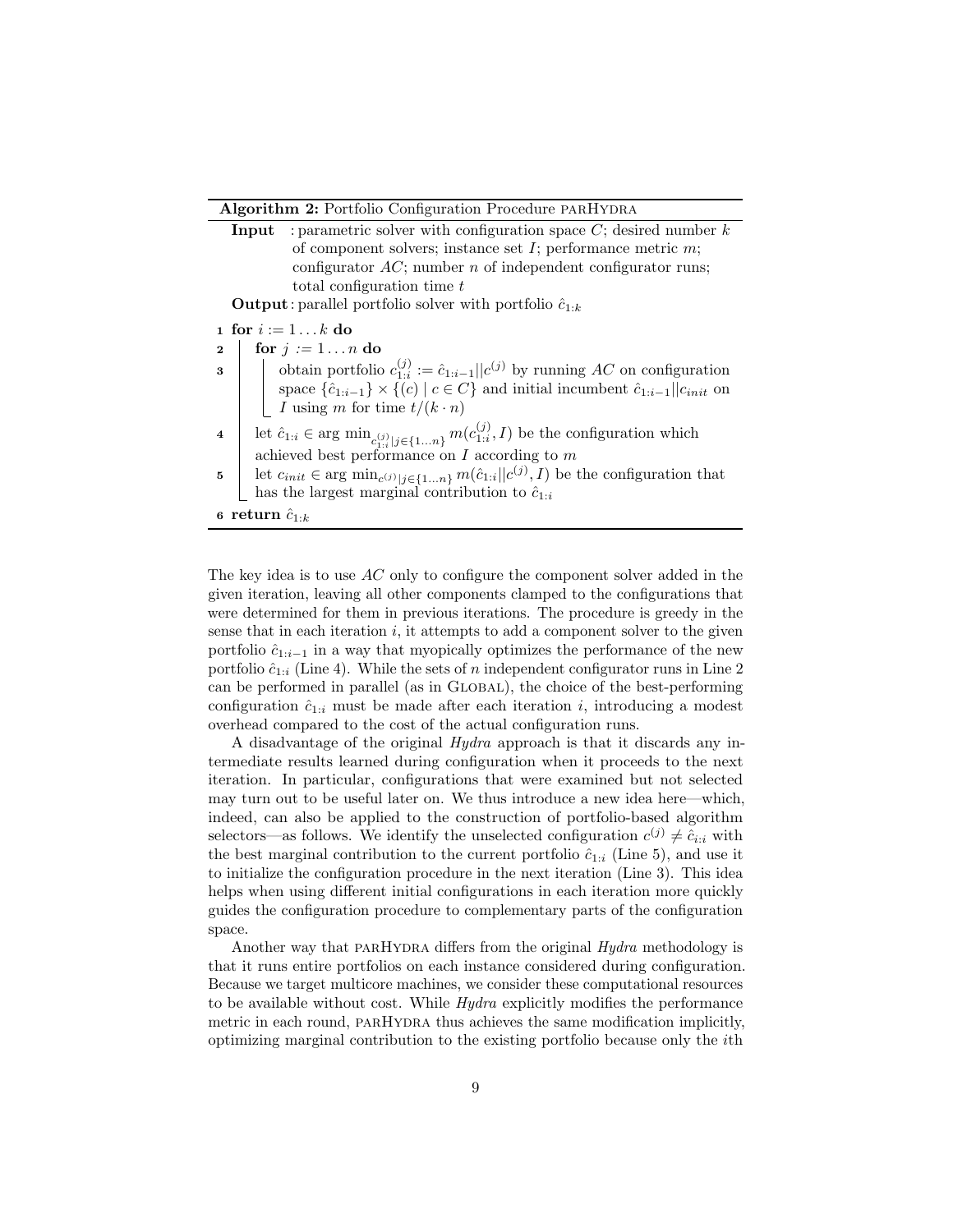|                 | wall clock time          | CPU time                                                |
|-----------------|--------------------------|---------------------------------------------------------|
| <b>GLOBAL</b>   | $t/n+\epsilon$           | $t+n\cdot k\cdot\epsilon$                               |
| <b>PARHYDRA</b> | $t/n + k \cdot \epsilon$ | $\sum_{i=1}^k i \cdot (\frac{t}{k} + n \cdot \epsilon)$ |

Table 1: Required wall clock time and CPU time of Global and parHydra for a configuration budget t, desired number k of component solvers, n algorithm configurator runs,  $n \cdot k$  available CPU cores, and a small overhead  $\epsilon$  for evaluating the performance of a parallel portfolio.

element of the portfolio is available to be configured in the ith iteration. Because PARHYDRA only runs portfolios of size  $i$  in iteration  $i$ , if there is a cost to CPU cycles, we achieve some savings relative to GLOBAL in iterations  $i < k$ . If the overhead for the evaluation of the portfolios after each iteration is bounded by  $\epsilon$ , the CPU cycles used in PARHYDRA are bounded by  $\sum_{i=1}^{k} i \cdot (\frac{t}{k} + n \cdot \epsilon)$  as compared to  $t + n \cdot k \cdot \epsilon$  for GLOBAL. If  $k > 1$  and  $\frac{t}{k} > \epsilon$ , PARHYDRA will use fewer CPU cycles than Global. This is particularly important if ACPP is used on commercial cloud infrastructure, where saving CPU cycles means saving money. Table 1 gives an overview about the required wall clock time and CPU time for GLOBAL and PARHYDRA.

Obviously, for  $k > 1$ , even if we assume that AC finds optimal configurations in each iteration, the PARHYDRA procedure is not guaranteed to find a globally optimal portfolio. For instance, since the configuration found in the first iteration will be optimized to perform well on average on all instances  $I$ , the configuration added in the second iteration will then specialize to some subset of I. A combination of two configurations that are both specialized to different sets of instances may perform better; however, the configuration tasks in each parHydra iteration will be much easier than those performed by Global for even a moderately sized portfolio, giving us reason to hope that under realistic conditions, parHydra might perform better than Global, especially for large configuration spaces C and for comparatively modest time budgets t.

#### 3.1.3. Independent configuration of component solvers (CLUSTERING)

We also investigated adapting the ISAC approach [46, 57] to the ACPP setting. Specifically, we identified clusters in a space of instance features, ran a configurator to identify a configuration that performed well on each cluster, and combined these configurations into a parallel portfolio. However, our experiments (see on-line Appendix A) showed that this approach achieved consistently worse performance than Global and parHydra. In particular, we identified two main issues. First, normalization of instance features was very important; we struggled to determine a way of normalizing that produced good clusterings across different solvers. Second, we did not consistently observe that clusters of instances that were distinct in feature space necessarily led to solver configurations with complementary performance (which, obviously, is necessary for good performance in the ACPP setting). Thus, we do not further consider this approach in what follows.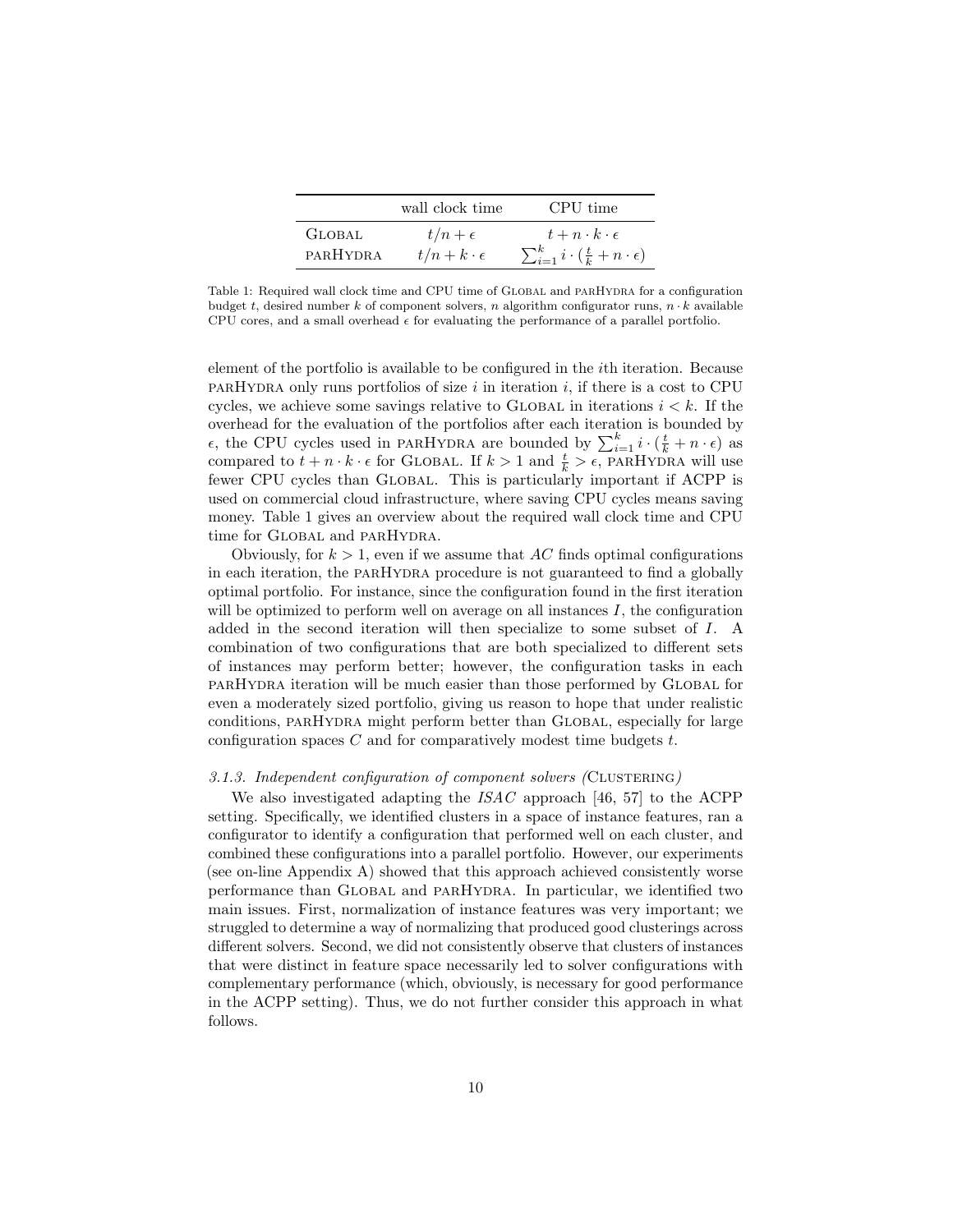# 3.2. Experiments

To empirically evaluate our methods for solving the ACPP problem, we applied GLOBAL and PARHYDRA to two state-of-the-art SAT solvers: clasp and Lingeling. Specifically, we compared our automatically configured parallel portfolios alongside performance-optimized sequential solvers, running on eight processor cores. Furthermore, we investigated the scalability of parHydra by assessing the performance of our portfolio after each iteration, thereby also assessing the slowdown observed for increasing number of component solvers due to hardware bottlenecks. Finally, we integrated our configured portfolio based on clasp into clasp's flexible multithreading architecture and configured the clause sharing policy to investigate the influence of clause sharing on our trained ACPP solvers.

## 3.2.1. Scenarios

We compared six evaluation scenarios for each solver. We denote the default configuration of a single-process solver as DEFAULT-SP and that of a multiprocess solver with 8 processes and without clause sharing as  $DEFAULT-MP(8);$ DEFAULT-MP $(8)$ +CS denotes the additional use of clause sharing, which is activated by default in both Plingeling and clasp. We contrasted these solver versions with three versions obtained using automated configuration: CONFIGURED-SP denotes the best (single-process) configuration obtained from configurator runs on a given training set, while  $GLOBAL-MP(8)$  and  $PARHYDRA-MP(8)$  represent the 8-component portfolios obtained using our GLOBAL and PARHYDRA methods. We chose this portfolio size to reflect widely available multi-core hardware, as used, for example, in the 2013 SAT Competition and also supported by the Amazon EC2 cloud (CC2 instances). We note that our approach is not inherently limited to eight cores and can be expected to scale to higher degrees of parallelism as long as sufficiently many complementary configurations can be found in the given design space.

#### 3.2.2. Solvers

We applied our approach to the SAT solvers *clasp* version 2.1.3 [26] and Lingeling version ala [14]. We chose these two solvers because they were demonstrated to achieve state-of-the-art performance on combinatorial and industrial SAT instances in the 2012 SAT Challenge and therefore, represent an appropriately high bar for demonstrating the efficacy of our ACPP approach. Furthermore, both solvers are suitable for ACPP because they are highly parameterized; clasp has 81 parameters and *Lingeling* has 118. Hence, the configuration space for 8 processes has 648 parameters for clasp and 944 parameters for Lingeling.

We ruled out from our study other state-of-the-art parameterized solvers like glucose that have no parallelized counterpart for comparison with our automatically constructed solvers. We did not study Plingeling, the "official" parallel version of Lingeling, because it lacks configurable parameters for individual threads. We also disregarded the native parallel version of clasp, because clasp's clause sharing mechanism, which cannot be turned off, results in highly nondeterministic runtime behaviour, rendering the configuration process much more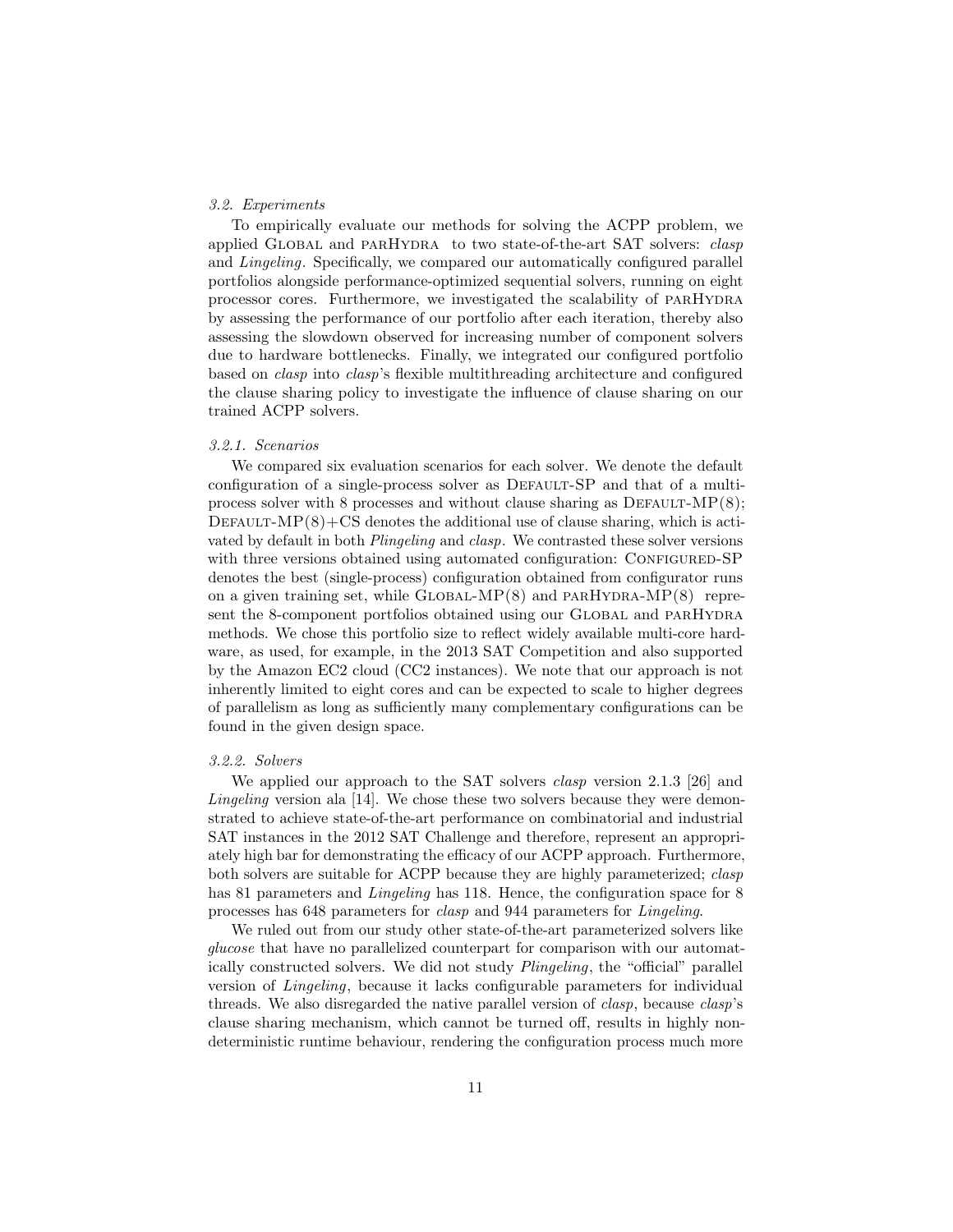difficult. Instead, we investigated the impact of clause sharing in a separate experiment. We executed all automatically constructed parallel portfolios via a simple wrapper script that runs a given number of solver instances independently in parallel and without communication between the component solvers.

## 3.2.3. Instance Sets

We conducted our experiments on instances from the *application* and *hard* combinatorial tracks of the 2012 SAT Challenge. Our configuration experiments made use of disjoint training and test sets, which we obtained by randomly splitting both instance sets into subsets with 300 instances each.<sup>4</sup>

To ensure that our experiments would complete within a feasible amount of time, we made use of an instance selection technique [37] on our training set to obtain a representative and effectively solvable subset of 100 instances for use with a runtime cutoff time of 180 seconds. We did this by (i) removing instances that we judged too easy and too hard from the instance set, (ii) clustering the instances in the feature space, and (iii) subsampling the instance set to ensure approximately equal coverage of the different clusters and normally distributed runtimes. As a reference for the selection process, we used the base features of SATzilla [73] and employed SINN [76], Lingeling [14], glucose [6], clasp [26] and  $CCASat$  [18] as representative set of state-of-the-art solvers, following [37].

#### 3.2.4. Resource Limits and Hardware

We chose a cutoff time of 180 seconds for algorithm configuration on the training set and 900 seconds for evaluating solvers on the test set (as in the 2012 SAT Challenge). Additionally, we performed three repetitions of each solver and test instance run and report the median of those three runs. We restricted all solver runs (on both training and test sets) to use at most 12 GB of memory (as in the 2012 SAT Challenge). If a solver terminated because of memory limitations, we recorded it as a timeout. We performed all solver and configurator runs on Dell PowerEdge R610 systems with 48GB RAM and two Intel Xeon E5520 CPUs with four cores each (2.26GHz and 8MB Cache), running 64-bit Scientific Linux (2.6.18-348.6.1.el5).

# 3.2.5. Configuration Experiments

We performed configuration using  $SMAC$  (version 2.04.01) [41], a state-ofthe-art algorithm configurator. SMAC allows the user to specify the initial incumbent, as required in the context of our PARHYDRA approach (see Lines 2) and 5 of Algorithm 2). We specified PAR10 as our performance metric, and gave SMAC access to the base features of SATzilla [73]. (SMAC builds performance models internally; it can operate without instance features, but often performs

<sup>4</sup>A random split into training and test set is often used in machine learning to obtain unbiased performance estimates. However, such a simple split has a higher variance in its performance estimation than using a cross validation. Because of the large amount of CPU resources needed for our experiments, we could not afford to measure the performance of our ACPP methods on more splits, for example, based on cross validation.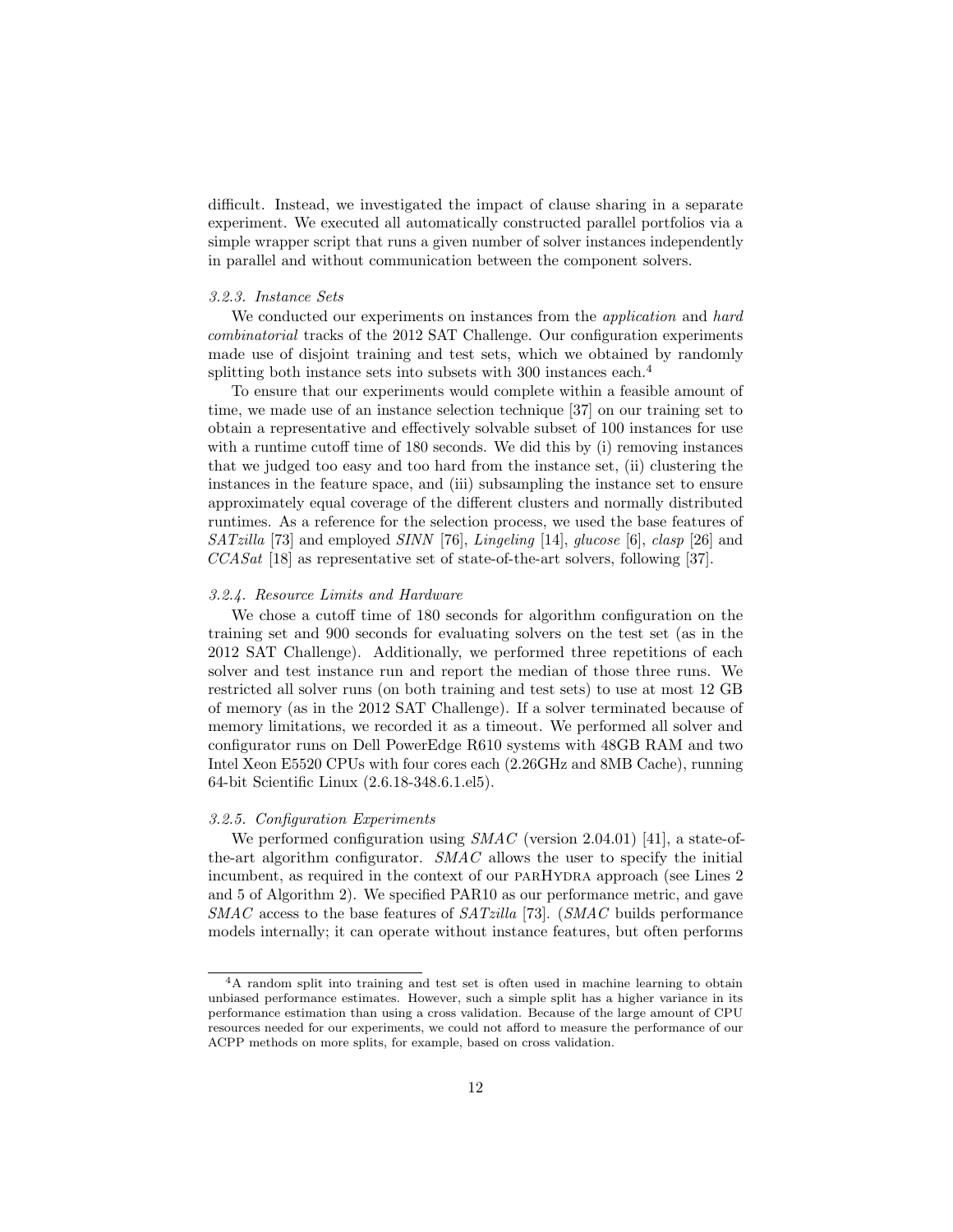|                       |                | $Lineeling$ (application) |                  |                | $clasp$ (hard combinatorial) |            |
|-----------------------|----------------|---------------------------|------------------|----------------|------------------------------|------------|
| Solver Set            | $\#\text{TOs}$ | PAR <sub>10</sub>         | PAR1             | $\#\text{TOs}$ | PAR <sub>10</sub>            | PAR1       |
| DEFAULT-SP            | 72             | 2317                      | 373              | 137            | 4180                         | 481        |
| CONFIGURED-SP         | 68             | 2204                      | 368              | 140            | 4253                         | 473        |
| $DEFAULT-MP(8)$       | 64             | 2073                      | 345              | 96             | 2950                         | 358        |
| DEFAULT- $MP(8) + CS$ | $53*$          | 1730*                     | $299*$           | $90*$          | $2763*$                      | $333*$     |
| $G$ LOBAL- $MP(8)$    | $52*$          | $1702*$                   | $298*$           | 98             | 3011                         | 365        |
| PARHYDRA-MP(8)        | $55^{*+}$      | $1788^{*}$ <sup>†</sup>   | $303*^{\dagger}$ | $96*1$         | $2945**$                     | $353^{*+}$ |

Table 2: Runtime statistics on the test set from application and hard combinatorial SAT instances achieved by single-processor (SP) and 8-processor (MP8) versions. DEFAULT-MP(8) was Plingeling in case of Lingeling and clasp  $-t$  8 for clasp where both use clause sharing (CS). The performance of a solver is shown in boldface if it was not significantly different from the best performance, and is marked with an asterisk (∗) if it was not significantly worse than DEFAULT-MP $(8)$ +CS (according to a permutation test with 100 000 permutations and significance level  $\alpha = 0.05$ ). The best ACPP portfolio on the training set is marked with a dagger (†).

better when they are available.) To enable fair performance comparisons, in the case of CONFIGURED-SP  $(n = 80)$  and GLOBAL-MP(8)  $(n = 10)$  we allowed 80 hours of configuration time and 2 hours of validation time to determine the best-performing portfolio on the training instances from our 10 independent configuration runs, which amounts to a total of 6560 CPU hours for  $k = 8$ . For  $PARHYDRA-MP(8)$ , we allowed for 10 hours of configuration time and 2 hours of validation time ( $\epsilon$ ) per configurator run ( $n = 10$ ) in each iteration, amounting to a total of 3360 CPU hours (see Section 3.1.2). When using a cluster of dedicated machines with 8-core CPUs, each of these solver versions could be produced within 96 hours of wall-clock time.

#### 3.2.6. Results and Interpretation

To evaluate our ACPP solvers, we present the number of timeouts  $(\text{\#TOs})$ , PAR10 and PAR1 based on the median performance of the three repeated runs for each solver–test instance pair in Table 2. The best ACPP portfolio on the training set is marked with a dagger (†) to indicate that we would have chosen this portfolio if we had to make a choice only based on training data. Furthermore, we applied a statistical test (a permutation test with 100 000 permutations and significance level  $\alpha = 0.05$ ) to the  $(0/1)$  timeout scores, the PAR10 scores and the PAR1 scores to determine whether performance differences between the solvers were significant. In Table 2, performance of a given solver is indicated in bold face if it was not significantly different from the performance of the best solver. We use an asterisk (<sup>∗</sup> ) to indicate that a given solver's performance was not significantly worse than the performance of  $DEFAULT-MP(8)+CS$ —the official parallel solver with clause sharing produced by experts.

Table 2 summarizes the results of our experiments with Lingeling and clasp. Running a configurator to obtain an improved, single-processor solver (CONFIGURED-SP) made a statistically insignificant impact on performance.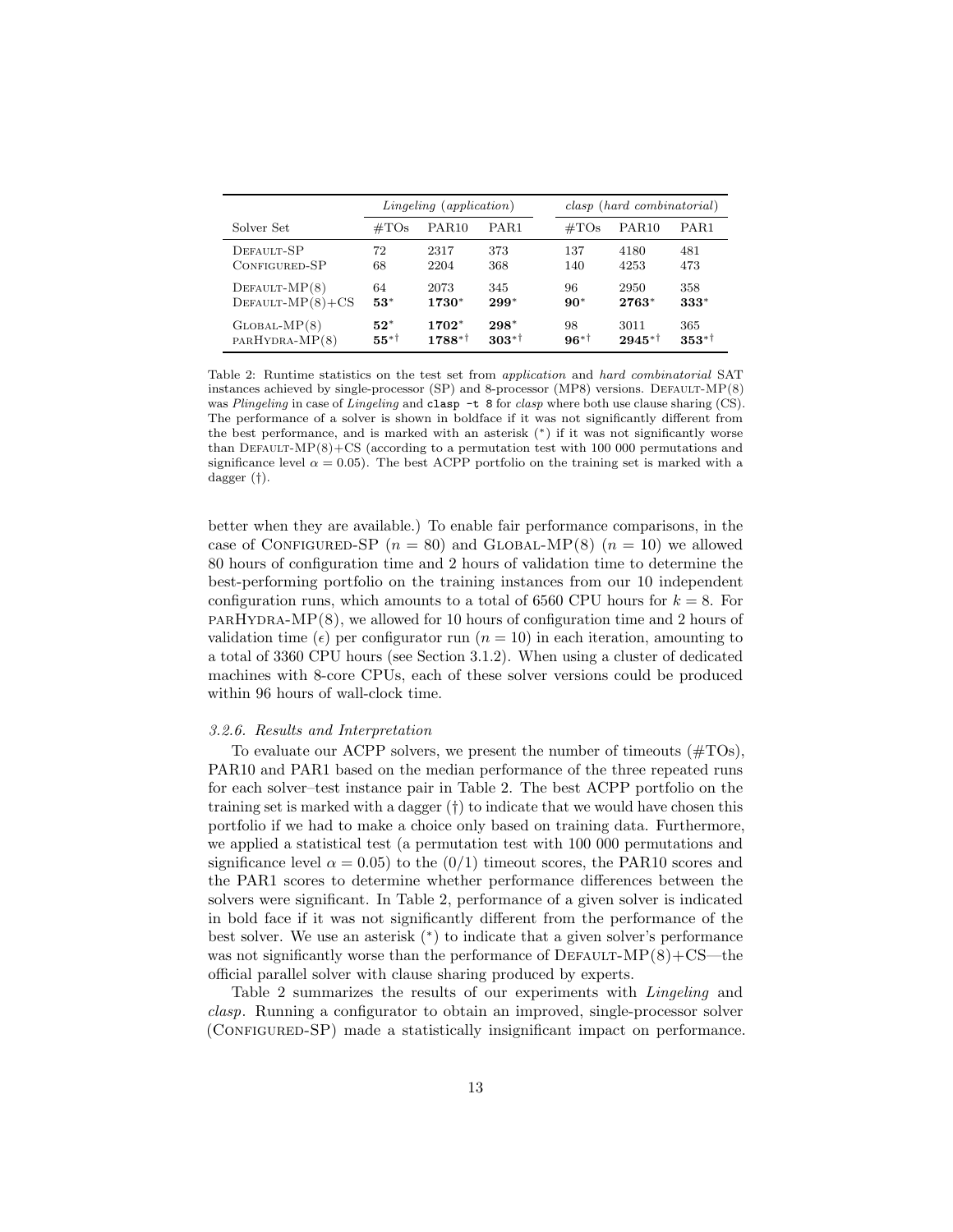We thus believe that these default configurations are nearly optimal, reflecting the status of Lingeling and clasp as state-of-the-art solvers. With Lingeling as the component solver,  $G_{\text{LOBAL-MP}(8)}$  produced the best-performing portfolio. There was no significant difference on any of these scores between  $PARHYDRA-MP(8)$ , GLOBAL-MP(8) and DEFAULT-MP(8)+CS. However, the portfolio performance of DEFAULT-MP $(8)$  (Plingeling with deactivated clause sharing) was significantly worse than the performance of all other parallel portfolios and not even significantly better than CONFIGURED-SP in terms of timeout scores or PAR10 scores. Note that Plingeling (without clause sharing) builds a parallel portfolio only in a degenerate sense, simply using different random seeds and thus making different choices in the default phase [14]. Hence, it is not surprising that Plingeling without clause sharing performed significantly worse than *Plingeling* with clause sharing.

With *clasp* as the component solver, the portfolio constructed by PARHYDRA-MP $(8)$ was the best ACPP solver and matched (up to statistically insignificant differences) the performance of  $DEFAULT-MP(8)+CS$  (the expert-constructed portfolio solver with clause sharing) according to all metrics we considered, despite incurring six more timeouts. All other ACPP solvers fell short of this (high) bar; however, the portfolios of  $GLOBAL-MP(8)$  performed as well as the default portfolio of *clasp* without clause sharing (DEFAULT-MP $(8)$ ). All parallel solvers significantly outperformed the single-threaded versions of clasp.

Overall, PARHYDRA-MP $(8)$  was the only ACPP solver that matched the performance of DEFAULT-MP $(8)$ +CS on both domains. PARHYDRA-MP $(8)$ 's portfolio had also the best training performance and therefore, out of the ACPP solvers, we would choose it. However, while  $DEFAULT-MP(8)+CS$  uses clause sharing,  $PARHYDRA-MP(8)$  does not. This is surprising, because the performance of Plingeling and clasp without clause sharing was significantly worse than with clause sharing. Thus,  $PARHYDRA-MP(8)$  was the best performing method among those that did not perform clause sharing.

#### 3.2.7. Scalability and Overhead

Although 8-core machines have become fairly common, 4-core machines are still more commonly used as desktop computers. Furthermore, Asin et al. [4] observed that parallel portfolios scale sublinearly in the number of cores—in part, because component solvers share the same CPU cache. Therefore, we investigated how the performance of our automatically constructed portfolios scaled with the number of processors. The parHydra approach has the advantage that the portfolio is extended by one configuration at each iteration, making it easy to perform such scaling analysis.

Table 3 shows the test-set performance of PARHYDRA-MP $(i)$  after each iteration. First of all,  $PARHYDRA-MP(1)$  was able to find a better performing configuration than DEFAULT-SP for *clasp*. In contrast, PARHYDRA-MP $(1)$  found a poorly performing configuration for Lingeling in comparison to Default-SP, and had to compensate in subsequent iterations. For both solvers, the largest performance improvement occurred between the first and second iterations, with the number of timeouts reduced by 17 for Lingeling and 18 for clasp. In later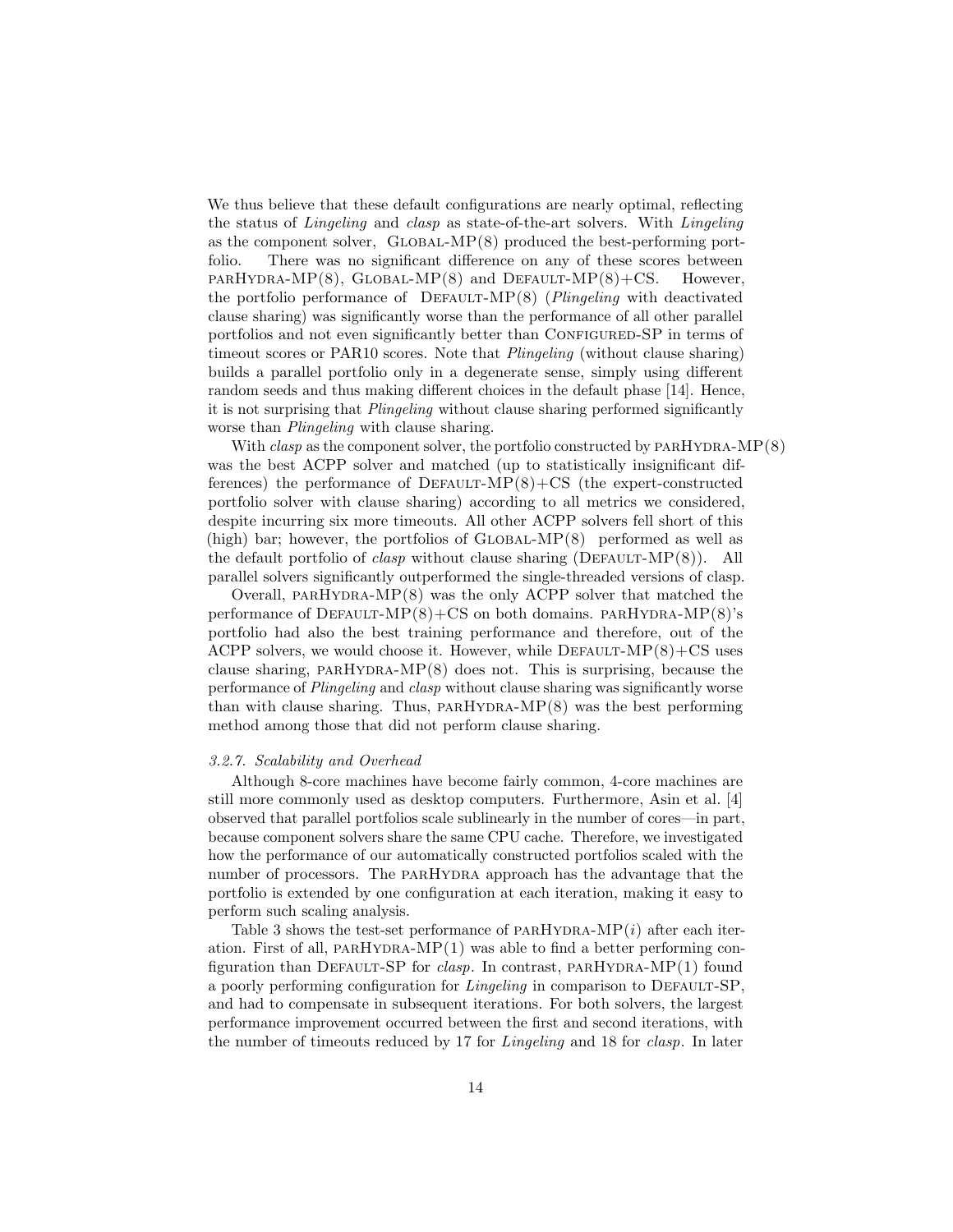|                  | $Lingeling$ (application) |                   |      |                | clasp (hard combinatorial) |      |
|------------------|---------------------------|-------------------|------|----------------|----------------------------|------|
| Solver           | $\#\text{TOs}$            | PAR <sub>10</sub> | PAR1 | $\#\text{TOs}$ | PAR <sub>10</sub>          | PAR1 |
| DEFAULT-SP       | 72                        | 2317              | 373  | 137            | 4180                       | 481  |
| $PARHYDRA-MP(1)$ | 82                        | 2594              | 380  | 136            | 4136                       | 464  |
| $PARHYDRA-MP(2)$ | 65                        | 2086              | 331  | 118            | 3607                       | 421  |
| $PARHYDRA-MP(3)$ | 60                        | 1933              | 313  | 115            | 3515                       | 410  |
| $PARHYDRA-MP(4)$ | 56                        | 1874              | 308  | 115            | 3507                       | 402  |
| $PARHYDRA-MP(5)$ | 58                        | 1878              | 312  | 105            | 3219                       | 384  |
| $PARHYDRA-MP(6)$ | 60                        | 1935              | 315  | 103            | 3161                       | 380  |
| $PARHYDRA-MP(7)$ | 59                        | 1902              | 309  | 102            | 3126                       | 372  |
| $PARHYDRA-MP(8)$ | 55                        | 1788              | 303  | 96             | 2945                       | 353  |

Table 3: Runtime statistics of PARHYDRA-MP $(i)$  after each iteration i (test set). The performance of a solver is shown in boldface if it was not significantly different from the best performance, (according to a permutation test with 100 000 permutations and significance level  $\alpha = 0.05$ ).

iterations, performance can stagnate or even drop: e.g.,  $PARHYDRA-MP(5)$ solves two more instances than PARHYDRA-MP $(6)$  with Lingeling. This may in part reflect hardware limitations: as the size of a portfolio increases, more processes compete for fixed memory (particularly, cache) resources.

We investigated the influence of these hardware limitations on the performance of our parallel solvers by constructing portfolios consisting of identical copies of the same solver. In particular, we replicated the same configuration multiple times with the same random seed; clearly, this setup should result in worsening performance as portfolio size increases, because each component solver does exactly the same work but shares hardware resources. (We note that these experiments are particularly sensitive to the underlying hardware we used.) To compare directly against Table 3, we used the configurations found in the first iteration of PARHYDRA-MP $(1)$ . In Table 4, we see that hardware limitations did seem to impact the portfolio of Lingeling solvers; e.g., a single Lingeling configuration solved 10 more instances than eight such configurations running in parallel on an eight-core machine. In contrast, the performance of clasp varied only slightly as duplicate solvers were added. Based on the results in [1], we suspected that this overhead arose because of memory issues, noting that we evaluated clasp on hard combinatorial instances with an average size of 1.4 MB each, whereas we evaluated Lingeling on application instances with an average size of 36.7 MB. We confirmed that clasp's portfolio also did experience overhead on instances with large memory consumption, and that Lingeling produced nearly no overhead on instances with low memory consumption.

An interesting further observation is that *Lingeling* and *clasp* performed best if two copies of the same configuration ran in parallel, and that running only one copy was worse than two copies. We speculate that this is caused by cache effects known to affect multi-core computations with more than one CPU. For example, the operating system may move a solver from one CPU to another, which may result in the loss of data in the CPU cache. However, if two solvers run on two CPUs, the operating system might run each of them on its own CPU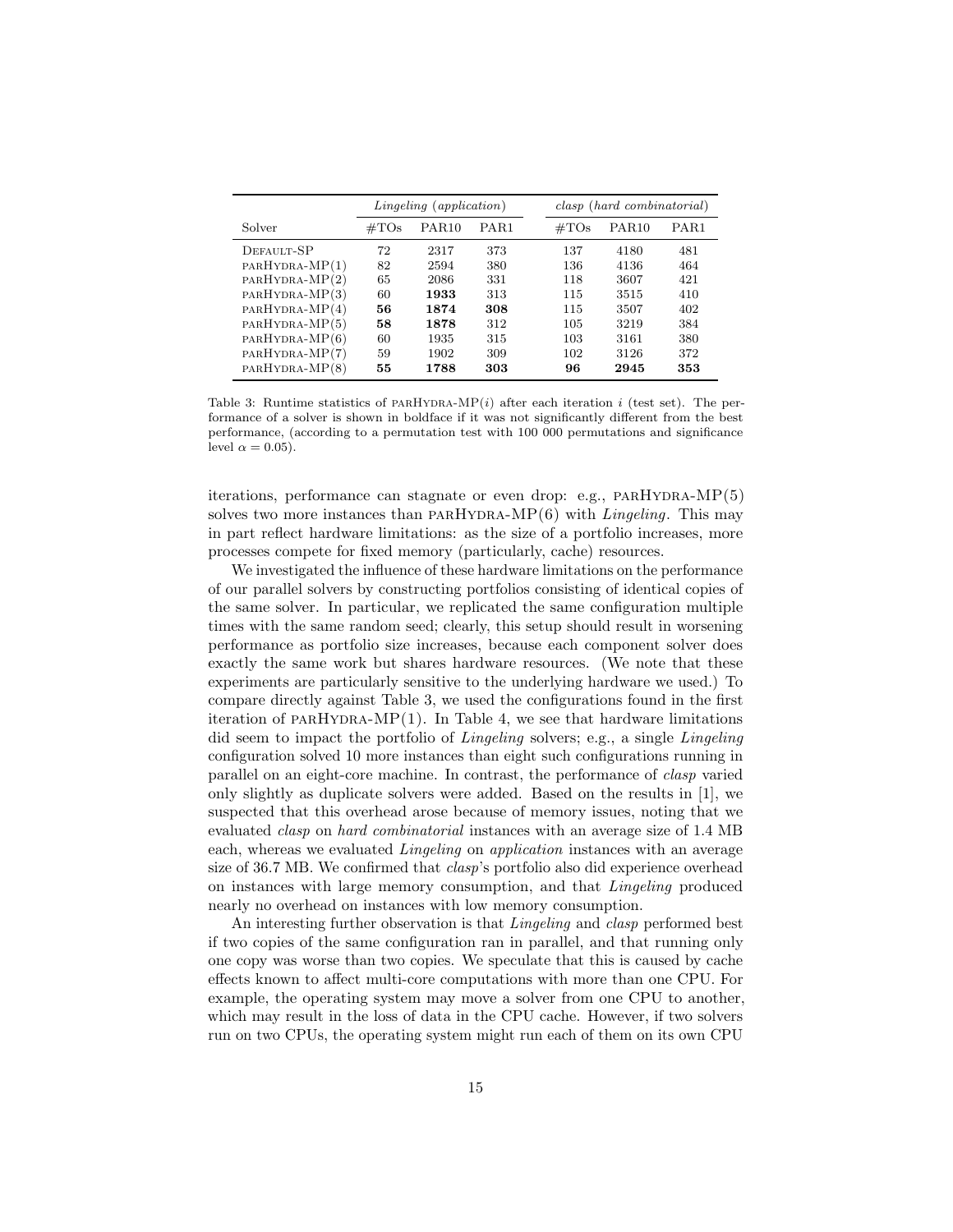|               | Linguing (application) |                   |      |  | clasp (hard combinatorial) |                   |      |
|---------------|------------------------|-------------------|------|--|----------------------------|-------------------|------|
| $#$ Processes | $\#\text{TOs}$         | PAR <sub>10</sub> | PAR1 |  | $\#\text{TOs}$             | PAR <sub>10</sub> | PAR1 |
|               | 82                     | 2594              | 380  |  | 136                        | 4136              | 464  |
| 2             | 79                     | 2509              | 376  |  | 134                        | 4079              | 461  |
| 3             | 79                     | 2509              | 376  |  | 135                        | 4106              | 451  |
| 4             | 85                     | 2677              | 382  |  | 135                        | 4107              | 452  |
| 5             | 86                     | 2707              | 385  |  | 135                        | 4108              | 463  |
| 6             | 89                     | 2793              | 390  |  | 135                        | 4110              | 465  |
|               | 90                     | 2820              | 390  |  | 135                        | 4110              | 465  |
| 8             | 92                     | 2877              | 393  |  | 136                        | 4139              | 467  |

Table 4: Runtime statistics of *Lingeling* and *clasp* with parallel runs of the same configuration on all instances in the corresponding test sets. The performance of a solver is shown in boldface if it was not significantly different from the best performance (according to a permutation test with 100 000 permutations and significance level  $\alpha = 0.05$ ).

without moving them.

## 3.2.8. Algorithm Configuration of Clause Sharing

Our previous experiments did not allow our component solvers to share clauses, despite evidence from the literature that this can be very helpful [31]. The implementation of clause sharing is a challenging task; for example, if too many clauses are shared, the overhead caused by clause sharing may exceed the benefits [50]. Furthermore, the best clause sharing policy varies across instance sets and it is a tedious and time-consuming task to manually determine an effective clause sharing policy. A combination of ACPP and clause sharing will not completely compensate for human efforts to implement effective clause sharing, but ACPP can help developers to automatically determine well-performing clause sharing policies. In the following, we investigate the application of clause sharing to our ACPP portfolio. Since there are many possible clause sharing policies, we used algorithm configuration to identify effective clause sharing policies. This can be understood as an additional instrument for improving the performance of ACPP portfolios in cases where clause sharing is available.

To study the impact of clause sharing on our ACPP procedures, we relied upon the clause sharing infrastructure provided by clasp [26], which has a relatively highly parametrized clause sharing policy (10 parameters) and allows for the configuration of each component solver. Plingeling, on the other hand, does not support the configuration of each component solver. As before, we considered the hard combinatorial instance set.

We started with the portfolio identified by PARHYDRA-MP $(8)$ . clasp's multithreading architecture performs preprocessing before threading is used. Hence, we ignored the preprocessing parameters identified in the PARHYDRA-MP $(8)$ portfolio, adding them again to the configuration space as global parameters. Since the communication of clause sharing induces greater variation in solving behaviour, we used 50 CPU hours as the configurator's time budget.

Table 5 shows the performance of clasp's default portfolio with clause sharing, DEFAULT-MP $(8)$ +CS; the portfolio originally returned by PARHYDRA, which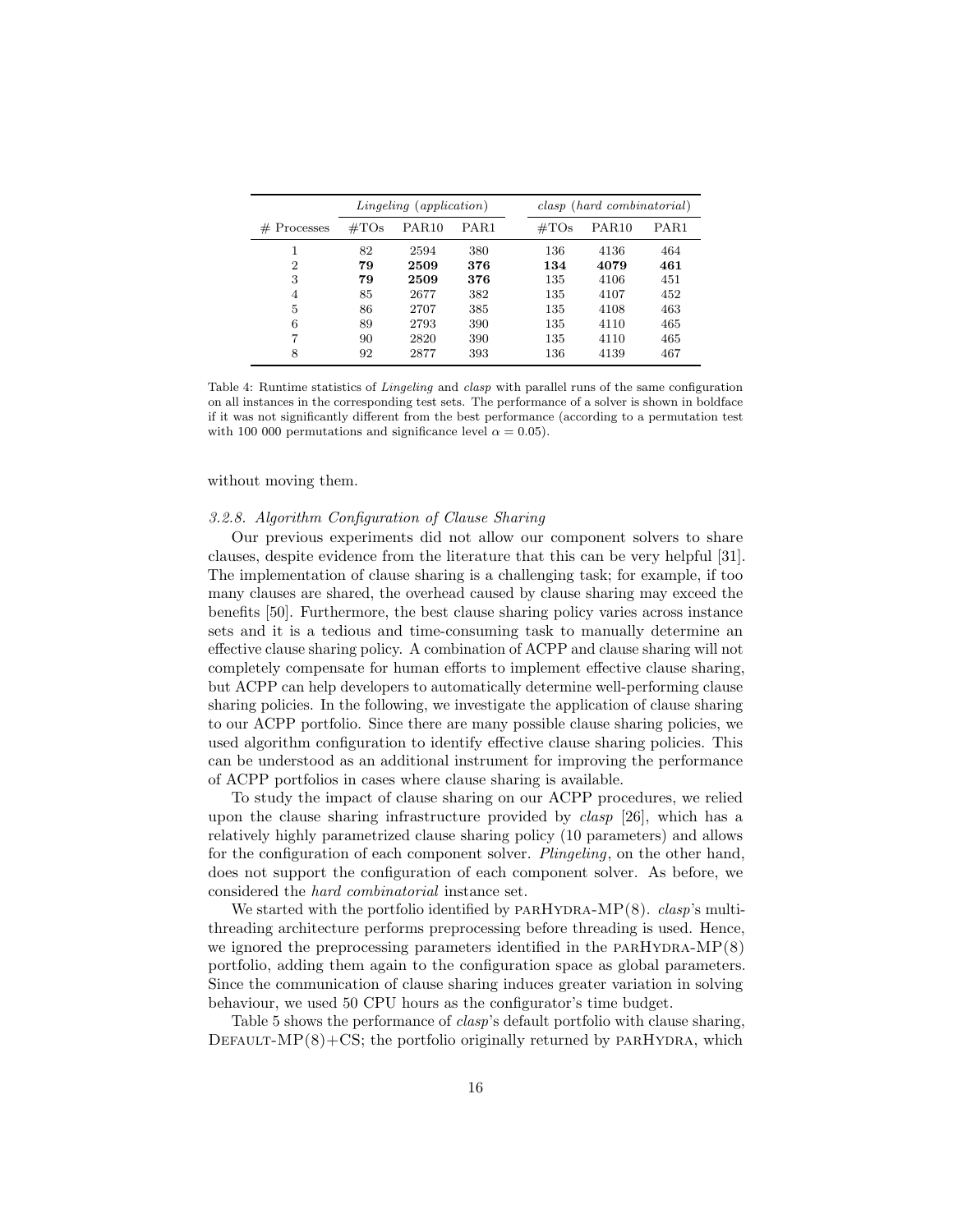| <i>clasp</i> variant    | $\#\text{TOs}$ | PAR <sub>10</sub> | PAR1 |
|-------------------------|----------------|-------------------|------|
| $DEFAULT-MP(8)$         | 96             | 2950              | 358  |
| $DEFAULT-MP(8)+CS$      | 90             | 2763              | 333  |
| $PARHYDRA-MP(8)$        | 96             | 2945              | 353  |
| $PARHYDRA-MP(8)+defCS$  | 90             | 2777              | 347  |
| $PARHYDRA-MP(8)+confCS$ | 88             | 2722              | 346  |

Table 5: Runtime statistics of *clasp*'s PARHYDRA-MP(8) portfolio with default clause sharing (defCS) and configured clause sharing (confCS) on the test instances of the hard combinatorial set. The performance of a solver is shown in boldface if its performance was at least as good as that of any other solver, up to statistically insignificant differences (according to a permutation test with 100 000 permutations and significance level  $\alpha = 0.05$ ).

does not perform clause sharing,  $PARHYDRA-MP(8)$ ; the application of *clasp*'s default clause sharing and preprocessing settings to the original PARHYDRA portfolio,  $PARHYDRA-MP(8)+defCS$ ; and the PARHYDRA portfolio with newly configured clause sharing and preprocessing settings,  $PARHYDRA-MP(8)+confCS$ . As confirmed by these results, the use of clause sharing led to significant performance gains; furthermore, while the additional gains through configuring the clause sharing and preprocessing mechanisms were too small to reach statistical significance,  $PARHYDRA-MP(8)+confCS$  solved two more instances than DEFAULT-MP $(8)$ +CS and PARHYDRA-MP $(8)$ +defCS.

We note that there is potential for performance to be improved even further if clause sharing were configured alongside the portfolio itself. For example, clasp's default portfolio contains configurations that are unlikely to solve instances directly, but that generate useful clauses for other clasp instances.<sup>5</sup> Clearly, our methodology for configuring clause sharing will not identify such configurations. Configuration of clause sharing can be directly integrated in Global and parHydra by adding the corresponding parameters to the configuration space, because the solvers actually run in parallel. However, since clasp with clause sharing is highly non-deterministic, the configuration process would require a larger time budget for constructing the portfolio. In a similar vein, some results in the literature indicate that the collaboration of SAT solvers via clause sharing performs better if the solvers use similar strategies, e.g., the same solver with a fixed configuration runs several times in parallel but with different seed (cf. Plingeling). If the configuration of the portfolio is performed alongside the configuration of the clause sharing policy, such homogeneous portfolios would also belong to the configuration space of our ACPP methods. We plan to investigate other approaches in future work.

## 3.2.9. Conclusion

Given a solver with a rich design space (such as *Lingeling* and *clasp*), all our ACPP methods were able to generate 8-core parallel solvers that significantly

<sup>&</sup>lt;sup>5</sup>Personal communication with the main developer of *clasp*, Benjamin Kaufmann.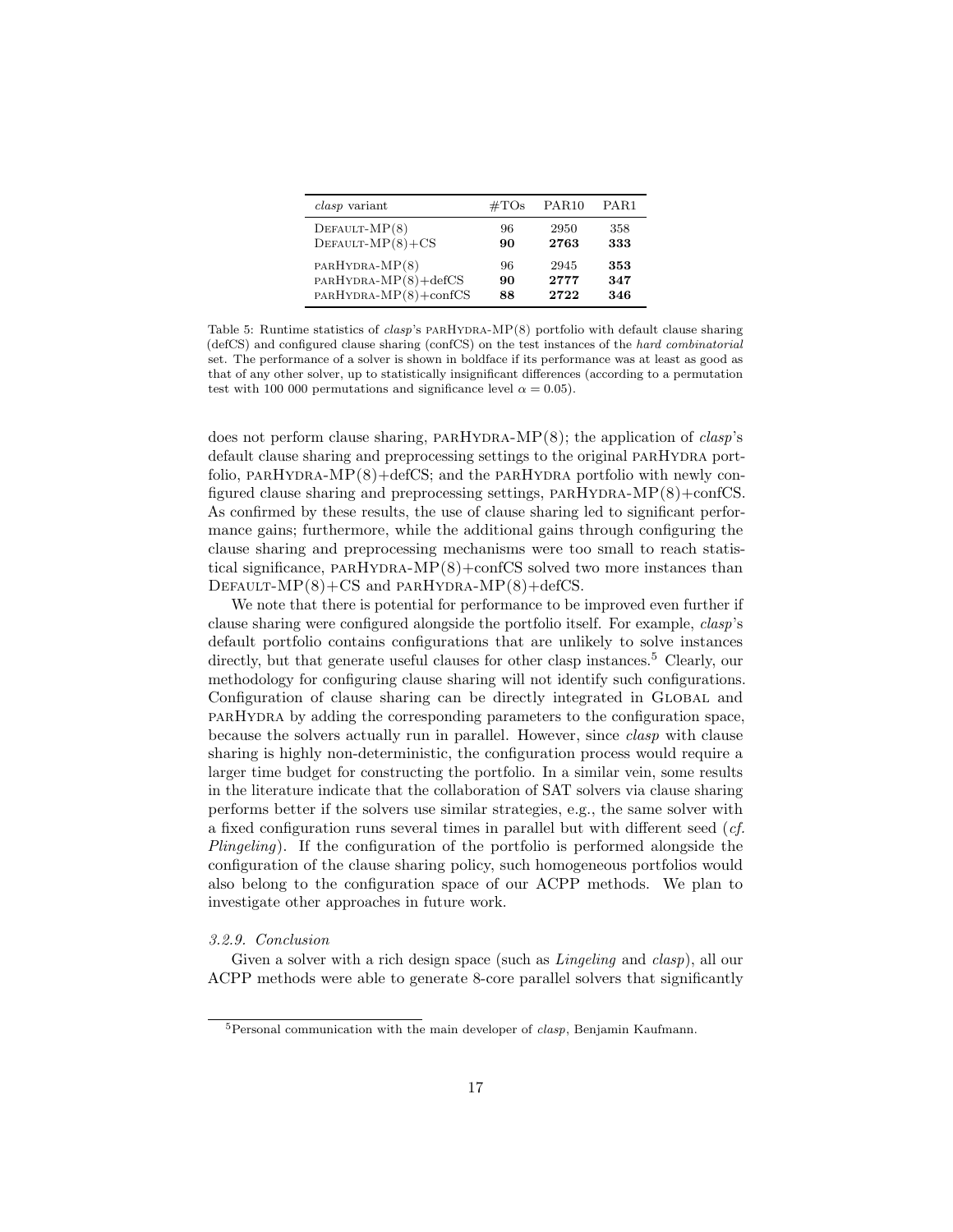outperformed their sequential counterparts. We have thus demonstrated that our ACPP methods are able to automatically build parallel portfolio solvers, without the need for costly, hand-crafted parallel implementations. However, our scalability analysis indicates that hardware restrictions lead to substantial overhead as more processor cores are used, and the scalability of our ACPP methods depends on the richness of the given sequential solver's design spaces and the existence of complementary designs within these spaces. We were also able to verify that clause sharing can be used to further improve the performance of an ACPP solver, especially when configuration is performed alongside the component solver instances.

#### 4. Parallel Portfolio Configuration with Multiple Sequential Solvers

So far, we have shown that our procedures were able to construct effective parallel portfolios based on single solvers with rich design spaces. There is considerable evidence from the literature and from SAT competitions that strong portfolios can also be built by combining entirely different solvers in their default configurations (see, e.g., SATzilla [73], ppfolio  $[64]$  and pfolioUZK [71]). For instance, ppfolio was obtained simply by combining the best solvers from the previous competition into a parallel portfolio.  $pfolio UZK$  included more state-of-the-art solvers from 2011 and relied on additional experiments to find the best combination of solvers in a portfolio. Neither portfolio considers the configuration space of the component solvers and therefore both can be seen as simple baselines for other parallelization approaches, including ours. However, ppfolio and pfolioUZK use Plingeling as a portfolio component. Since we aim to investigate the strength of our ACPP methods without additional human expert knowledge on parallel solving, we first consider only sequential solvers as the basis for our ACPP approach. This section and the following section investigates the extension of our automatic techniques to the construction of portfolios based on the configuration spaces spanned by such solver sets.

#### 4.1. Approach

As long as all of our component solvers are sequential, we can simply use the ACPP procedures defined in Section 3. We can accommodate the multi-solver setting by introducing a solver choice parameter for each portfolio component (see Figure 1), and ensuring that the parameters of solver  $a \in A$  are only active when the solver choice parameter is set to use  $a$ . This is implemented by using conditional parameters (see the PCS format of the Algorithm Configuration Library [44]). Similar architectures were used by *SATenstein* [48] and *Auto-*WEKA [67].

We have so far aimed to create portfolios with size equal to the number of available processor cores. But as observed in Section 3.2.7, each component solver used within a parallel portfolio incurs some overhead. A similar observation was made by the developer of  $pfolio UZK$  (personal communication) and prompted the decision for *pfolioUZK* to use only 7 components on an 8-core platform.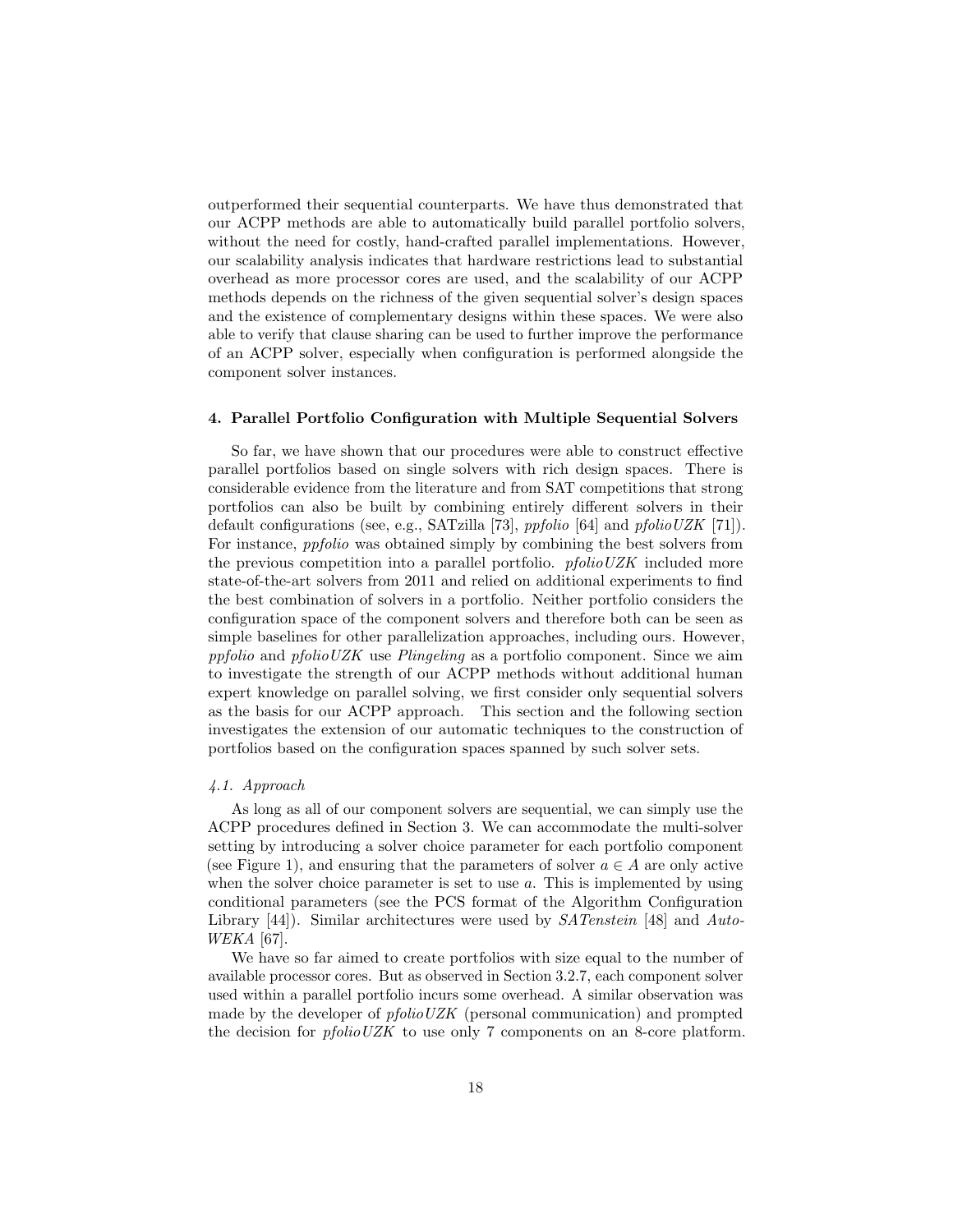

Figure 1: Using a solver choice parameter, we can specify a single configuration space that spans multiple solvers.

To allow our portfolios to make the same choice, we included "none" as one of choices available for each portfolio component.

#### 4.2. Experiments

While we would presumably have obtained the strongest parallel solver by allowing our portfolio to include a very wide range of modern SAT solvers, this would have made it difficult to answer the question how our automated methods compare to human expertise in terms of the performance of the parallel portfolios thus obtained. In particular, we were interested in  $pfolio UZK [71]$ , a parallel solver that won the parallel track of the 2012 SAT Challenge with application instances. To compare our automatic methods with the manual efforts of pfolioUZK's authors, we thus chose the same set of solvers they considered as the basis for our experiments.

# 4.2.1. Solvers

 $pfolio UZK$  uses sat $UZK$ , Lingeling, TNM, and MPhaseSAT\_M on the same core in its sequential version (DEFAULT-SP) and uses  $satUZK$ ,  $glucose$ , contrasat and Plingeling with 4 threads and clause sharing in its 8-process parallel version (DEFAULT-MP $(8)$ +CS). In all cases, solvers are used in their default configurations. However, in designing pfolioUZK [71], Wotzlaw et al. considered the following, larger set of component solvers:

- *contrasat* [69]: 15 parameters
- glucose 2.0 [6]: 10 parameters for *satelite* preprocessing and 6 for *glucose*
- Lingeling 587 [13]: 117 parameters
- march\_hi 2009 [34]: 0 parameters
- $MPhaseSAT_M$  [19]: 0 parameters
- satUZK [28]: 1 parameter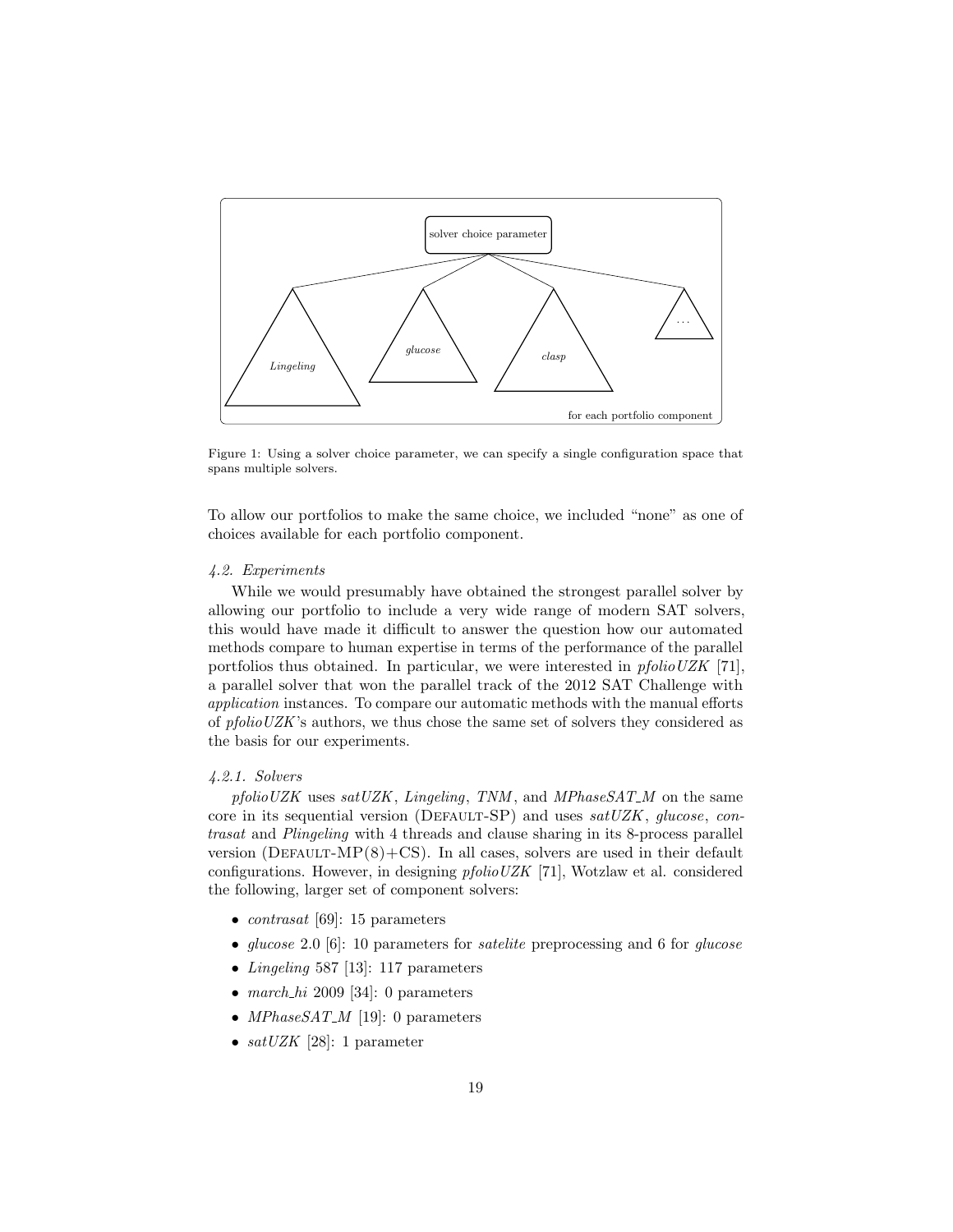| 8-Processor Parallel Solver                  | $\#\text{TOs}$ | PAR <sub>10</sub> | PAR1            |
|----------------------------------------------|----------------|-------------------|-----------------|
| $pfolio UZK$ -ST                             | 150            | 4656              | 606             |
| $pfolio UZK-MP(8)+CS$                        | 35             | 1168              | 223             |
| $GLOBAL-MP(8)(pfolio UZK w/o Plingeling)$    | 44             | 1463              | 275             |
| PARHYDRA-MP $(8)(pfolio UZK w/o Plingeling)$ | $39^{\dagger}$ | $1297^{\dagger}$  | $244^{\dagger}$ |

Table 6: Runtime statistics for 8-processor parallel solvers on the application test set. The performance of a solver is shown in boldface if it was not significantly different from the best performance (according to a permutation test with 100 000 permutations at significance level  $\alpha = 0.05$ ). The best ACPP portfolio on the training set is marked with a dagger (†).

- sparrow 2011 [68]: 0 parameters<sup>6</sup>
- TNM [51]: 0 parameters

Overall, the configuration space we considered has 150 parameters for each portfolio component (including the top-level parameter used to select a solver), and thus 1200 parameters for an 8-component parallel portfolio.

## 4.2.2. Instances and Setup

We evaluated  $pfolio UZK$  as well as our GLOBAL and PARHYDRA approaches on the same 300 application test instances of the 2012 SAT Challenge as used before. Otherwise, our experimental setup was as described in Section 3.2.

## 4.2.3. Results and Interpretation

The first part of Table 6 shows the results of  $pfolio UZK$  in its sequential and parallel versions. Recall that pfolioUZK uses Plingeling with clause sharing as a component solver. Sequential pfolioUZK experienced 115 more timeouts than its parallel version; indeed, it was only ranked 16th in the sequential application track of the 2012 SAT Challenge.

The second part of Table 6 summarizes the performance of our ACPP solvers (which do not use *Plingeling* as a component solver). PARHYDRA-MP $(8)$  performed best; indeed, there was no significant difference between  $PARHYDRA-MP(8)$ and  $pfolio UZK-MP(8)$  in terms of timeout and PAR10 scores. This indicates that our ACPP approach was indeed able to match the performance of parallel portfolios manually constructed by experts, even with the disadvantage of being prohibited from using  $Plinqeling$  and thus clause sharing. GLOBAL-MP(8) performed significantly worse than  $p\ell oUZK-MP(8)$ , but not significantly worse than PARHYDRA-MP $(8)$  in terms of timeout and PAR10 scores.

Although we allowed our portfolio-building procedures to choose "none" for any component solver, this option was never selected.

 $6$ Although sparrow 2011 should be parameterized [68], the source code and binary provided with *pfolioUZK* does not expose any parameters.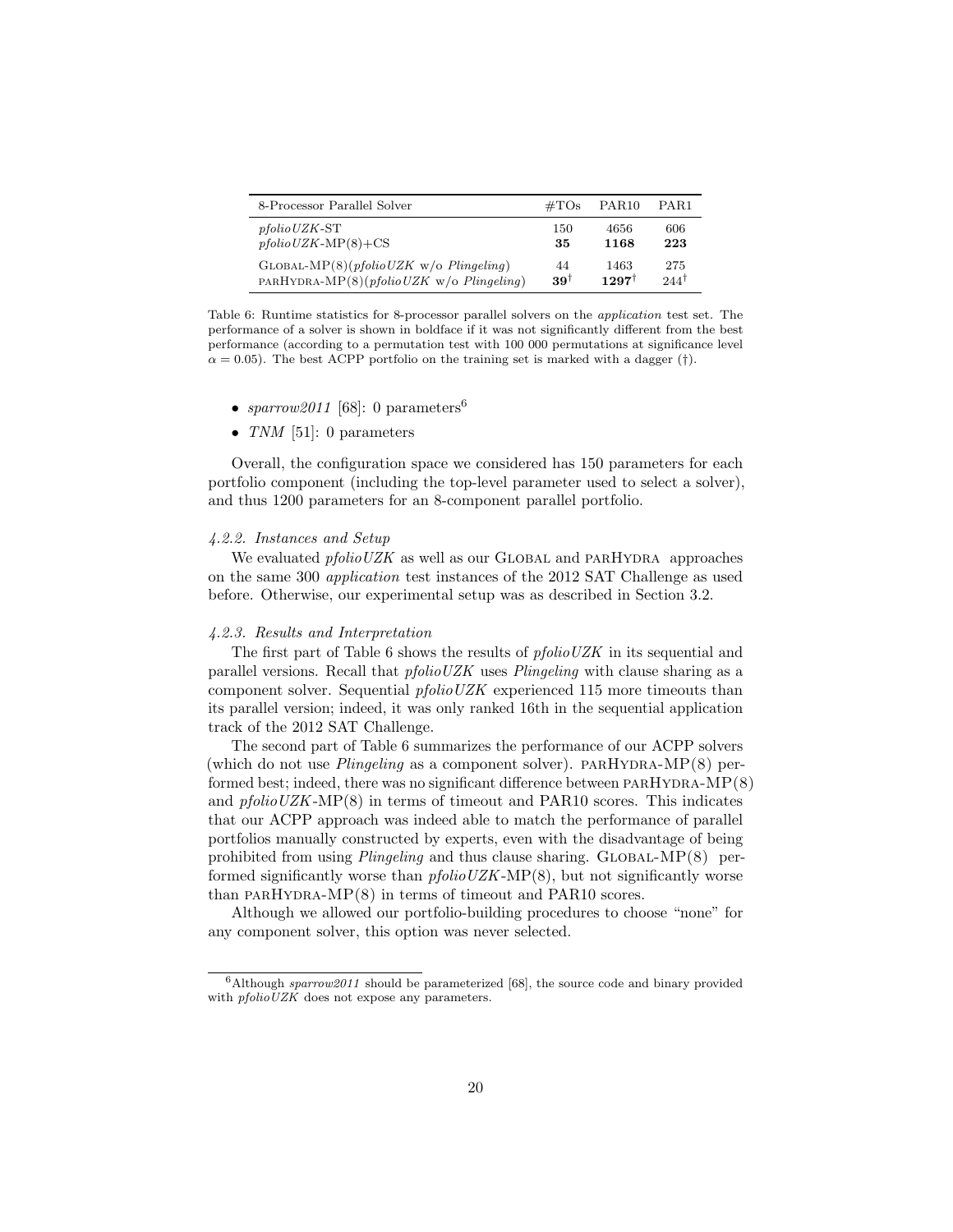# 4.2.4. Conclusion

We have demonstrated that by exploiting the configuration spaces of a set of complementary solvers, even-better-performing ACPP solvers can be obtained, compared to those constructed from a single parametric SAT solver such as Lingeling (compare Table 2 and Table 6). To produce such an ACPP solver, we did not need to modify our ACPP methods, but instead used conditionals in our configuration space to distinguish between the design spaces of the individual solvers. Although we did not use parallel solvers with clause sharing (such as Plingeling) in our portfolio, our PARHYDRA method was able to generate a parallel solver without clause sharing that nevertheless performed as well as pfolioUZK.

# 5. Parallel Portfolio Configuration with Multiple Sequential and Parallel Solvers

Our results reported in Section 3.2.8 confirm the intuition that clause sharing is an important ingredient of high-performance parallel solvers. This section extends the scope of our ACPP methods to allow inclusion of parallel solvers that perform clause sharing as portfolio components. This way, we combine our automatic methods with the human expert knowledge inherent in existing clause sharing mechanisms to boost performance even further.

## 5.1. Approach: PARHYDRA $_b$

To add parallel solvers as components in our ACPP approach, we consider each of them by adding multiple copies of the same solver, where each copy represents one thread of the parallel solver. Thereby, we mark parameters that have to be joined to be used across different cores; for example, the number of threads of a parallel solver. In contrast to other approaches that use scheduling (e.g., [54]), we do not have to decide on which core a solver runs, but only how many cores it will utilize.

The PARHYDRA approach has a drawback when used to configure parallel SAT solvers. This can be seen when considering the solvers Lingeling and Plingeling. First of all, the components of Plingeling are not parameterized, and we can only choose the number of threads it is assigned. If the portfolio can also consist of configured versions of Lingeling, which subsumes single-core Plingeling, and the configurator is run for long enough, there is no reason for the PARHYDRA approach to choose *Plingeling* as a component, unless *Plingeling* already belongs to the previous iteration's portfolio (in which case the benefits of clause sharing can make themselves felt). Obviously then, an argument by induction shows that *Plingeling* will never be preferred by PARHYDRA, revealing a disadvantage of its greedy optimization strategy. In contrast, Global does not have this problem, but has difficulties dealing with the large configuration space encountered here.

To overcome both of these limitations and effectively interpolate between PARHYDRA and GLOBAL, we introduce a new approach, which we call  $PARHYDRA_b$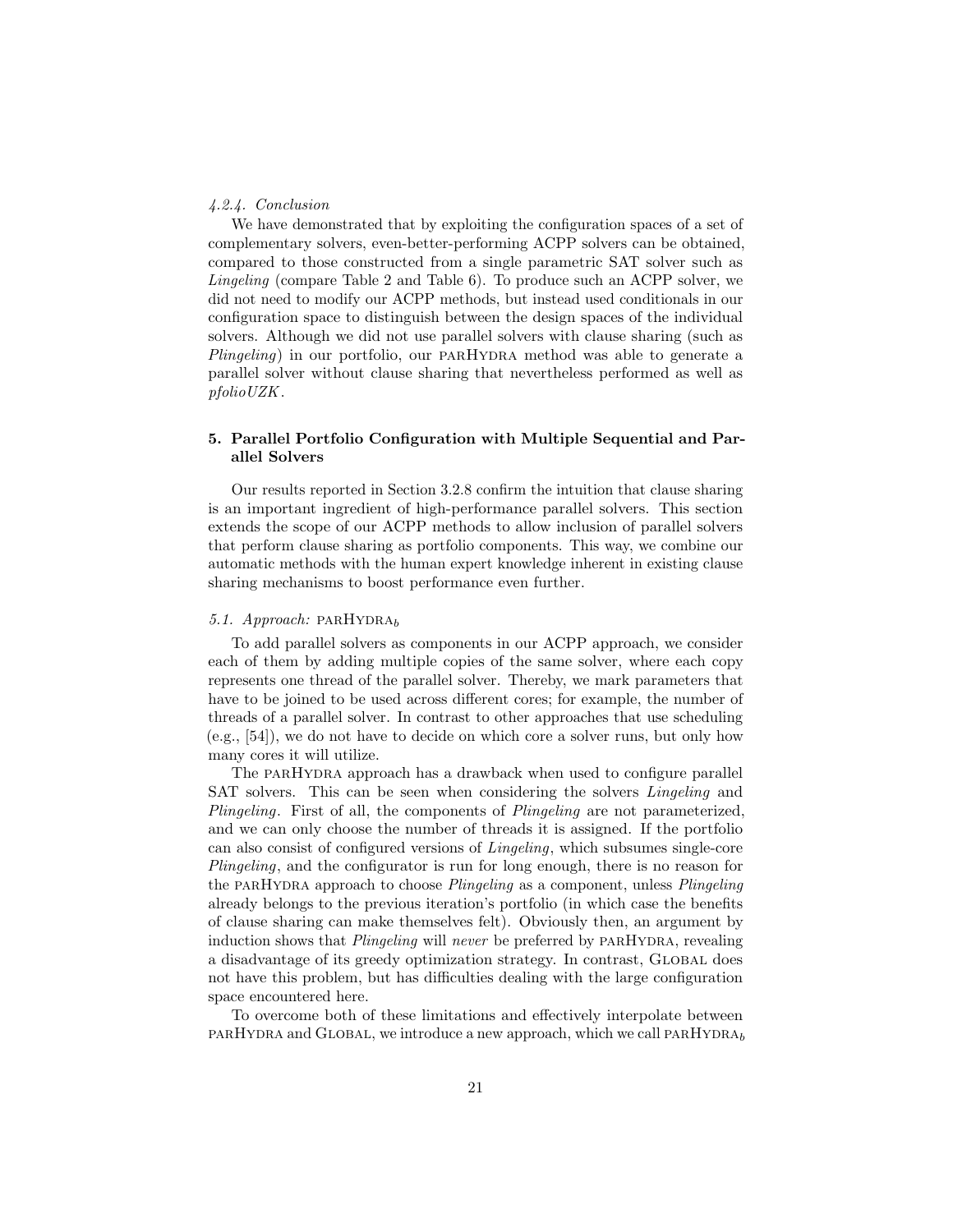# Algorithm 3: Portfolio Configuration Procedure  $PARHYDRA_b$

|   | Input                    | : set of parametric solvers $a \in A$ with configuration space $C_a$ ;                                                                                                                                                                                                                                         |
|---|--------------------------|----------------------------------------------------------------------------------------------------------------------------------------------------------------------------------------------------------------------------------------------------------------------------------------------------------------|
|   |                          | desired number $k$ of component solvers; number $b$ of component                                                                                                                                                                                                                                               |
|   |                          | solvers simultaneously configured per iteration; instance set $I$ ;                                                                                                                                                                                                                                            |
|   |                          | performance metric m; configurator $AC$ ; number n of                                                                                                                                                                                                                                                          |
|   |                          | independent configurator runs; total configuration time $t$                                                                                                                                                                                                                                                    |
|   |                          | <b>Output</b> : parallel portfolio solver with portfolio $\hat{c}_{1:k}$                                                                                                                                                                                                                                       |
|   | $i := 1$                 |                                                                                                                                                                                                                                                                                                                |
|   | 2 while $i < k$ do       |                                                                                                                                                                                                                                                                                                                |
|   |                          | $3   i' := i + b - 1$                                                                                                                                                                                                                                                                                          |
|   |                          | 4   for $j := 1n$ do                                                                                                                                                                                                                                                                                           |
|   |                          | 5<br>botain portfolio $c_{1:i'}^{(j)} := \hat{c}_{1:i-1}    c_{i:i'}^{(j)}$ by running AC on configuration<br>space $\{\hat{c}_{1:i-1}\} \times (\prod_{l=i}^{i'} \bigcup_{a \in A} \{(c)   c \in C_a\})$ and initial incumbent<br>$\hat{c}_{1:i-1}    c_{init}$ on I using m for time $t \cdot b/(k \cdot n)$ |
|   |                          |                                                                                                                                                                                                                                                                                                                |
|   |                          |                                                                                                                                                                                                                                                                                                                |
|   |                          | 6 et $\hat{c}_{1:i'} \in \arg \min_{c_{1:i'}^{(j)}   j \in \{1n\}} m(c_{1:i'}^{(j)}, I)$ be the configuration that<br>achieved best performance on Laccording to m                                                                                                                                             |
|   |                          | achieved best performance on $I$ according to $m$                                                                                                                                                                                                                                                              |
|   |                          | $\begin{array}{c} \mathbf{7} \quad \  \  \, \text{let } c_{init} \in \arg\min_{c_{i;i'}^{(j)} \mid j \in \{1n\}} m(\hat{c}_{1:i'}    c_{i:i'}^{(j)}, I) \text{ be the configuration that} \end{array}$                                                                                                         |
|   |                          | has the largest marginal contribution to $\hat{c}_{1:i'}$                                                                                                                                                                                                                                                      |
| 8 | $\vert i := i + b$       |                                                                                                                                                                                                                                                                                                                |
|   | 9 return $\hat{c}_{1:k}$ |                                                                                                                                                                                                                                                                                                                |

(Algorithm 3). In brief, unlike PARHYDRA, PARHYDRA $_b$  simultaneously configures b processes in each iteration. Specifically, in Lines 2 and 3,  $PARHYDRA<sub>b</sub>$ iterates up to the desired number of component solvers with a step size of b; in Line 5, the algorithm configurator is used to find a portfolio of  $b$  configurations with *b* times the configuration time budget and adds them to the current portfolio  $c_{1,i}^{(j)}$  $\mathcal{L}_{1:i'}^{(j)}$ . After the *n* independent runs of the algorithm configurator (Line 4) and 5), the best performing portfolio  $\hat{c}_{1:i'}$  is selected in Line 6, and in Line 7, the initial incumbent for the next iteration is selected based on the marginal contribution to the currently selected portfolio. The parameter  $b$  controls the size of the configuration space in each iteration. Since the configuration space grows exponentially with  $b$  but we allow configuration time to grow only linearly, the algorithm configurator has a harder task under  $PARHYDRA_b$  than under  $PARHY-$ DRA. However, for sufficiently small  $b$ , this additional cost can be worthwhile, because of  $PARHYDRA_b$ 's reduced tendency to stagnate in local minima.

#### 5.2. Experiments

We used the set of solvers described in Section 4.2, with the addition of *Plingeling.* We added PARHYDRA<sub>b</sub> to the set of ACPP methods considered and allowed  $b \in \{2, 4\}$ . We use the same setup as before, except that we allowed a 20-hour configuration budget per configured process, twice as much as before, to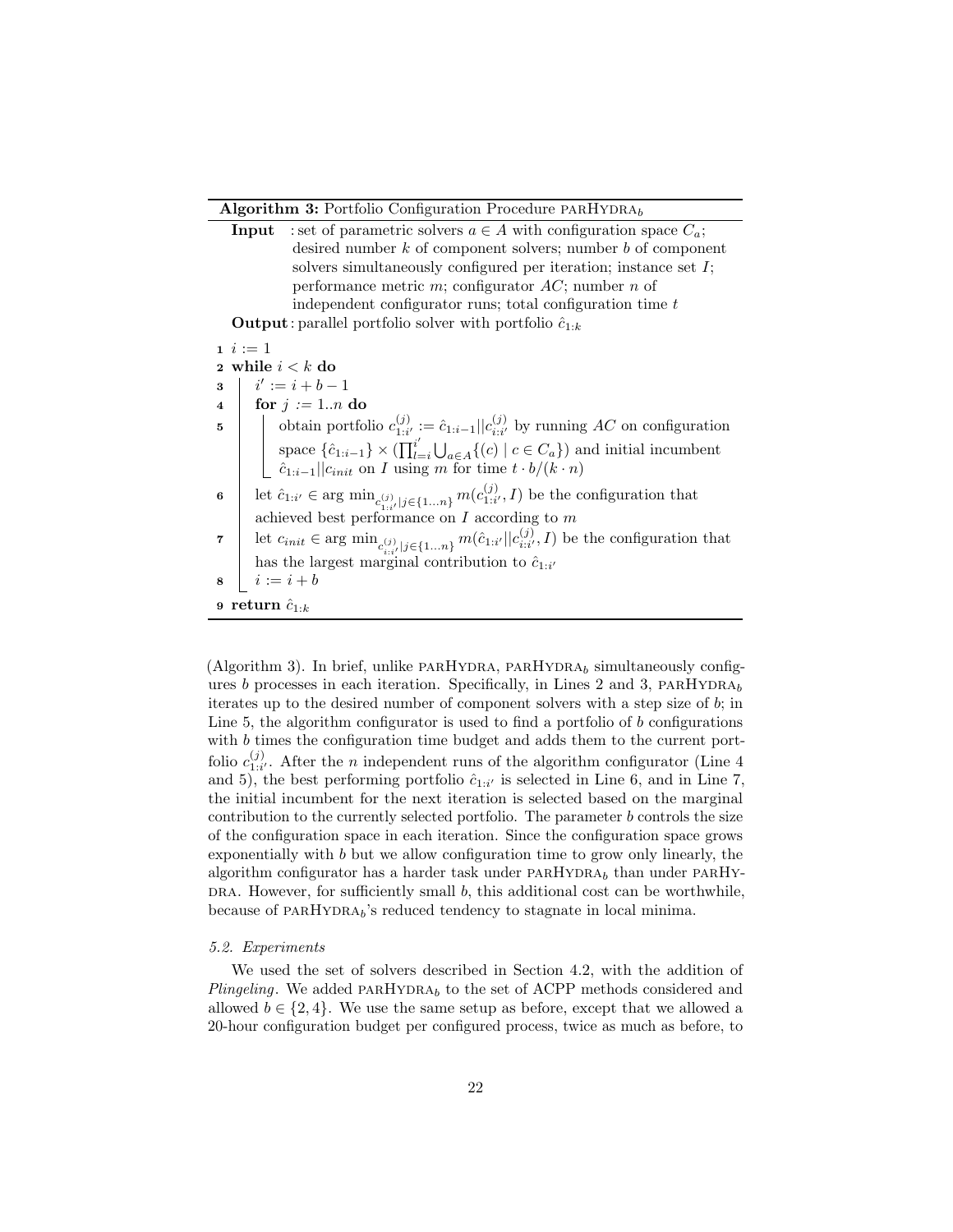take into consideration the greater variation in solving behaviour of Plingeling which induces a harder configuration task.

We compared our results to a variety of state-of-the-art solvers from the 2012 SAT Challenge on this benchmark set. We considered two state-of-the-art sequential solvers: glucose  $(2.1)$  [6] (winner of the single-engine application tracklike all other competition results cited below, in the 2012 SAT Challenge); and  $SATzilla-App$  [75], which is  $SATzilla$  trained on application instances (winner of the sequential portfolio application track). We also considered the following high-performance parallel solvers<sup>7</sup>:

- $clasp (2.1.3) [26];$
- Plingeling (ala) [14] and Plingeling (aqw)  $[15]^8$ ;
- *ppfolio* [64] (bronze medal in the parallel track);
- $PeneLoPe$  [5] (silver medal in the parallel track);
- and again  $pfolio UZK$  [71] (winner of the parallel track).

The first part of Table 7 summarizes the performance results for these solvers: first the sequential solvers in their default configurations (DEFAULT-SP). then the parallel solvers using clause sharing in their default configurations (DEFAULT-MP $(8)$ +CS), and finally our ACPP solvers based on the component solvers of  $pfolio UZK$ . As already discussed, the performance of the sequential  $pfolio UZK$  did not achieve state-of-the-art performance; this distinction goes to glucose for a single solver, and SATzilla for a portfolio-based algorithm selector.

pfolio UZK and clasp performed significantly better than ppfolio,  $PeneLoPe$ and *Plingeling*; we observed no significant performance difference between  $p$  folioUZK and clasp in terms of any of the scores we measured. (Even with further, extensive experiments, we have not been able to determine why clasp performed significantly worse than *pfolioUZK* and *Lingeling* in the 2012 SAT Challenge.)

 $PARHYDRA<sub>4</sub>-MP(8)$  produced the best parallel portfolio solver overall, which turned out to be significantly faster than  $pfolio UZK$ . The portfolio solvers produced by PARHYDRA-MP(8) and PARHYDRA<sub>2</sub>-MP(8) exhibited no significant performance differences from  $pfolio UZK$ . Furthermore, PARHYDRA<sub>4</sub>-MP(8) also solved more instances than  $Plingeling(aqw)$ , although  $Plingeling(aqw)$  won the 2013 SAT competition and the solvers in  $PARHYDRA_4-MP(8)$  were mostly published in 2011, which gives  $Plingeling(\text{aqw})$  an advantage of two additional years of development.

<sup>&</sup>lt;sup>7</sup>We did not consider the parallel algorithm selection solvers  $p3S$  and  $parCSHC$ , since the only versions available are optimized for a mixed set of SAT instances (application, handcrafted and random) and there is no trainable version available. Therefore, we had no way of performing a fair comparison between those methods and our ACPP portfolios.

<sup>&</sup>lt;sup>8</sup>The work we describe in this study took more than a year. In the meantime, the 2013 SAT Competition took place and the new *Plingeling* version aqw won the gold medal in the parallel track.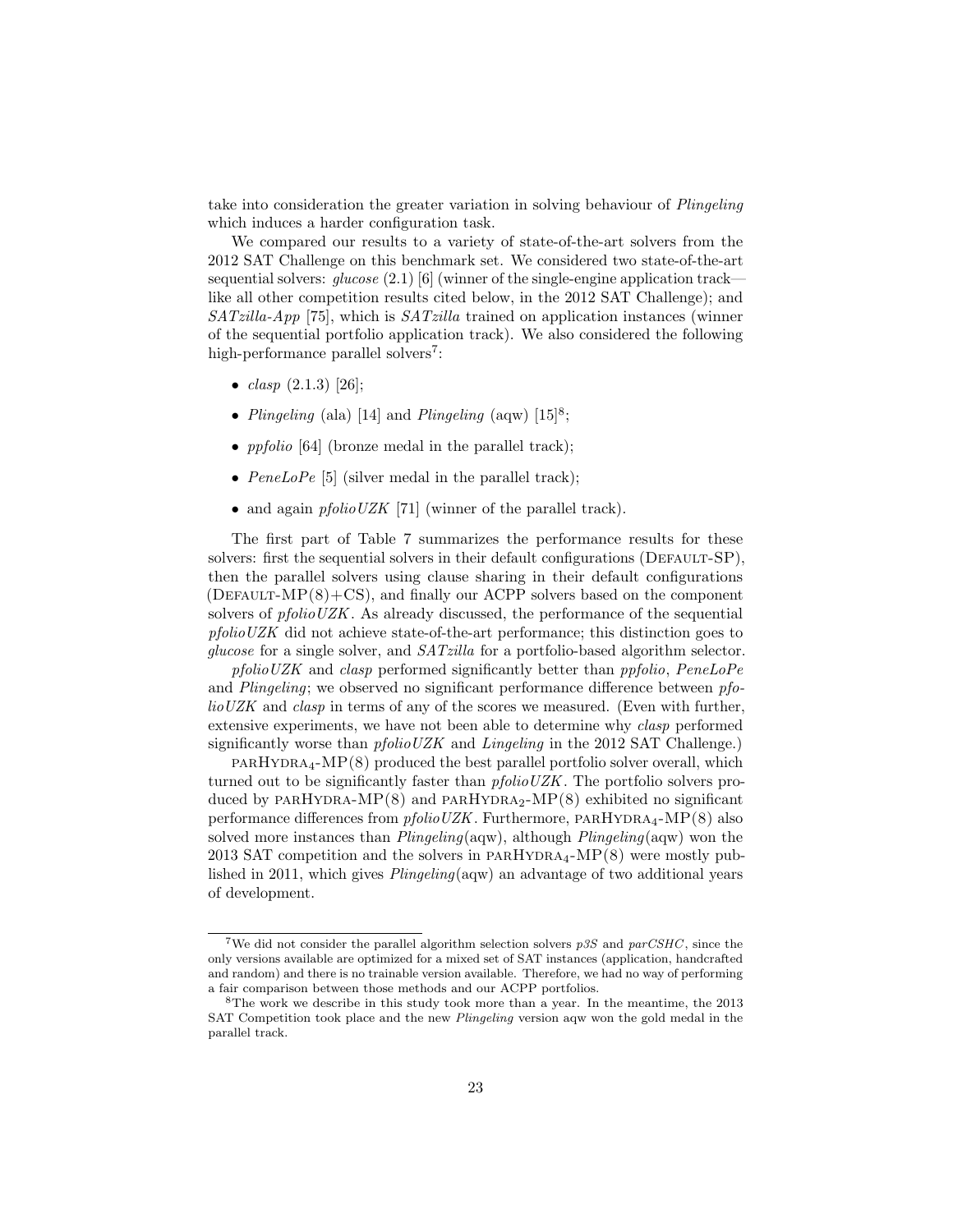| Solver                                              | $\#\text{TOs}$ | PAR <sub>10</sub> | PAR1            |
|-----------------------------------------------------|----------------|-------------------|-----------------|
| Single threaded solvers: DEFAULT-SP                 |                |                   |                 |
| $pfolio UZK-ST$                                     | 150            | 4656              | 606             |
| $glucose-2.1$                                       | 55             | 1778              | 293             |
| $SATzilla$ -2012- $APP$                             | 38             | 1289              | 263             |
| Parallel solvers with default config: DEFAULT-MP(8) |                |                   |                 |
| $Plingeling(ala)+CS$                                | 53             | 1730              | 299             |
| $PeneLoPe + CS$                                     | 49             | 1563              | 240             |
| $ppfolio + CS$                                      | 46             | 1506              | 264             |
| $clasp + CS$                                        | 37             | 1203              | 204             |
| $pfolio UZK-MP8+CS$                                 | 35             | 1168              | 223             |
| $Plingeling(aqw) + CS$                              | 32             | 1058              | 194             |
| ACPP solvers including a parallel solver            |                |                   |                 |
| PARHYDRA-MP $(8)(pfolio UZK)$                       | 34             | 1143              | 225             |
| $PARHYDRA_2-MP(8)(pfolio UZK)$                      | 32             | 1082              | 218             |
| $PARHYDRA_4-MP(8)(pfolio UZK)$                      | $29^{\dagger}$ | $992^{\dagger}$   | $209^{\dagger}$ |
| $GLOBAL-MP(8)(pfolio UZK)$                          | 35             | 1172              | 227             |

Table 7: Comparison of parallel solvers with 8 processors on the test set of application. The performance of a solver is shown in boldface if its performance was at least as good as that of any other solver, up to statistically insignificant differences (according to a permutation test with 100 000 permutations at significance level  $\alpha = 0.05$ ). The best ACPP portfolio on the training set is marked with a dagger (†).

Taking a closer look at these portfolio solvers,  $PARHYDRA_2-MP(8)$ ,  $PARHYDRA<sub>4</sub>-MP(8)$  and GLOBAL-MP(8) allocated three cores to *Plingeling*. As expected, PARHYDRA-MP $(8)$  did not include *Plingeling* in its portfolio; however, it did include three variants of Lingeling. All four portfolio solvers used at most seven processes by selecting "none" on one process;  $GLOBAL-MP(8)$ selected "none" twice.

#### 5.3. Comparison with Sequential Portfolio Solvers

As illustrated in Table 7, our ACPP portfolios outperformed SATzilla—the winning sequential portfolio solver of the SAT Challenge 2012. However, SATzilla used a different set of component solvers. Therefore, one might wonder how well a sequential portfolio solver could perform when using our ACPP methods to obtain a configured portfolio. For all sequential portfolio solvers, such as algorithm selection or scheduling systems, without communication between the components, the best possible performance is achieved by the virtual best solver (VBS). We thus compared such a VBS to our ACPP method. Specifically, we assessed the performance of all components of our best-performing parallel portfolio that does not use any parallel solvers: PARHYDRA-MP $(8)(pfolio UZK w/o Plingeling)$ (see Table 6). In contrast to PARHYDRA-MP(8)(pfolioUZK w/o Plingeling), which gave rise to 39 timeouts, the VBS of PARHYDRA-MP(8)(pfolioUZK  $w/\sigma$ Plingeling)'s components gave rise to 35 timeouts. This performance difference arises due to hardware overhead, as discussed earlier. Comparing this VBS performance with our  $PARHYDRA_4-MP(8)$  with 29 timeouts (see Table 7), we conclude that no sequential portfolio solver would have been able to outperform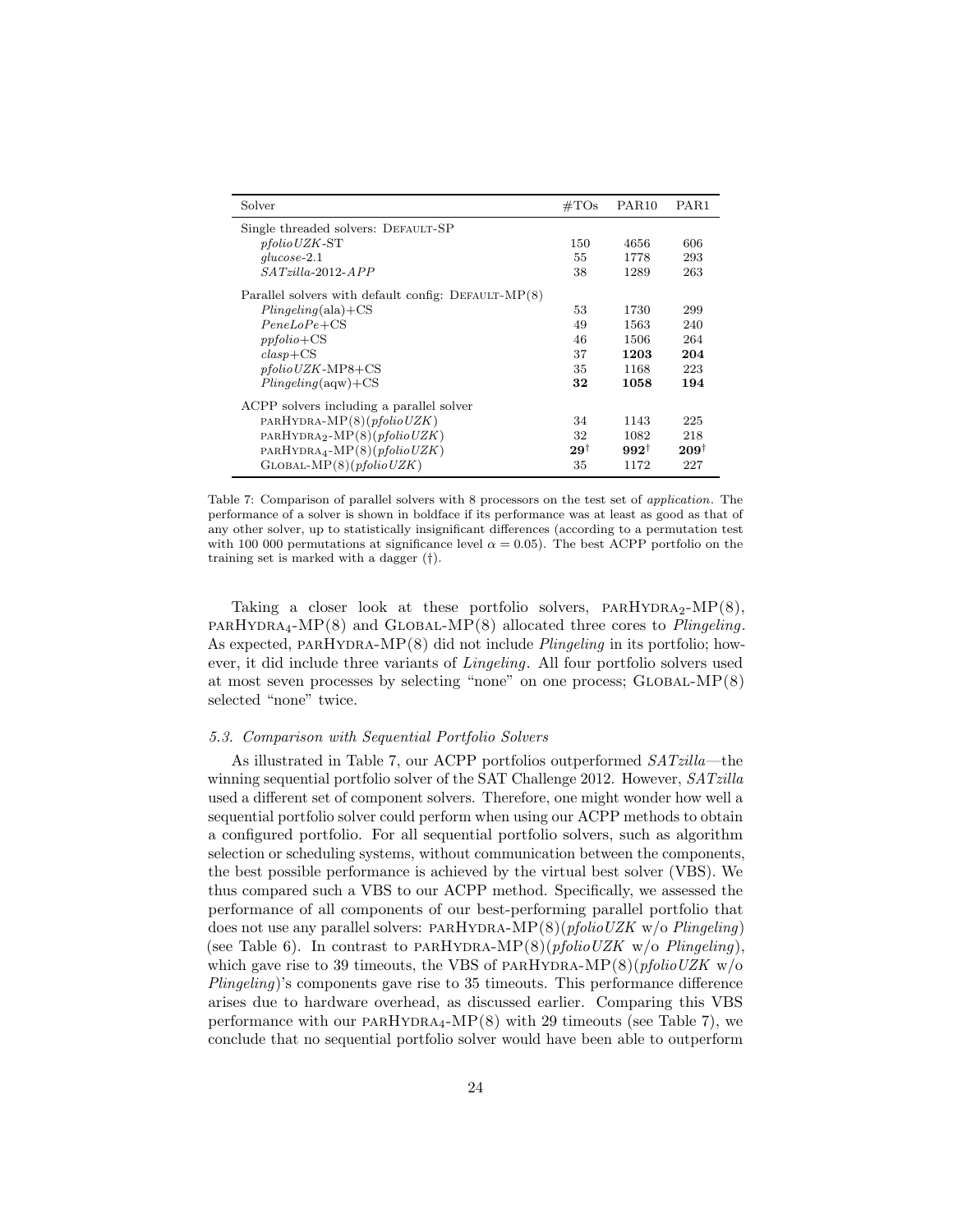|                | Plinqeling(ala) |                   |      |  | $PARHYDRA_4-MP(8)$ |                   |      |  |  |
|----------------|-----------------|-------------------|------|--|--------------------|-------------------|------|--|--|
| #Processes     | $\#\text{TOs}$  | PAR <sub>10</sub> | PAR1 |  | $\#\text{TOs}$     | PAR <sub>10</sub> | PAR1 |  |  |
| $\overline{4}$ | 27              | 938               | 209  |  | 34                 | 1137              | 219  |  |  |
| 8              | 30              | 1009              | 199  |  | 22                 | 766               | 172  |  |  |
| 12             | 28              | 950               | 194  |  | 22                 | 761               | 167  |  |  |
| 16             | 28              | 949               | 193  |  | 25                 | 845               | 25   |  |  |

Table 8: Comparing Plingeling (ala) and  $PARHYDRA_4-MP(8)$  with increasing number of cores where  $PARHYDRA_4-MP(8)$  with more than 8 cores used more threads for *Plingeling*.

our PARHYDRA<sub>4</sub>-MP(8) portfolios. PARHYDRA<sub>4</sub>-MP(8) has a speedup of 1.18 on PAR10 (VBS: 1173 vs. PARHYDRA<sub>4</sub>-MP $(8)$ : 992) and 1.09 on PAR1 (VBS: 228 vs. PARHYDRA<sub>4</sub>-MP $(8)$ : 209).

#### 5.4. Scaling to more than 8 cores

Our ACPP methods are able to take advantage of an arbitrary number of cores, as long we can find a sufficient number of complementary solver configurations within the given configuration space. The comparison of PARHYDRA-MP $(8)$  with only Lingeling (Section 3.2) and with the solvers of  $pfolio UZK$  demonstrated that a more extensive configuration space with several solvers can lead to better performance (compare Table 2 and 7). However,  $PARHYDRA_4-MP(8)(pfolio UZK)$ used only 7 out of 8 available CPU cores. This indicates that the configuration space of PARHYDRA<sub>4</sub>-MP(8)(*pfolioUZK*) was relatively exhausted, to the point where running a further solver produced less benefit than incurring additional hardware overhead.

Looking at the training performance of  $\text{PARHYDRA}_4-\text{MP}(8)(\text{p folioUZK})$ , we note that the improvement between the first and second iterations (first and last four components, respectively) of  $PARHYDRA_4-MP(8)$  was less than 10%. The performance improvement achieved by the more fine-grained  $PARHYDRA_2-MP(8)(pfolio UZK)$  between its third and fourth iterations was even lower, less than 3%. Indeed, the majority of our SMAC runs (7 out of 10) found similarly performing portfolios after their last iterations (with a difference of less than 1 CPU seconds), and one of these 7 portfolios showed the overall best performance on our training set. Therefore, given the configuration space we studied, we do not expect the potential for substantial performance improvements by leveraging more than 8 cores.

Using a parallel solver with clause sharing in our ACPP portfolios, we expect that performance could always be improved by increasing the number of parallel threads. Therefore, we studied the effect of increasing the number of parallel threads of *Plingeling* (ala) in  $PARHYDRA_4-MP(8)(pfolio UZK)$  by using more than 8 cores. Since the machines we used for our previous experiments had only 8 cores, we used another cluster for the following experiment, consisting of machines with 64GB memory and two Intel Xeon E5-2650v2 8-core CPUs with 2.60GHz and 20 MB L2 cache each, running 64-bit Ubuntu 14.04 LTS.

Table 8 shows the scalability of Plingeling (ala) and  $PARHYDRA_4-MP(8)(pfolio UZK)$ in steps of 4 processes, since  $\text{PARHYDRA}_4\text{-MP}(8)(\text{p}foliotZK)$  also adds 4 compo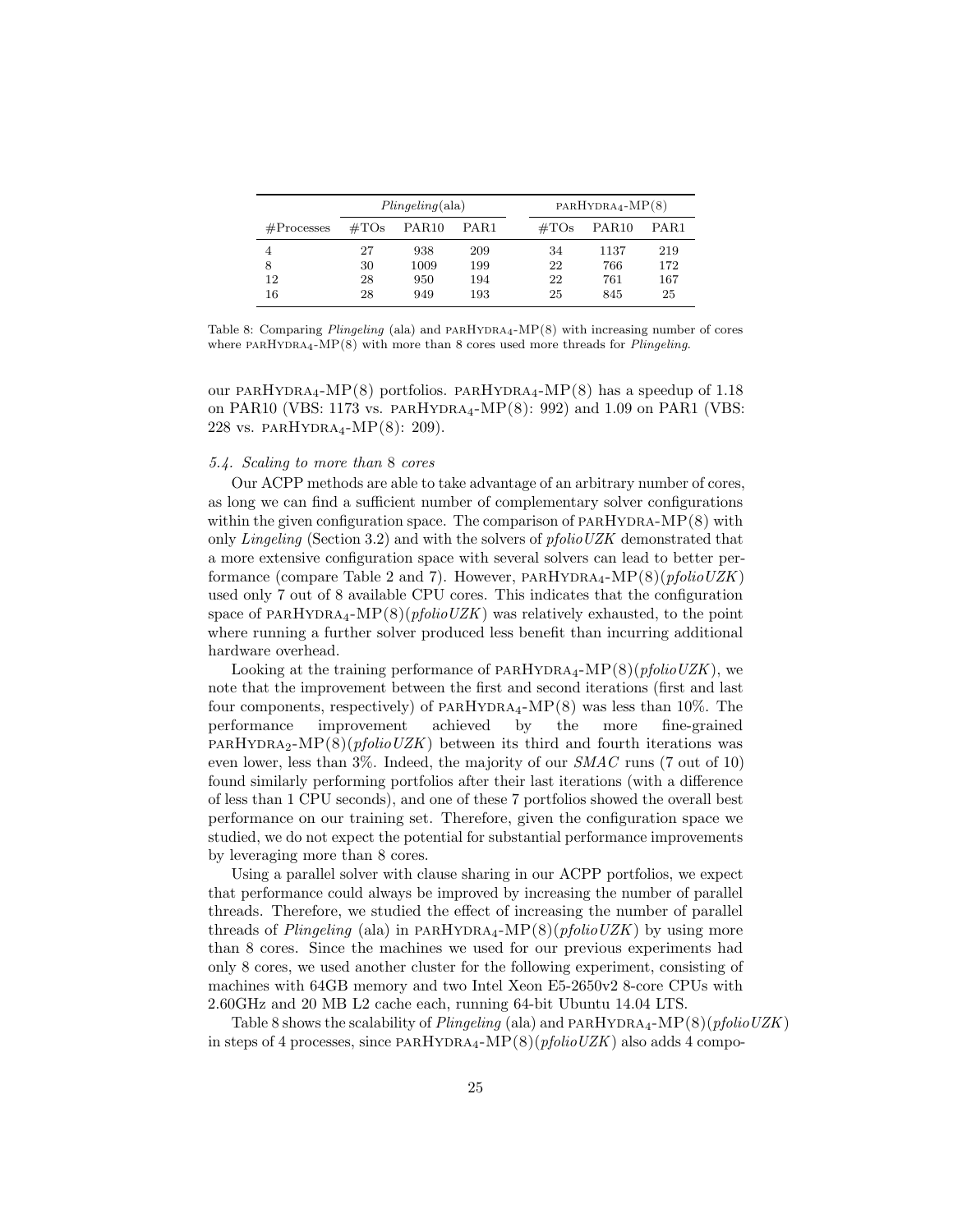nents at a time. On this new hardware, we observed that hardware overhead influenced performance less than in our previous experiments. PARHYDRA<sub>4</sub>-MP(8)(pfolioUZK) reached a performance peak at 12 processes and performed worse when using all 16 cores. Furthermore,  $PARHYDRA_4-MP(8)(pfolio UZK)$  did not solve more instances when using additional Plingeling threads; we note that the original  $PARHYDRA<sub>4</sub>-MP(8)$  already used 3 threads for *Plingeling*. However, the average runtime (PAR1) of  $PARHYDRA_4-MP(8)(pfolio UZK)$  slightly improved between 8 and 12 cores. Running only Plingeling had similar effects; Plingeling performance improved as cores were added up to 12 and then stagnated.

Based on these results, we conjecture that the number of CPU cores at which hardware overhead becomes important is higher on newer hardware; indeed, perhaps future hardware architectures will permit running even larger parallel portfolios on one machine without significant hardware overhead. We also observe that adding a reasonable number of additional threads to Plingeling did not substantially improve the performance of PARHYDRA-MP $(8)(pfolio UZK)$ .

#### 5.4.1. Conclusion

Using our extended  $PARHYDRA_b$  method and a parallel solver with clause sharing, we were able to automatically generate an ACPP solver that outperformed  $pfolio UZK$  and reached the performance level of  $Plingelinq(aqw)$ , which is based on considerably more advanced solving strategies than are used in the baseline portfolio from *pfolioUZK*. This shows that the combination of our automatic ACPP methods and expert knowledge can be used not only to generate efficient parallel solvers, but also to automatically (albeit slightly) improve Plingeling(aqw), the 2013 state of the art in parallel SAT solving.

## 6. Conclusions and Future Work

In this work, we demonstrated that sequential algorithms can be combined automatically and effectively into parallel portfolios, following an approach we call Automatic Construction of Parallel Portfolios (ACPP). This approach enables solver developers to leverage parallel resources without having to be concerned with synchronization, race conditions or other difficulties that arise in the explicit design of parallel code. Of course, inherently parallel solving techniques (e.g., based on clause sharing) can further improve the performance of our ACPP portfolios. In this view, ACPP can also be used to support a human developer by determining a well-performing parallel portfolio which can provide a base for (i) adding clause sharing, (ii) identifying complementary configurations or (iii) as starting point for further manual fine-tuning and development of new techniques.

We investigated two different ACPP procedures: (i) configuration in the joint configuration space of all portfolio components (GLOBAL); ; and (ii) iteratively adding one or more component solvers at a time (PARHYDRA). We assessed these procedures on widely studied classes of satisfiability problems: the application and hard combinatorial tracks of the 2012 SAT Challenge. Overall, we found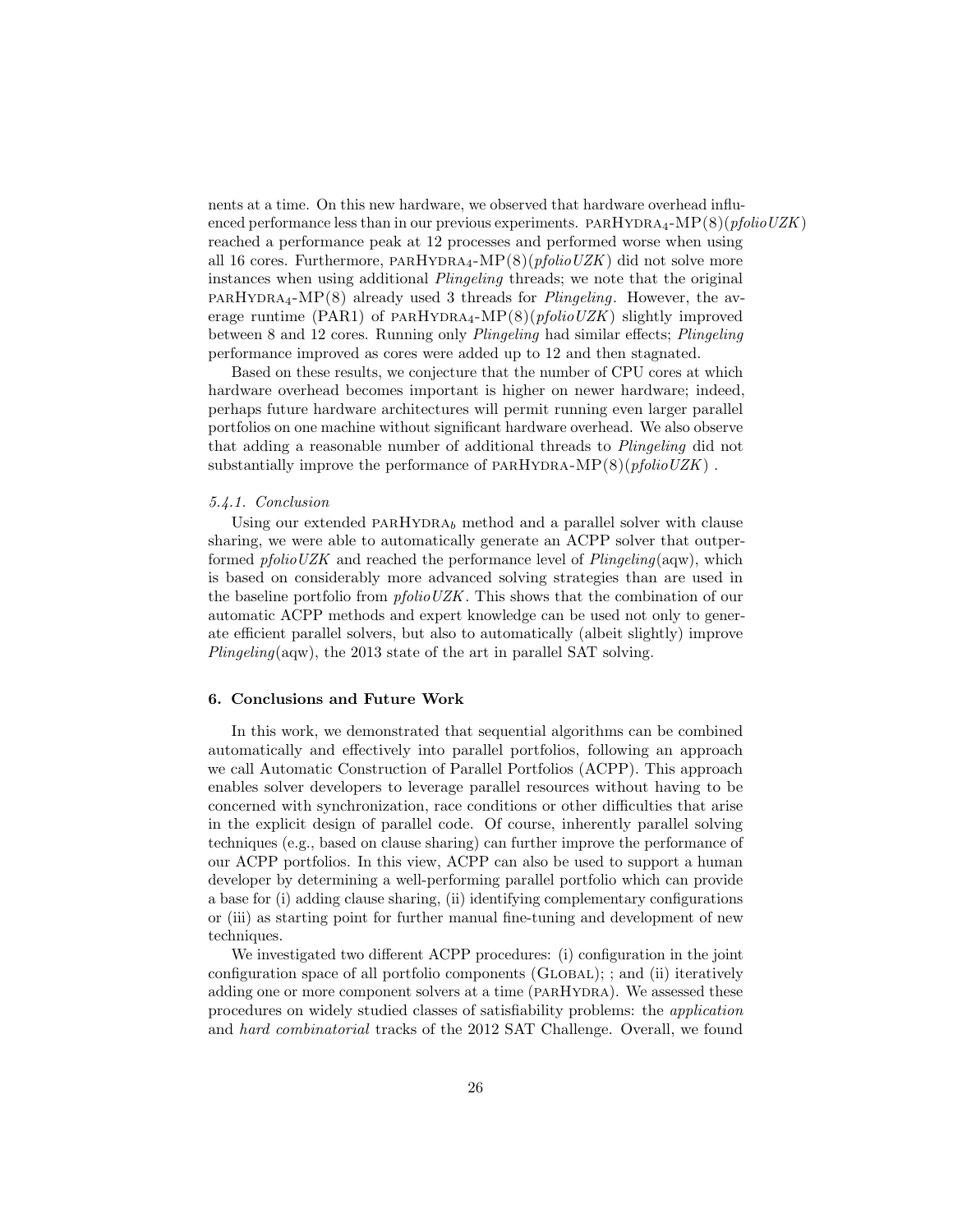that parHydra was the most practical method. The configuration space of Global grows exponentially with the size of the portfolio; thus, while in principle it subsumes the other methods, in practice, it tended to find worse portfolios than parHydra within available time budgets. In contrast to Global, parHydra was able to find well-performing portfolios on all of our domains; using  $pfolio UZK$ 's solvers on *application* instances, it even was able to reach the performance level of Plingeling(aqw), which won the 2013 parallel track. We expect that as additional highly parametric SAT solvers become available, parHydra will produce even stronger parallel portfolios.

In future work, it would be interesting to investigate how information exchange strategies such as clause sharing can be integrated more deeply into our procedures. This could be done, e.g., by combining our ACPP approach with HordeSAT [9], a modular, massively parallel SAT solver with clause sharing that can make use of arbitrary CDCL solvers. Since parameters governing such information exchange are global (rather than restricted to an individual component solver), we also intend to investigate improved methods for handling global portfolio parameters. Finally, we plan to investigate ways of reusing previously-trained portfolios for building new ones, for instance, in cases where the instance set changes slightly or new solvers become available.

#### Acknowledgments

M. Lindauer was supported by the DFG (German Research Foundation) under Emmy Noether grant HU 1900/2-1 and project SCHA 550/8-3, H. Hoos and K. Leyton-Brown by NSERC Discovery Grants, and T. Schaub by the DFG under project SCHA 550/8-3, respectively.

- [1] Aigner, M., Biere, A., Kirsch, C., Niemetz, A., Preiner, M., 2013. Analysis of portfolio-style parallel SAT solving on current multi-core architectures. In: Proceeding of the Fourth International Workshop on Pragmatics of SAT (POS'13).
- [2] Amadini, R., Gabbrielli, M., Mauro, J., 2015. A multicore tool for constraint solving. In: Yang, Q., Wooldridge, M. (Eds.), Proceedings of the Twenty-Fourth International Joint Conference on Artificial Intelligence (IJCAI'15). AAAI Press, pp. 232–238.
- [3] Ansótegui, C., Sellmann, M., Tierney, K., 2009. A gender-based genetic algorithm for the automatic configuration of algorithms. In: Gent, I. (Ed.), Proceedings of the Fifteenth International Conference on Principles and Practice of Constraint Programming (CP'09). Vol. 5732 of Lecture Notes in Computer Science. Springer-Verlag, pp. 142–157.
- [4] Asin, R., Olate, J., Ferres, L., 2013. Cache performance study of portfoliobased parallel CDCL SAT solvers. CoRR abs/1309.3187 (v1).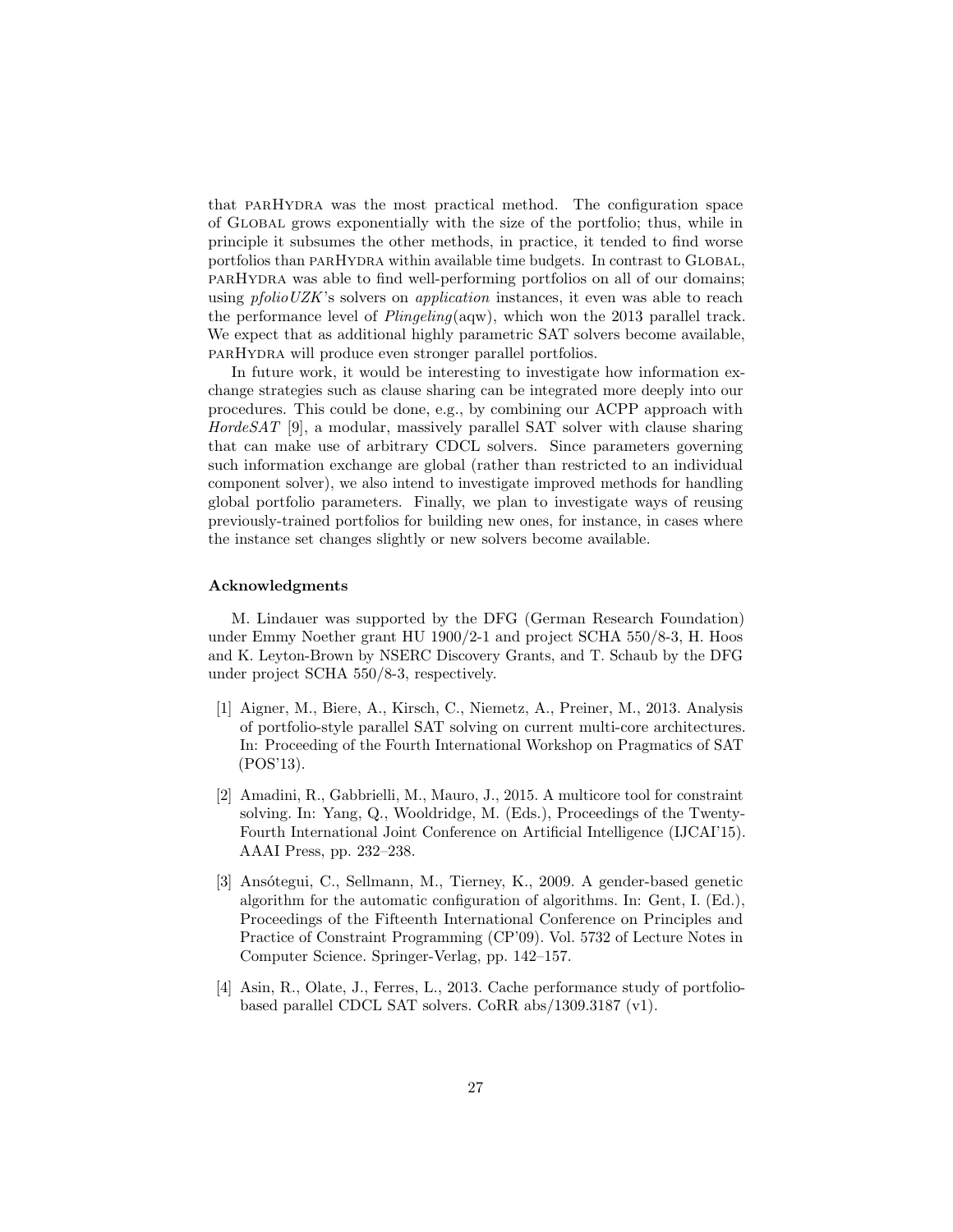- [5] Audemard, G., Hoessen, B., Jabbour, S., Lagniez, J.-M., Piette, C., 2012. Penelope, a parallel clause-freezer solver. In: [7], pp. 43–44, available at https://helda.helsinki.fi/handle/10138/34218.
- [6] Audemard, G., Simon, L., 2012. Glucose 2.1. in the SAT challenge 2012. In: [7], pp. 23–23, available at https://helda.helsinki.fi/handle/10138/ 34218.
- $[7]$  Balint, A., Belov, A., Diepold, D., Gerber, S., Järvisalo, M., Sinz, C. (Eds.), 2012. Proceedings of SAT Challenge 2012: Solver and Benchmark Descriptions. Vol. B-2012-2 of Department of Computer Science Series of Publications B. University of Helsinki, available at https://helda.helsinki.fi/ handle/10138/34218.
- [8] Balint, A., Belov, A., Heule, M., Järvisalo, M. (Eds.), 2013. Proceedings of SAT Competition 2013: Solver and Benchmark Descriptions. Vol. B-2013-1 of Department of Computer Science Series of Publications B. University of Helsinki.
- [9] Balyo, T., Sanders, P., Sinz, C., 2015. HordeSat: A massively parallel portfolio SAT solver. In: Heule, M., Weaver, S. (Eds.), Proceedings of the International Conference on Theory and Applications of Satisfiability Testing (SAT'15). Vol. 9340 of Lecture Notes in Computer Science. Springer-Verlag, pp. 156–172.
- [10] Baral, C., 2003. Knowledge Representation, Reasoning and Declarative Problem Solving. Cambridge University Press.
- [11] Belov, A., Diepold, D., Heule, M., Järvisalo, M. (Eds.), 2014. Proceedings of SAT Competition 2014: Solver and Benchmark Descriptions. Vol. B-2014-2 of Department of Computer Science Series of Publications B. University of Helsinki.
- [12] Biere, A., 2010. Lingeling, Plingeling, PicoSAT and PrecoSAT at SAT race 2010. Tech. Rep. 10/1, Institute for Formal Models and Verification. Johannes Kepler University.
- [13] Biere, A., 2011. Lingeling and friends at the SAT competition 2011. Technical Report FMV 11/1, Institute for Formal Models and Verification, Johannes Kepler University.
- [14] Biere, A., 2012. Lingeling and friends entering the SAT challenge 2012. In: [7], pp. 33–34, available at https://helda.helsinki.fi/handle/10138/ 34218.
- [15] Biere, A., 2013. Lingeling, plingeling and treengeling entering the sat competition 2013. In: [8], pp. 51–52.
- [16] Biere, A., 2014. Yet another local search solver and lingeling and friends entering the SAT competition 2014. In: [11], pp. 39–40.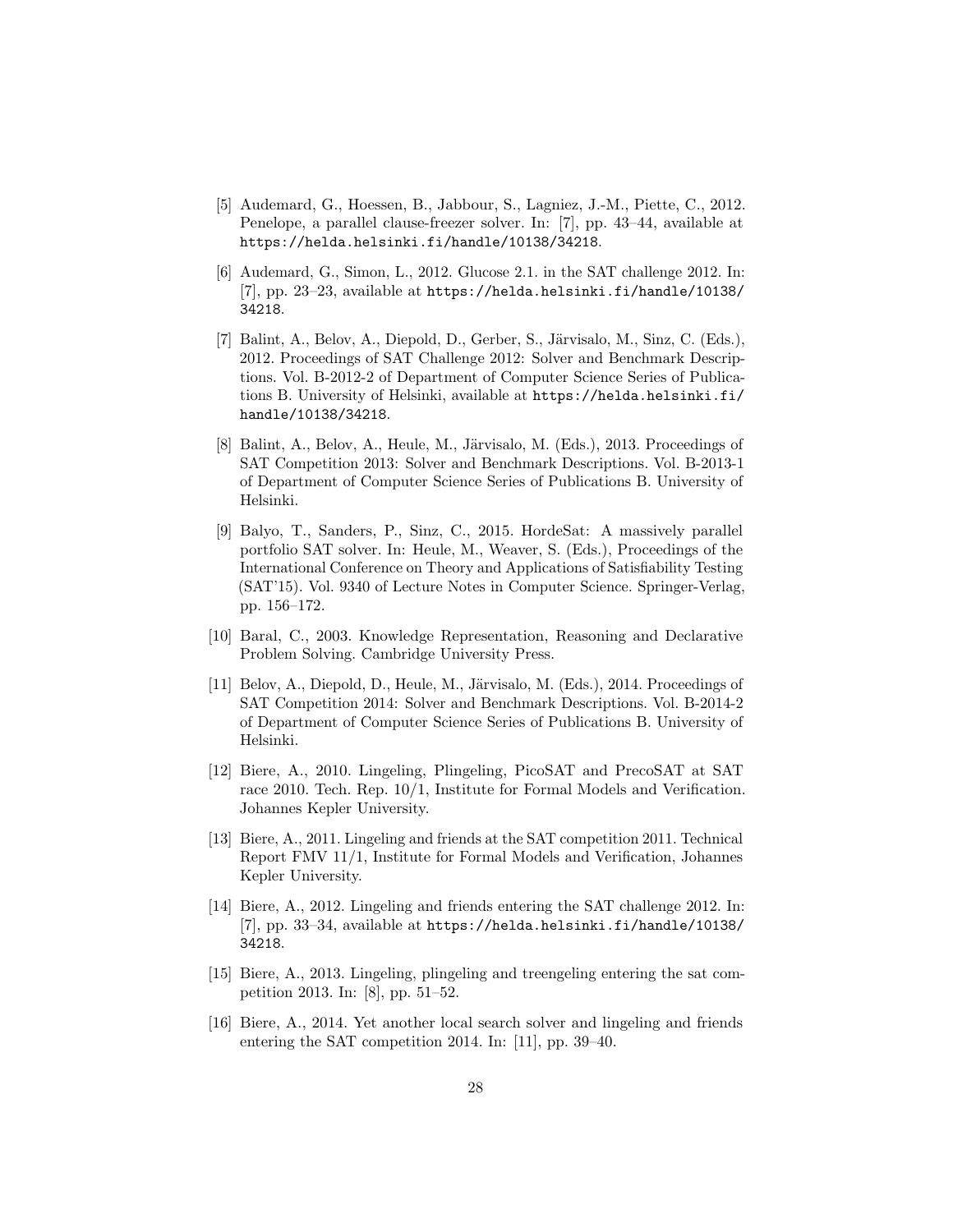- [17] Boutilier, C. (Ed.), 2009. Proceedings of the Twenty-first International Joint Conference on Artificial Intelligence (IJCAI'09). AAAI/MIT Press.
- [18] Cai, S., Luo, C., Su, K., 2012. CCASAT: Solver description. In: [7], pp. 13–14, available at https://helda.helsinki.fi/handle/10138/34218.
- [19] Chen, J., 2011. Phase selection heuristics for satisfiability solvers. CoRR  $abs/1106.1372$  (v1).
- [20] Cimatti, A., Sebastiani, R. (Eds.), 2012. Proceedings of the Fifteenth International Conference on Theory and Applications of Satisfiability Testing (SAT'12). Vol. 7317 of Lecture Notes in Computer Science. Springer-Verlag.
- $[21]$  E<sup>én</sup>, N., Biere, A., 2005. Effective preprocessing in SAT through variable and clause elimination. In: Bacchus, F., Walsh, T. (Eds.), Proceedings of the Eighth International Conference on Theory and Applications of Satisfiability Testing (SAT'05). Vol. 3569 of Lecture Notes in Computer Science. Springer-Verlag, pp. 61–75.
- [22] Eén, N., Sörensson, N., 2004. An extensible SAT-solver. In: Giunchiglia, E., Tacchella, A. (Eds.), Proceedings of the Sixth International Conference on Theory and Applications of Satisfiability Testing (SAT'03). Vol. 2919 of Lecture Notes in Computer Science. Springer-Verlag, pp. 502–518.
- [23] G. Audemard, B. H., Jabbour, S., Lagniez, J., Piette, C., 2014. PeneLoPe in SAT competition 2014. In: [11], pp. 58–59.
- [24] Gagliolo, M., Schmidhuber, J., 2006. Learning dynamic algorithm portfolios. Annals of Mathematics and Artificial Intelligence 47 (3-4), 295–328. URL http://www.springerlink.com/content/g10248526jq91k52/
- [25] Gebser, M., Kaminski, R., Kaufmann, B., Schaub, T., 2012. Answer Set Solving in Practice. Synthesis Lectures on Artificial Intelligence and Machine Learning. Morgan and Claypool Publishers.
- [26] Gebser, M., Kaufmann, B., Schaub, T., 2012. Multi-threaded ASP solving with clasp. Theory and Practice of Logic Programming 12 (4-5), 525–545.
- [27] Gomes, C., Selman, B., 2001. Algorithm portfolios. Artificial Intelligence 126 (1-2), 43–62.
- [28] Grinten, A., Wotzlaw, A., Speckenmeyer, E., Porschen, S., 2012. satUZK: Solver description. In: [7], pp. 54–55, available at https://helda.helsinki. fi/handle/10138/34218.
- [29] Guo, L., Hamadi, Y., Jabbour, S., Sais, L., 2010. Diversification and intensification in parallel SAT solving. In: Cohen, D. (Ed.), Proceedings of the Sixteenth International Conference on Principles and Practice of Constraint Programming (CP'10). Vol. 6308 of Lecture Notes in Computer Science. Springer-Verlag, pp. 252–265.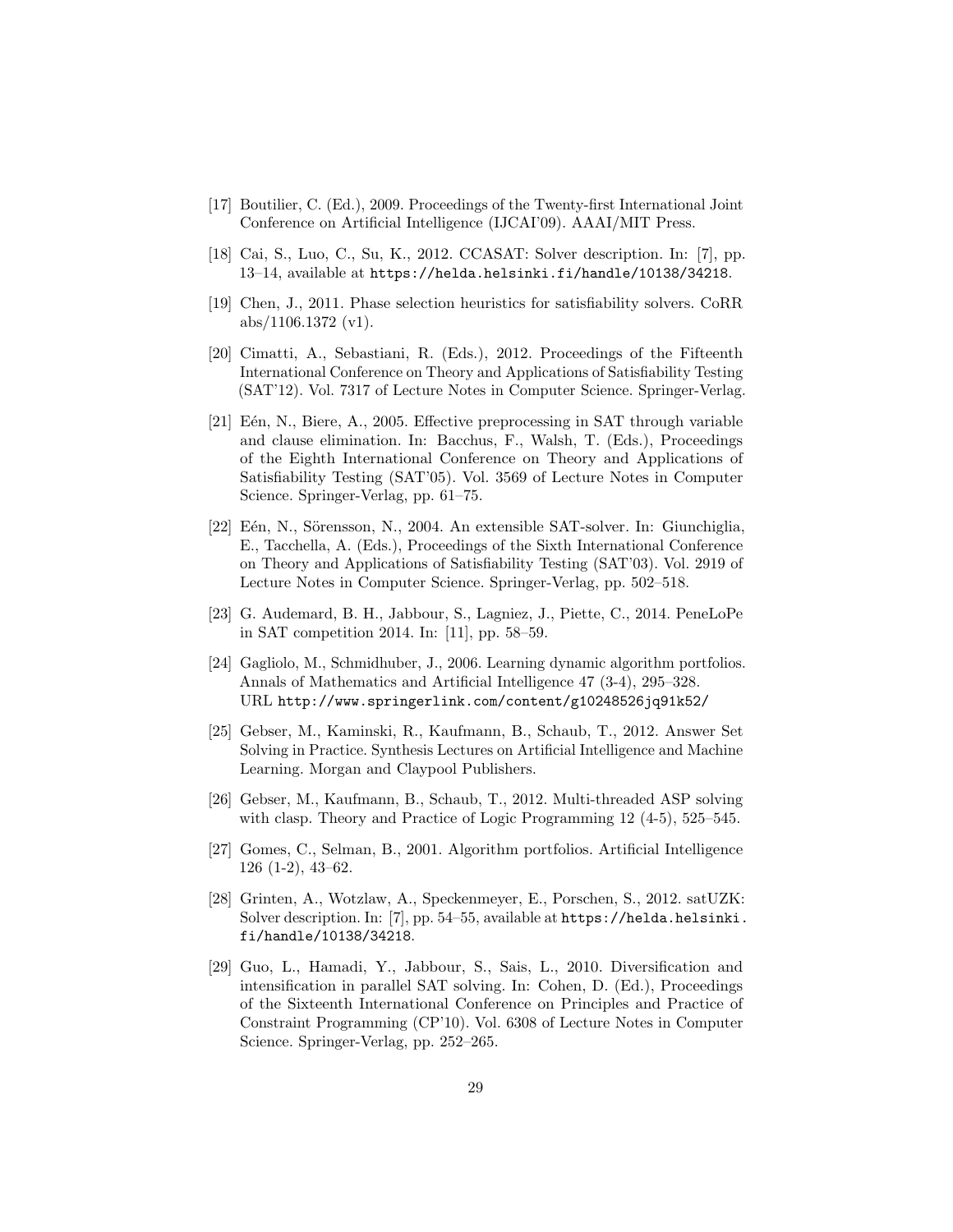- [30] Hamadi, Y., Jabbour, S., Sais, L., 2009. Control-based clause sharing in parallel SAT solving. In: [17], pp. 499–504.
- [31] Hamadi, Y., Jabbour, S., Sais, L., 2009. ManySAT: a parallel SAT solver. Journal on Satisfiability, Boolean Modeling and Computation 6, 245–262.
- [32] Hamadi, Y., Schoenauer, M. (Eds.), 2012. Proceedings of the Sixth International Conference Learning and Intelligent Optimization (LION'12). Vol. 7219 of Lecture Notes in Computer Science. Springer-Verlag.
- [33] Hamadi, Y., Wintersteiger, C., 2013. Seven challenges in parallel SAT solving. AI Magazine 34, 99–106.
- [34] Heule, M., Dufour, M., van Zwieten, J., van Maaren, H., 2004. March eq: Implementing additional reasoning into an efficient look-ahead SAT solver. In: Hoos, H., Mitchell, D. (Eds.), Proceedings of the Seventh International Conference on Theory and Applications of Satisfiability Testing (SAT'04). Vol. 3542 of Lecture Notes in Computer Science. Springer-Verlag, pp. 345– 359.
- [35] Hoos, H., 2012. Programming by optimisation. Communications of the ACM 55, 70–80.
- [36] Hoos, H., Kaminski, R., Schaub, T., Schneider, M., 2012. aspeed: ASPbased solver scheduling. In: Dovier, A., Santos Costa, V. (Eds.), Technical Communications of the Twenty-eighth International Conference on Logic Programming (ICLP'12). Vol. 17. Leibniz International Proceedings in Informatics (LIPIcs), pp. 176–187.
- [37] Hoos, H., Kaufmann, B., Schaub, T., Schneider, M., 2013. Robust benchmark set selection for boolean constraint solvers. In: Pardalos, P., Nicosia, G. (Eds.), Proceedings of the Seventh International Conference on Learning and Intelligent Optimization (LION'13). Vol. 7997 of Lecture Notes in Computer Science. Springer-Verlag, pp. 138–152.
- [38] Hoos, H., Leyton-Brown, K., Schaub, T., Schneider, M., 2012. Algorithm configuration for portfolio-based parallel SAT-solving. In: Coletta, R., Guns, T., O'Sullivan, B., Passerini, A., Tack, G. (Eds.), Proceedings of the First Workshop on Combining Constraint Solving with Mining and Learning (CoCoMile'12). pp. 7–12.
- [39] Hoos, H., Stützle, T., 2004. Stochastic Local Search: Foundations and Applications. Elsevier/Morgan Kaufmann.
- [40] Huberman, B., Lukose, R., Hogg, T., 1997. An economic approach to hard computational problems. Science 275, 51–54.
- [41] Hutter, F., Hoos, H., Leyton-Brown, K., 2011. Sequential model-based optimization for general algorithm configuration. In: Proceedings of the Fifth International Conference on Learning and Intelligent Optimization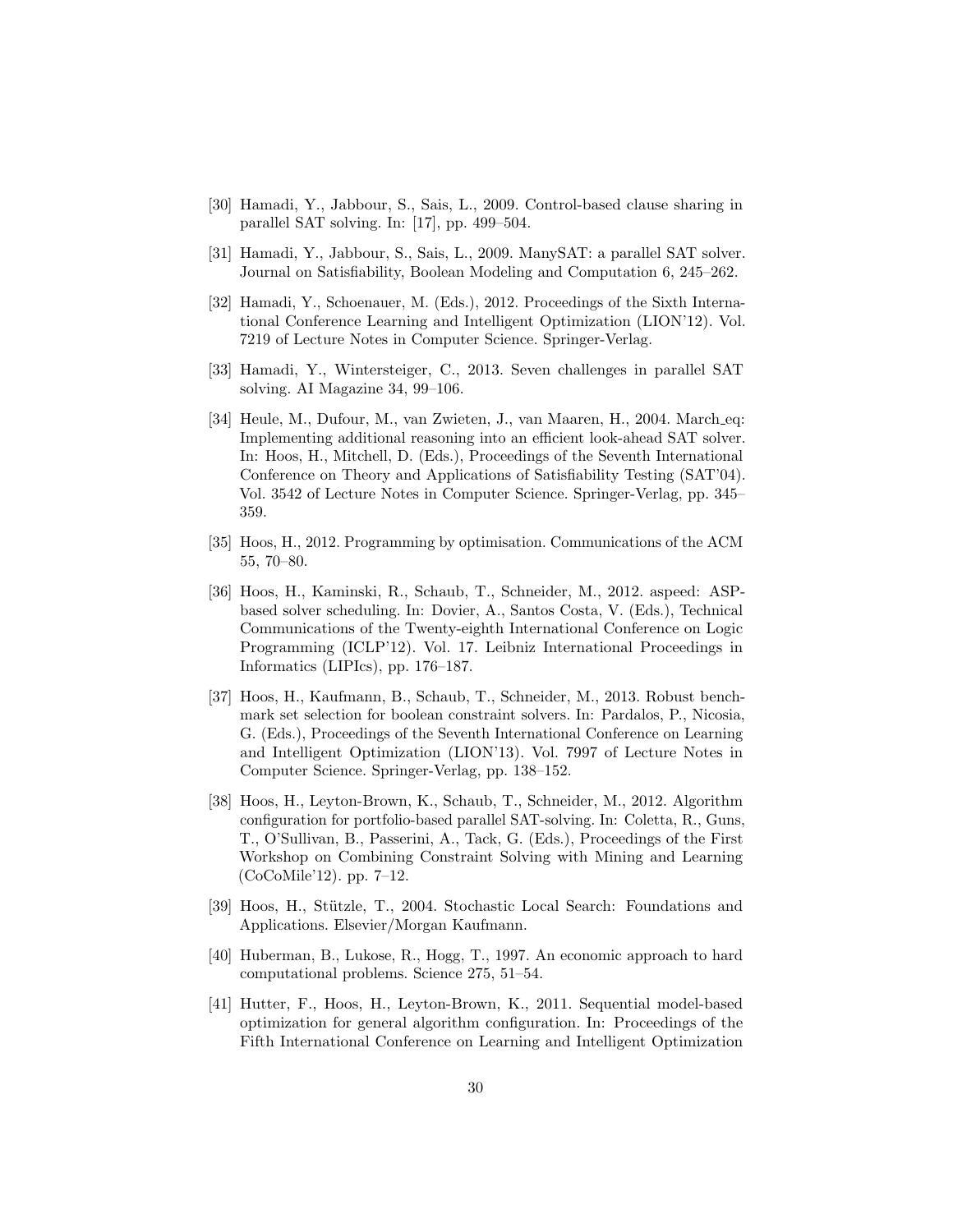(LION'11). Vol. 6683 of Lecture Notes in Computer Science. Springer-Verlag, pp. 507–523.

- [42] Hutter, F., Hoos, H., Leyton-Brown, K., 2014. Submodular configuration of algorithms for portfolio-based selection. Tech. rep., Department of Computer Science, University of British Columbia, to appear.
- [43] Hutter, F., Hoos, H., Leyton-Brown, K., Stützle, T., 2009. ParamILS: An automatic algorithm configuration framework. Journal of Artificial Intelligence Research 36, 267–306.
- [44] Hutter, F., López-Ibáñez, M., Fawcett, C., Lindauer, M., Hoos, H., Leyton-Brown, K., Stützle, T., 2014. AClib: a benchmark library for algorithm configuration. In: Pardalos, P., Resende, M., Vogiatzis, C., Walteros, J. (Eds.), Proceedings of the Eigth International Conference on Learning and Intelligent Optimization (LION'14). Vol. 8426 of Lecture Notes in Computer Science. Springer-Verlag, pp. 36–40.
- [45] Kadioglu, S., Malitsky, Y., Sabharwal, A., Samulowitz, H., Sellmann, M., 2011. Algorithm selection and scheduling. In: Lee, J. (Ed.), Proceedings of the Seventeenth International Conference on Principles and Practice of Constraint Programming (CP'11). Vol. 6876 of Lecture Notes in Computer Science. Springer-Verlag, pp. 454–469.
- [46] Kadioglu, S., Malitsky, Y., Sellmann, M., Tierney, K., 2010. ISAC instancespecific algorithm configuration. In: Coelho, H., Studer, R., Wooldridge, M. (Eds.), Proceedings of the Nineteenth European Conference on Artificial Intelligence (ECAI'10). IOS Press, pp. 751–756.
- [47] Katsirelos, G., Sabharwal, A., Samulowitz, H., Simon, L., 2013. Resolution and parallelizability: Barriers to the efficient parallelization of SAT solvers. In: desJardins, M., Littman, M. (Eds.), Proceedings of the Twenty-Seventh National Conference on Artificial Intelligence (AAAI'13). AAAI Press.
- [48] KhudaBukhsh, A., Xu, L., Hutter, F., Hoos, H., Leyton-Brown, K., 2009. SATenstein: Automatically building local search SAT solvers from components. In: [17], pp. 517–524.
- [49] Kotthoff, L., 2012. Algorithm selection for combinatorial search problems: A survey. Tech. rep., University College Cork.
- [50] Lazaar, N., Hamadi, Y., Jabbour, S., Sebag, M., 2012. Cooperation control in parallel SAT solving: a multi-armed bandit approach. Tech. rep., INRIA. URL http://hal.inria.fr/hal-00733282
- [51] Li, C., Wei, W., Li, Y., 2012. Exploiting historical relationships of clauses and variables in local search for satisfiability. In: [20], pp. 479–480.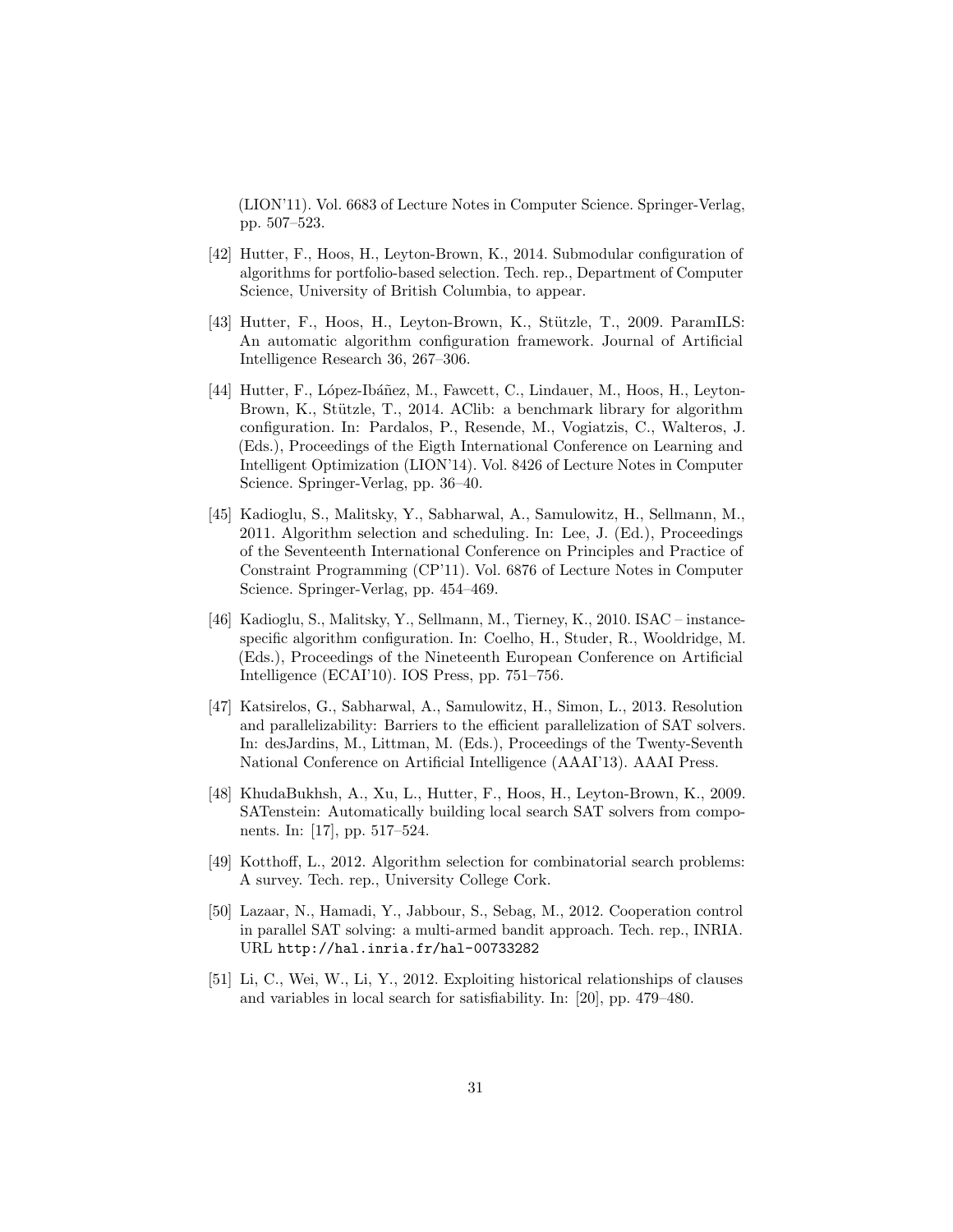- [52] Lindauer, M., Hoos, H., , Hutter, F., 2015. From sequential algorithm selection to parallel portfolio selection. In: Proceedings of the International Conference on Learning and Intelligent Optimization (LION'15). pp. 1–16.
- [53] López-Ibáñez, M., Dubois-Lacoste, J., Stützle, T., Birattari, M., 2011. The irace package, iterated race for automatic algorithm configuration. Tech. rep., IRIDIA, Université Libre de Bruxelles, Belgium. URL http://iridia.ulb.ac.be/IridiaTrSeries/IridiaTr2011-004. pdf
- [54] Malitsky, Y., Sabharwal, A., Samulowitz, H., Sellmann, M., 2012. Parallel SAT solver selection and scheduling. In: Milano, M. (Ed.), Proceedings of the Eighteenth International Conference on Principles and Practice of Constraint Programming (CP'12). Vol. 7514 of Lecture Notes in Computer Science. Springer-Verlag, pp. 512–526.
- [55] Malitsky, Y., Sabharwal, A., Samulowitz, H., Sellmann, M., 2013. Algorithm portfolios based on cost-sensitive hierarchical clustering. In: Rossi, F. (Ed.), Proceedings of the Twenty-third International Joint Conference on Artificial Intelligence (IJCAI'13). IJCAI/AAAI, pp. 608–614.
- [56] Malitsky, Y., Sabharwal, A., Samulowitz, H., Sellmann, M., 2013. Parallel lingeling, ccasat, and csch-based portfolio. In: [8], pp. 26–27.
- [57] Malitsky, Y., Sellmann, M., 2012. Instance-specific algorithm configuration as a method for non-model-based portfolio generation. In: Beldiceanu, N., Jussien, N., Pinson, E. (Eds.), CPAIOR. Vol. 7298 of Lecture Notes in Computer Science. Springer-Verlag, pp. 244–259.
- [58] Moskewicz, M., Madigan, C., Zhao, Y., Zhang, L., Malik, S., 2001. Chaff: Engineering an efficient SAT solver. In: Proceedings of the Thirty-eighth Conference on Design Automation (DAC'01). ACM Press, pp. 530–535.
- [59] Nudelman, E., Leyton-Brown, K., Andrew, G., Gomes, C., McFadden, J., Selman, B., Shoham, Y., 2003. Satzilla 0.9, solver description, International SAT Competition.
- [60] Núnez, S., Borrajo, D., López, C., 2013. Mipsat. In: [8], pp. 59–60.
- [61] O'Mahony, E., Hebrard, E., Holland, A., Nugent, C., O'Sullivan, B., 2008. Using case-based reasoning in an algorithm portfolio for constraint solving. In: Bridge, D., Brown, K., O'Sullivan, B., Sorensen, H. (Eds.), Proceedings of the Nineteenth Irish Conference on Artificial Intelligence and Cognitive Science (AICS'08).
- [62] Papadimitriou, C., Steiglitz, K., 1982. Combinatorial Optimization: Algorithms and Complexity. Prentice-Hall, Upper Saddle River, NJ, USA.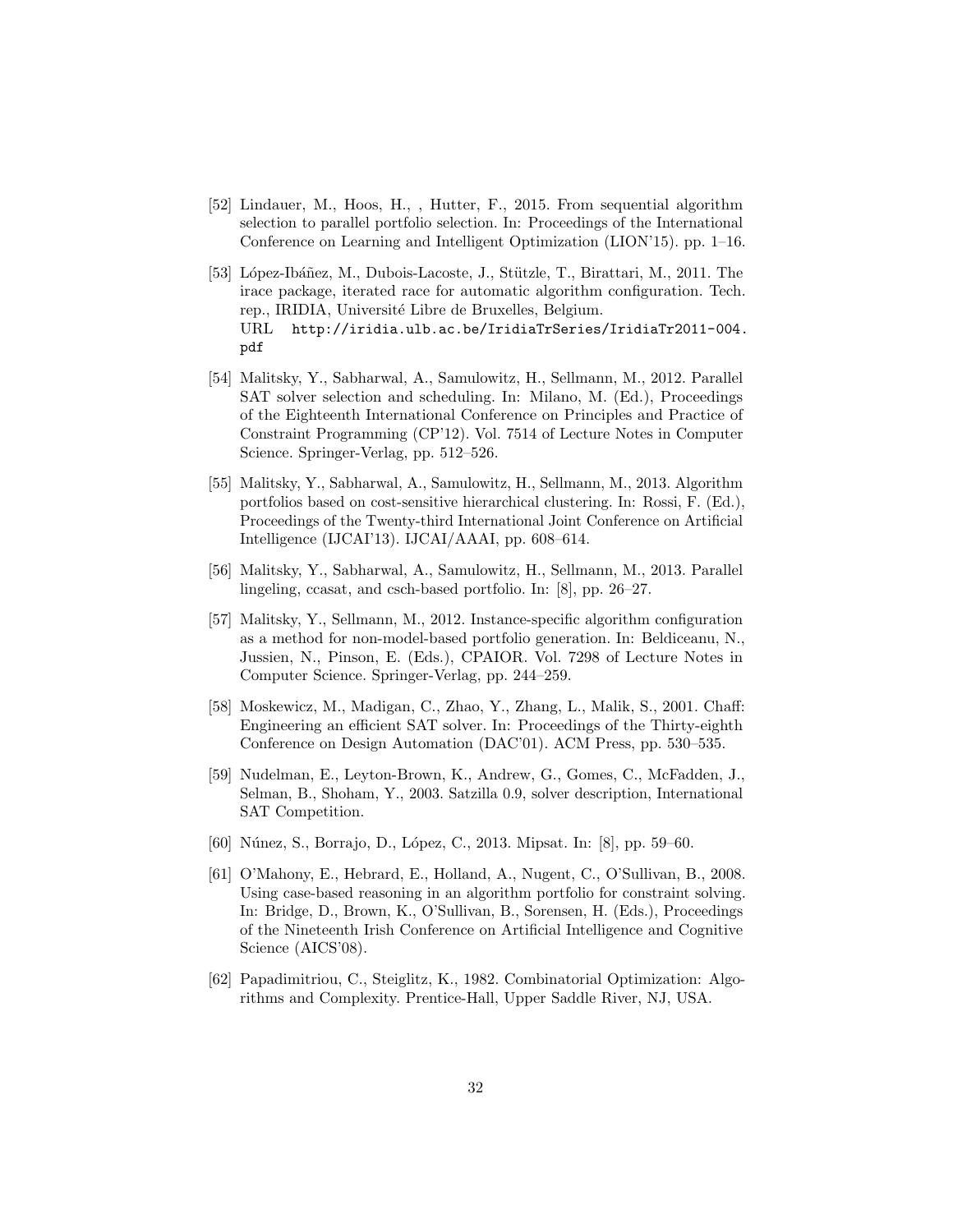- [63] Petrik, M., Zilberstein, S., 2006. Learning static parallel portfolios of algorithms. In: Proceedings of the International Symposium on Artificial Intelligence and Mathematics (ISAIM 2006).
- [64] Roussel, O., 2011. Description of ppfolio. Available at http://www.cril. univ-artois.fr/~roussel/ppfolio/solver1.pdf.
- [65] Schrijver, A., 1986. Theory of Linear and Integer Programming. John Wiley & sons, New York, NY, USA.
- [66] Soos, M., Nohl, K., Castelluccia, C., 2009. Extending SAT solvers to cryptographic problems. In: Kullmann, O. (Ed.), Proceedings of the Twelfth International Conference on Theory and Applications of Satisfiability Testing (SAT'09). Vol. 5584 of Lecture Notes in Computer Science. Springer-Verlag, pp. 244–257.
- [67] Thornton, C., Hutter, F., Hoos, H., Leyton-Brown, K., 2013. Auto-WEKA: Combined selection and hyperparameter optimization of classification algorithms. In: Proceedings of the 19th International Conference on Knowledge Discovery and Data Mining (KDD'13). pp. 847–855.
- [68] Tompkins, D., Balint, A., Hoos, H., 2011. Captain Jack new variable selection heuristics in local search for SAT. In: Sakallah, K., Simon, L. (Eds.), Proceedings of the Fourteenth International Conference on Theory and Applications of Satisfiability Testing (SAT'11). Vol. 6695 of Lecture Notes in Computer Science. Springer-Verlag, pp. 302–316.
- [69] van Gelder, A., 2012. Contrasat a contrarian SAT solver. Journal on Satisfiability, Boolean Modeling and Computation 8 (1/2), 117–122.
- [70] Wei, W., Li, C., 2009. Switching between two adaptive noise mechanism in local search for SAT. Available at http://home.mis.u-picardie.fr/~cli/ EnglishPage.html.
- [71] Wotzlaw, A., van der Grinten, A., Speckenmeyer, E., Porschen, S., 2012. pfolioUZK: Solver description. In: [7], p. 45, available at https://helda. helsinki.fi/handle/10138/34218.
- [72] Xu, L., Hoos, H., Leyton-Brown, K., 2010. Hydra: Automatically configuring algorithms for portfolio-based selection. In: Fox, M., Poole, D. (Eds.), Proceedings of the Twenty-fourth National Conference on Artificial Intelligence (AAAI'10). AAAI Press, pp. 210–216.
- [73] Xu, L., Hutter, F., Hoos, H., Leyton-Brown, K., 2008. SATzilla: Portfoliobased algorithm selection for SAT. Journal of Artificial Intelligence Research 32, 565–606.
- [74] Xu, L., Hutter, F., Hoos, H., Leyton-Brown, K., 2012. Evaluating component solver contributions to portfolio-based algorithm slelectors. In: [20], pp. 228–241.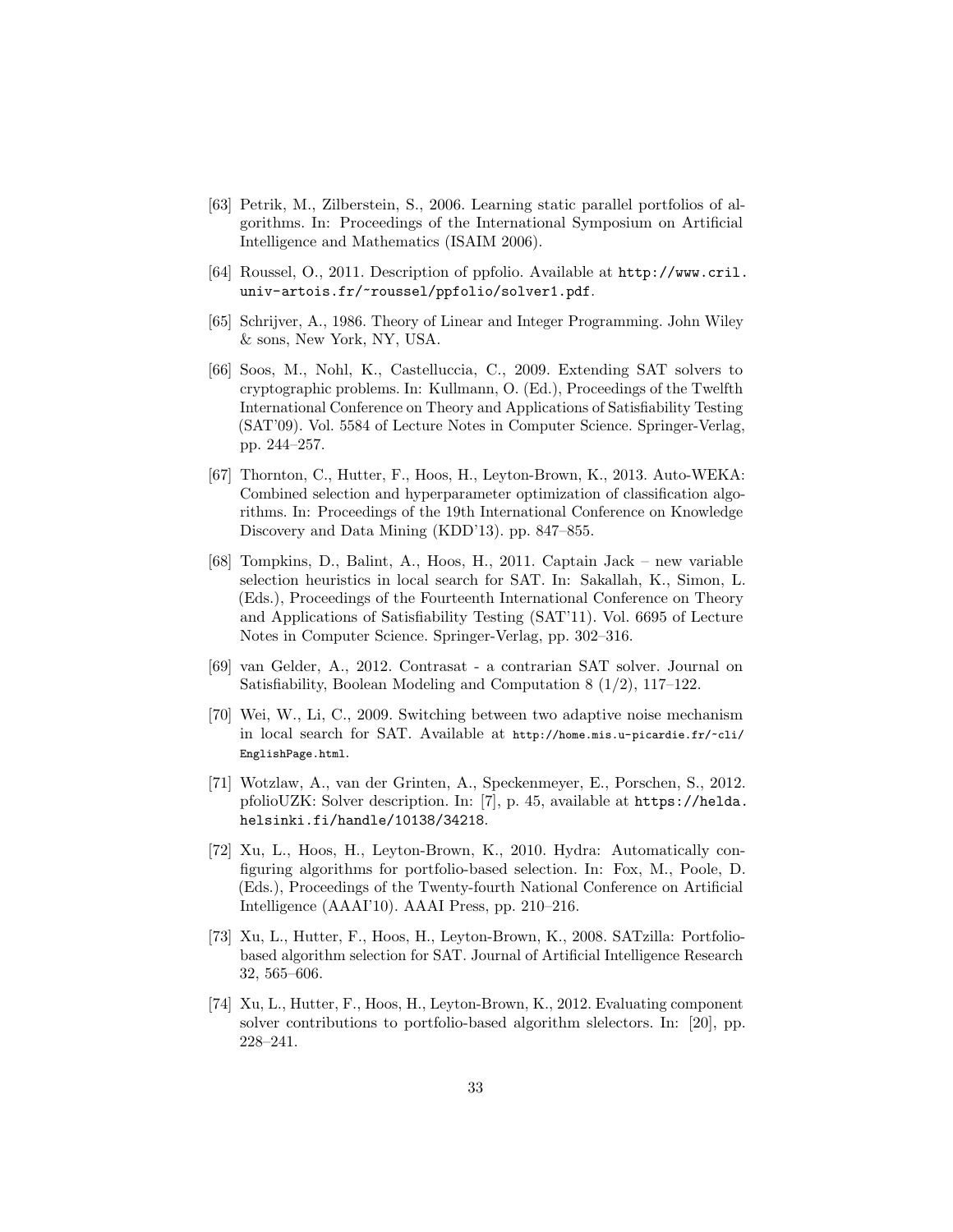- [75] Xu, L., Hutter, F., Shen, J., Hoos, H., Leyton-Brown, K., 2012. SATzilla2012: Improved algorithm selection based on cost-sensitive classification models. In: [7], pp. 57–58, available at https://helda.helsinki.fi/handle/10138/ 34218.
- [76] Yasumoto, T., 2012. Sinn. In: [7], pp. 61–61, available at https://helda. helsinki.fi/handle/10138/34218.
- [77] Yun, X., Epstein, S., 2012. Learning algorithm portfolios for parallel execution. In: [32], pp. 323–338.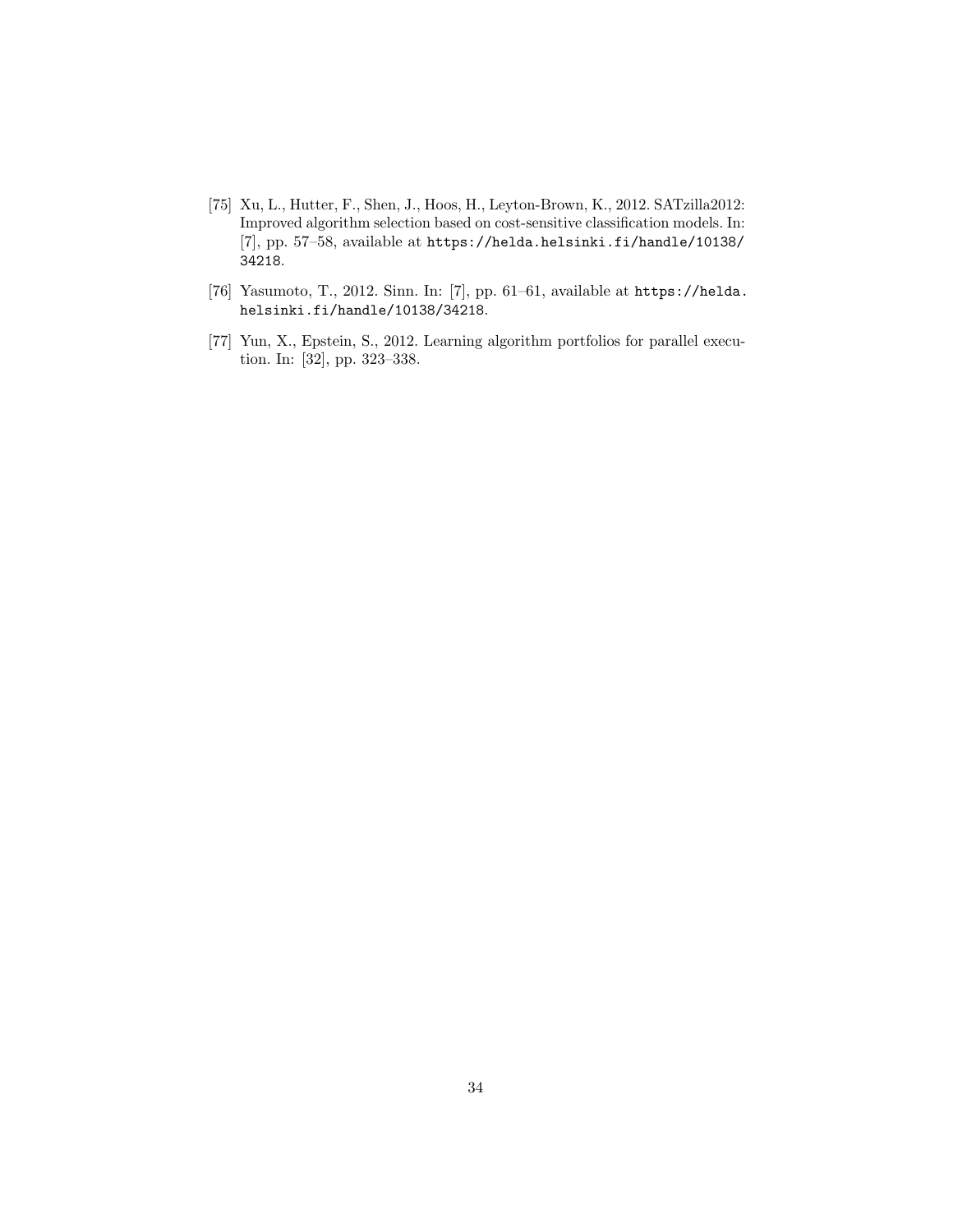# Appendix A. Clustering Approach

| Algorithm 4: Portfolio Configuration Procedure CLUSTERING                                                                                                                                                                                                                                                                                                           |  |  |  |  |  |
|---------------------------------------------------------------------------------------------------------------------------------------------------------------------------------------------------------------------------------------------------------------------------------------------------------------------------------------------------------------------|--|--|--|--|--|
| : parametric solvers with configuration space $C$ ; desired number $k$<br>Input<br>of component solvers; instance set $I$ ; performance metric $m$ ;<br>configurator $AC$ ; number <i>n</i> of independent configurator runs;<br>total configuration time t; feature normalizer $FN$ ; cluster<br>algorithm <i>CA</i> ; features $f(i)$ for all instances $i \in I$ |  |  |  |  |  |
| <b>Output</b> : parallel portfolio solver with portfolio $\hat{c}_S$                                                                                                                                                                                                                                                                                                |  |  |  |  |  |
| 1 normalize features with $FN$ into feature space $f'$<br>cluster instances with $CA$ in normalized feature space $f'$ into k clusters S<br>$\mathbf{2}$<br>foreach $s \in S$ do<br>3                                                                                                                                                                               |  |  |  |  |  |
| for $j := 1n$ do<br>$\overline{\mathbf{4}}$                                                                                                                                                                                                                                                                                                                         |  |  |  |  |  |
| obtain configuration $c_s^{(j)}$ by running AC with configuration space<br>5<br>C on $I_s$ using m for time $t/(k \cdot n)$ , where $I_s$ denotes all instances in<br>cluster s                                                                                                                                                                                     |  |  |  |  |  |
| let $\hat{c}_s \in \arg \min_{c_s^{(j)}   j \in \{1n\}} m(c_s^{(j)}, I)$ be the configuration which<br>6<br>achieved best performance on $I$ according to $m$                                                                                                                                                                                                       |  |  |  |  |  |
| 7 let $\hat{c}_S$ be the portfolio consisting the configurations for each clusters                                                                                                                                                                                                                                                                                  |  |  |  |  |  |
| $\epsilon$ return $\hat{c}_S$                                                                                                                                                                                                                                                                                                                                       |  |  |  |  |  |
|                                                                                                                                                                                                                                                                                                                                                                     |  |  |  |  |  |

ISAC [46, 57] is a second method for automatically designing portfoliobased algorithm selectors. It works by clustering a set of instances in a given (normalized) instance feature space and then independently configuring the given highly parameterized algorithm on each instance cluster (see Algorithm 4). We adapted ISAC to the ACPP problem by generalizing it in two ways. First, ISAC uses a linear normalization of the features, whereas we leave this decision as a parameter open to the user, allowing linear, standard (or so-called z-score), or no normalization. In general the best normalization strategy may vary between feature sets, and there is no way to assess cluster quality before configuration experiments are complete. Second, we controlled the number of clusters via a parameter, allowing us to set it to the number of cores targeted by the parallel portfolio. Hence, we do not have to use a clustering method to determine how many clusters to choose (e.g.,  $ISAC$  uses q-means). To avoid suggesting that ISAC's authors endorsed these changes, we refer to the resulting method using the neutral moniker CLUSTERING.

Table A.9 shows results of CLUSTERING in addition to Table 2. We note that  $CLUSTERING-MP(8)$  clusters the training instances based on instance features; thus, normalizing these features in different ways can result in different instance clusters. There is no way to assess cluster quality before configuration experiments are complete; one can only observe the distribution of the instances in the clusters. For example, the instances in the training set of the application distribution for CLUSTERING-NONE-MP $(8)$  were distributed across clusters of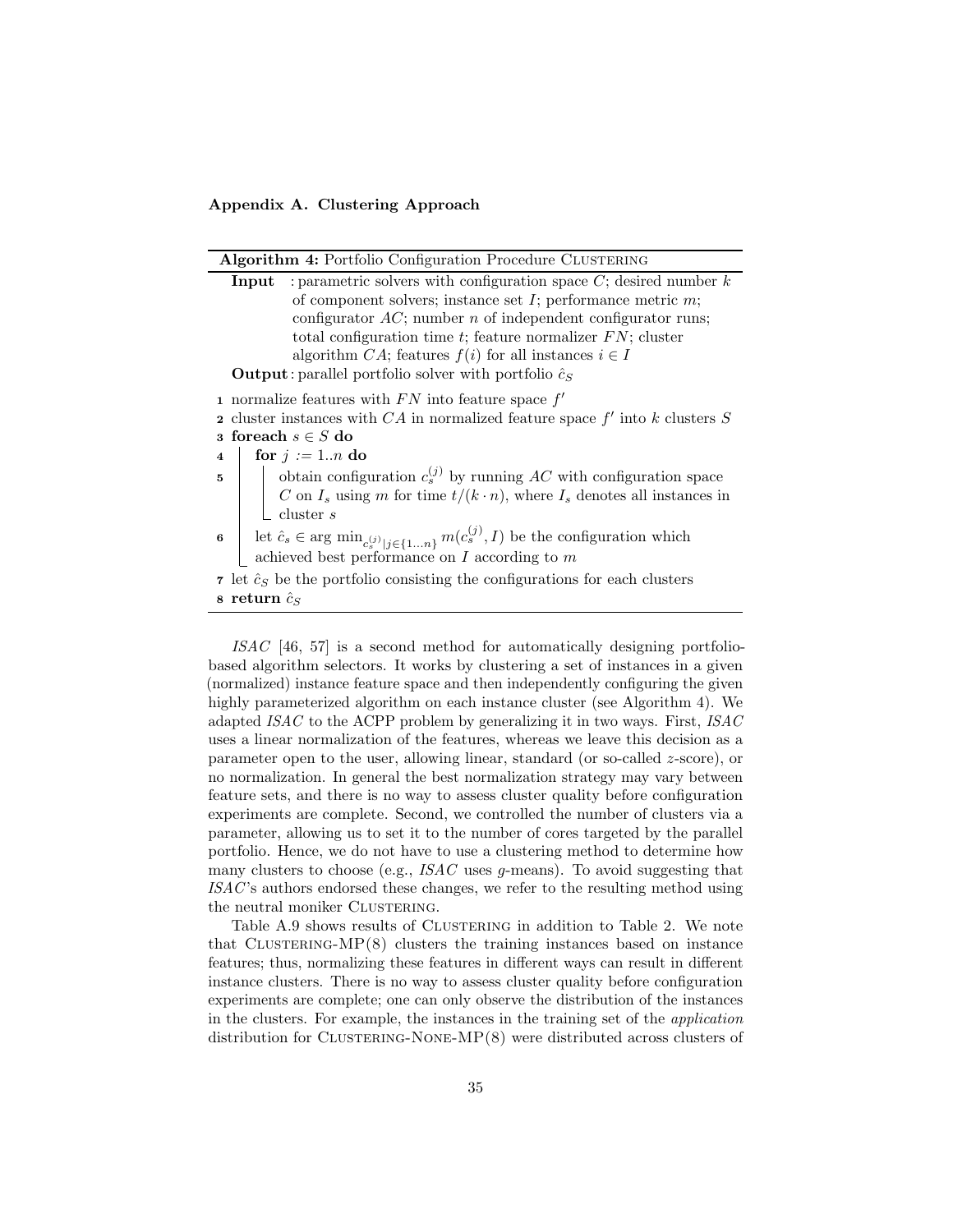|                                                                                   | $Lineeling$ (application) |                            |                         |                  | $clasp$ (hard combinatorial) |                   |
|-----------------------------------------------------------------------------------|---------------------------|----------------------------|-------------------------|------------------|------------------------------|-------------------|
| Solver Set                                                                        | $\#\text{TOs}$            | PAR <sub>10</sub>          | PAR1                    | $\#\text{TOs}$   | PAR <sub>10</sub>            | PAR1              |
| $CLUSTERING-NONE-MP(8)$<br>$CLUSTERING-LINEAR-MP(8)$<br>$CLUSTERING-ZSCORE-MP(8)$ | $47*$<br>61<br>$51*$      | $1571*$<br>1970<br>$1674*$ | $302*$<br>323<br>$297*$ | 107<br>114<br>99 | 3257<br>3476<br>3035         | 368<br>398<br>362 |

Table A.9: Runtime statistics on the test set from application and hard combinatorial SAT instances achieved by CLUSTERING with different feature normalization strategies, Clustering-None-MP(8): no normalization, Clustering-Linear-MP(8): linear normalization  $([0,1])$ , CLUSTERING-ZSCORE-MP $(8)$ : z-score normalization. The performance of a solver is shown in boldface if it was not significantly different from the best performance, and is marked with an asterisk  $(*)$  if it was not significantly worse than DEFAULT-MP(8)+CS (according to a permutation test with 100 000 permutations and significance level  $\alpha = 0.05$ ).

sizes 2, 2, 3, 11, 13, 18, 21, and 30; we observed qualitatively similar distributions for Clustering-Linear-MP(8) and Clustering-Zscore-MP(8). This is potentially problematic, because running a configurator on sets of 2 or 3 instances can lead to overfitting and produce configurations whose performance does not generalize well to new instances. One reason for these small clusters could be related to our instance selection technique (see Section 3.2.3), which reduced the number of training instances to speed up the configuration process. However, the instance selection technique we used already provides a mechanism to improve the distribution of the instances in the feature space. Kadioglu et al. [46] described how ISAC removes such small clusters by merging them into larger clusters. However, in the case of parallel portfolios, the number of clusters is fixed, because the number of clusters has to match the desired portfolio size, in order to ensure maximal utilization of the given parallel computing resources.

For both solvers, linear feature normalization  $(CLUSTERING-LINEAR-MP(8))$ produced clusters that were insufficiently complementary, and hence led to relatively poor performance. (We note that linear normalization is used in  $ISAC$ .) Using clustering without feature normalization  $(CLUSTERING-NONE-MP(8))$ led to surprisingly strong performance in the case of Lingeling on the application instances, but failed to reach the performance of  $DEFAULT-MP(8)+CS$  for  $clasp$ on the *hard combinatorial* scenario. Similarly, the use of  $z$ -score normalization (CLUSTERING-ZSCORE-MP $(8)$ ) did not produce portfolios that consistently reached the performance of DEFAULT-MP $(8)$ +CS.

Table A.10 shows results of CLUSTERING in addition to Table 6. All CLUStering approaches performed significantly worse than the best ACPP approach  $(PARHYDRA-MP(8)).$ 

As we previously observed with portfolios based on Lingeling, CLUSTERING-NONE-MP $(8)$  (no feature normalization) performed best among the CLUSTERING approaches. However, this time, CLUSTERING-ZSCORE-MP $(8)$ performed worse than CLUSTERING-LINEAR-MP $(8)$ . This indicates that the quality of the clusters depends not only on the instance set but also on the configuration space of the portfolio (which, indeed, is disregarded by the CLUSTERING approach).